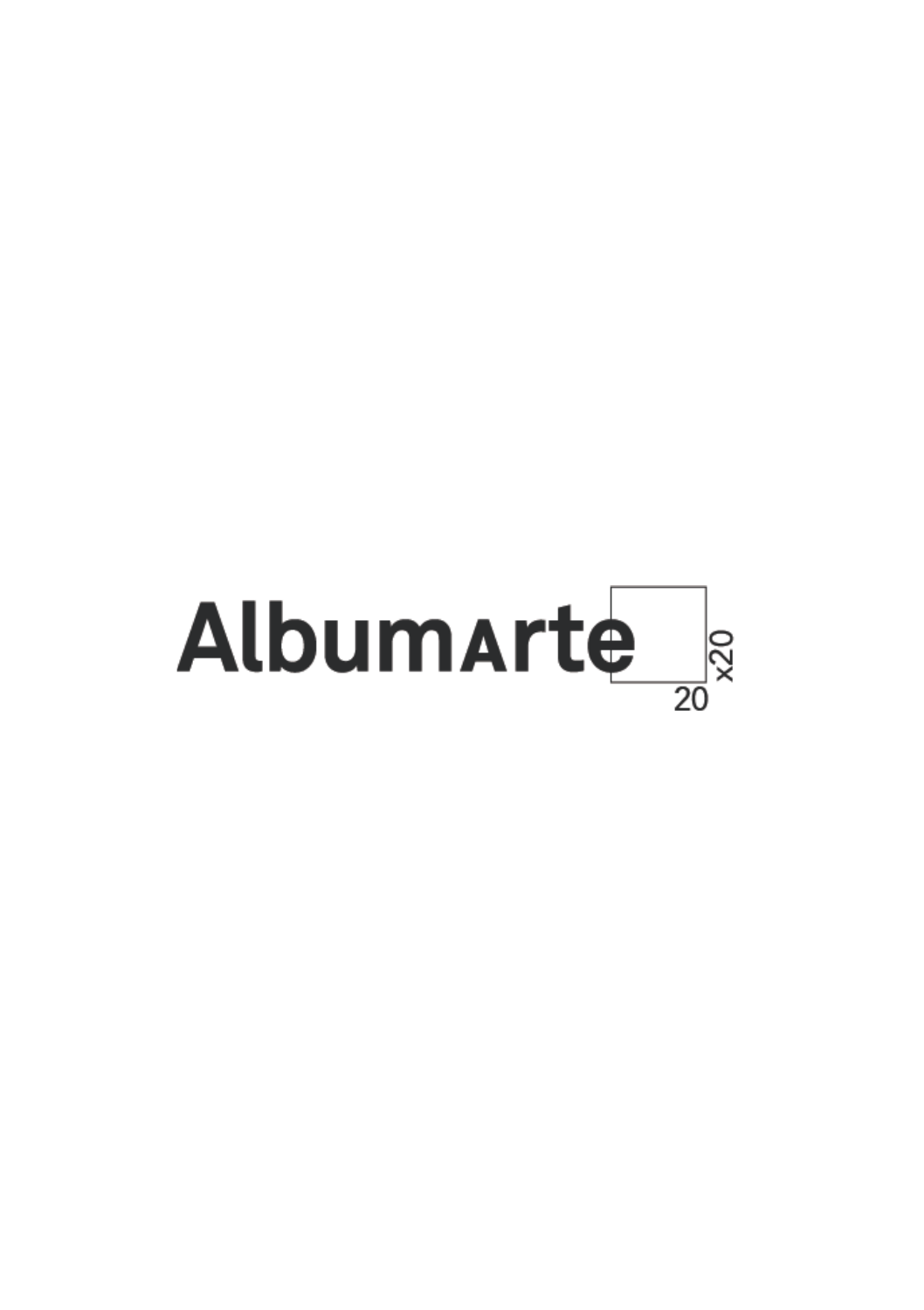Dario Agati, Alessio Ancillai, Sonia Andresano, Paolo Angelosanto, Emanuela Barilozzi Caruso, Romina Bassu, Elena Bellantoni, Angelo Bellobono, Zaelia Bishop, Simone Cametti, Sabrina Casadei, John Cascone, Elvio Chiricozzi, Cristian Chironi, Fabrizio Cicero, Laura Cionci, Gino D'Ugo, Iginio De Luca, Maria Adele Del Vecchio, Veronica della Porta, Luca di Luzio, Davide Dormino, Marco Emmanuele, Fonte Poe, Paola Gandolfi, Iulia Ghita, Silvia Giambrone, Alessandro Giannì, Fabio Giorgi Alberti, Luca Grechi, Gregorio Samsa, Grossi Maglioni, Myriam Laplante, Cecilia Luci, Rita Mandolini, Elena Mazzi, Sandro Mele, Margherita Moscardini, Emanuele Napolitano, Elena Nonnis, Anton Giulio Onofri, Francesca Romana Pinzari, Gianni Politi, Gioacchino Pontrelli, Anna Raimondo, Filippo Riniolo, Guendalina Salini, Guido Segni, Daniele Spanò, Michele Tiberio, Delphine Valli, Valentina Vannicola, Cosimo Veneziano, María Ángeles Vila Tortosa, Driant Zeneli.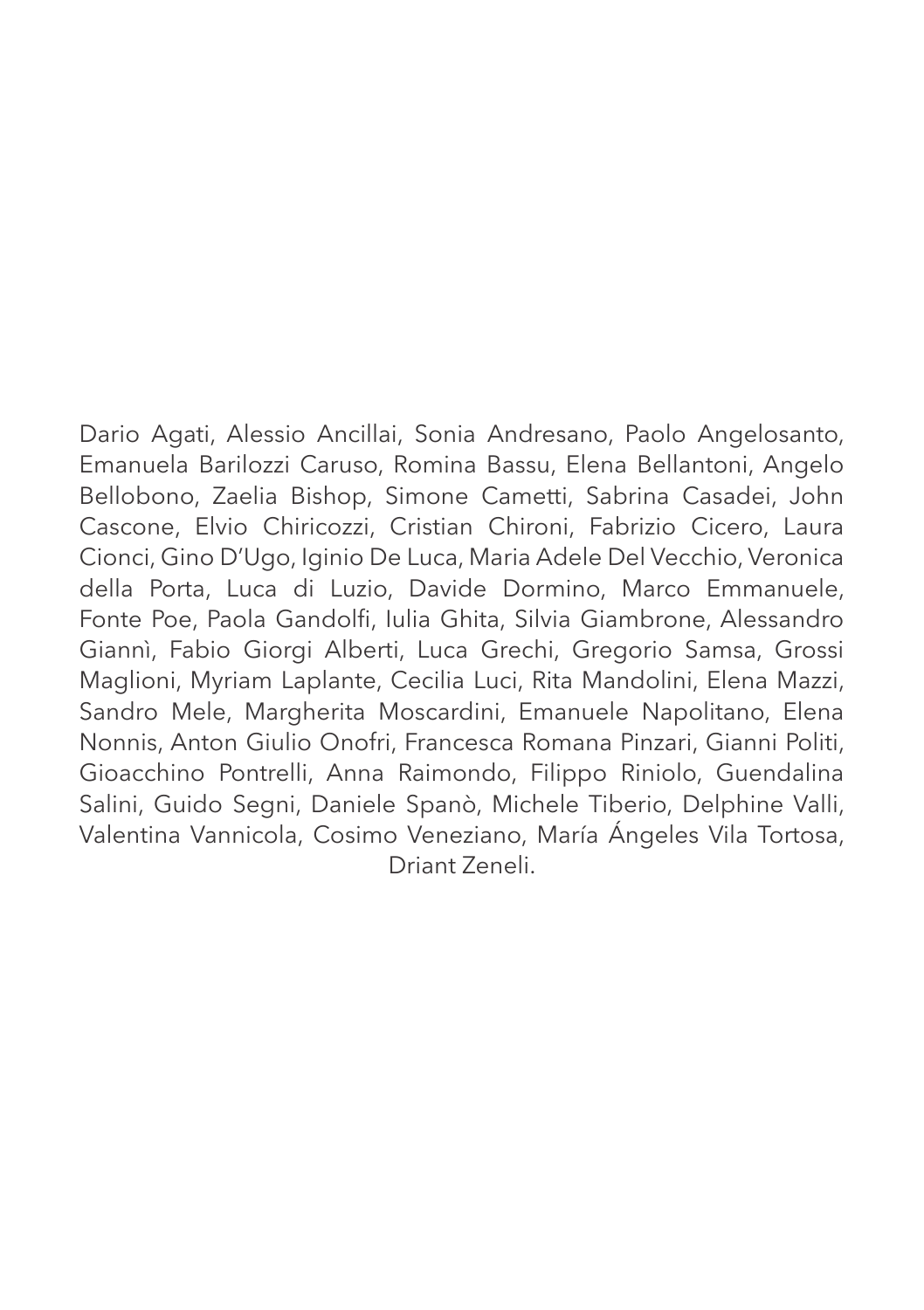## Dario Agati

Born in 1990 in Caltagirone (CT), he lives in Rome. Dario obtained his Bachelor and Master's Degree in Painting from the Academy of Fine Arts in Rome and a Postgraduate Specialization in Graphic Art Languages. During his studies he spent few months in Paris studying at École Nationale Supérieure des Arts Décoratifs as Erasmus student. From 2017 he teaches Drawing and Art history at secondary schools. His works have been exhibited in various collective shows in Italy and Europe, such as: "Gioconda", curated by M. Silvi, Una vetrina, Rome, 2019; "Ieri Oggi Domani", curated by A.B.A. Roma, Scuderie Aldobrandini, Frascati, Rome, 2018; "Quite Solo", curated by M. Silvi and C. Capodimonti, AlbumArte, Rome, 2018; X° ed. Viaggiatori sulla Flaminia, curated by A. Cioni and F. Giorgi Alberti, Spazio Franca, Cannara (PG), 2017; "Uscita D'emergenza", curated by Whart, Museo MACRO Testaccio, Rome, 2015; "Μύθοι\_ Myths", curated by M. R. Sossai and M. Balka, Fondazione Pastificio Cerere, Rome, 2014; "Impressiò Esperimental", promoted by Fundaciò Xavier Nogues, Escola Massana, Barcelona, 2014; "Limen Arte 2012", curated by M. Caggiano, G. Di Bert, Palazzo Enrico Gagliardi, Vibo Valentia, 2012.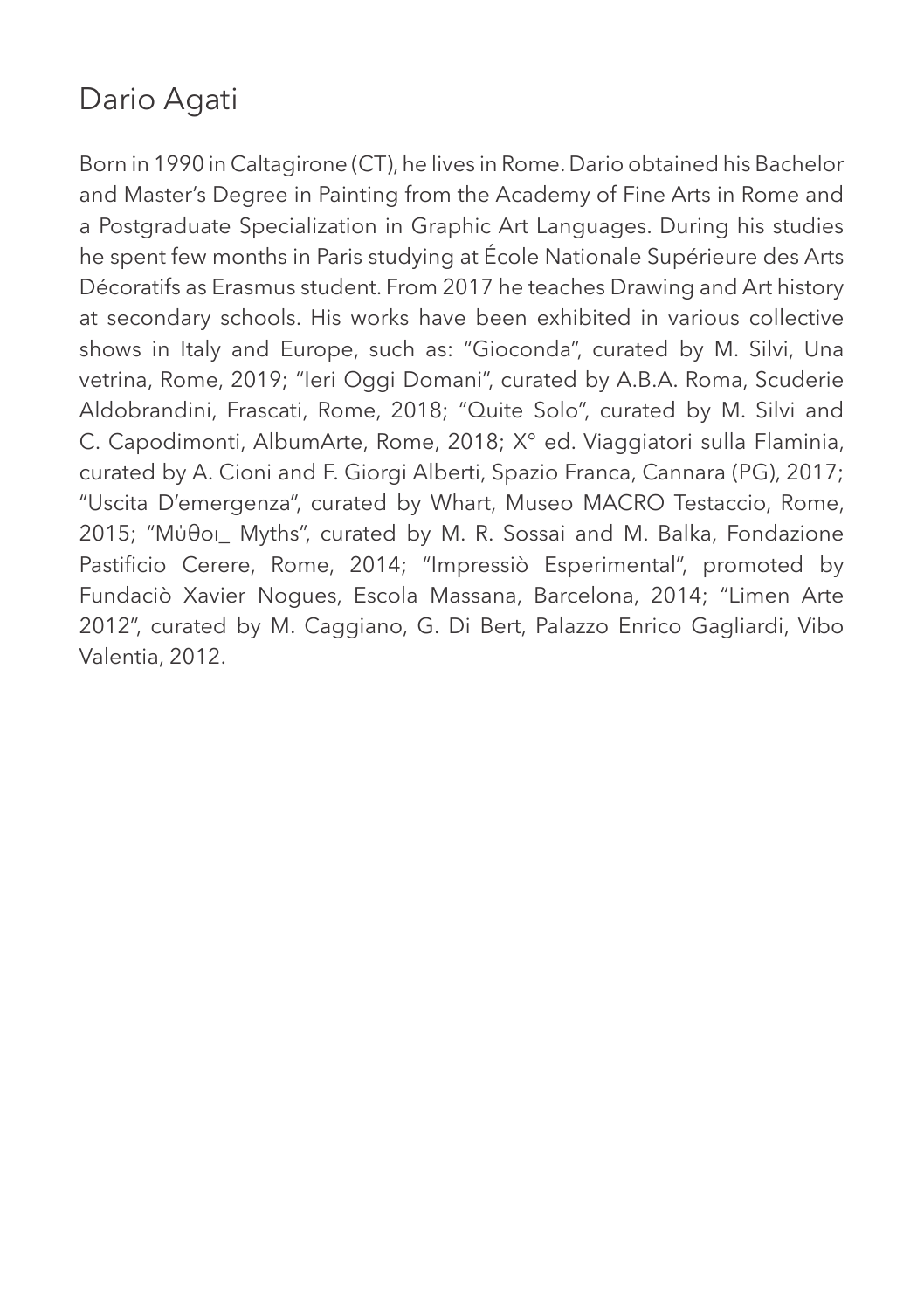#### Alessio Ancillai

Born in 1973, he lives and works in Rome. After a medical-scientific and an unconventional artistic education, he is fully dedicated to artistic research since 2000. He explores different languages in art, from poetry to painting, video-art and installations. Since years, he focused his artistic research on human species specific characteristics, and above them, the capacity of imagining the line, which he continuously searches in his artwork, using different media to find it (color, led light, threads, bronze fusion bars and other materials). He is also a social-engaged artist, interested in particular on health and safety on work and underneath human dynamics of lack and absence of humanity. In the recent past years, he used LED technology using light to search the image that arises from the meeting of light and tissue with which light interacts. More recently, he is focusing his interest in the concept of time in art, and the passage from space to time as a motion in painting, working with marble, iron, and bronze fusions in order to stress such motion and as extensions of the canvas.

www.alessioancillai.com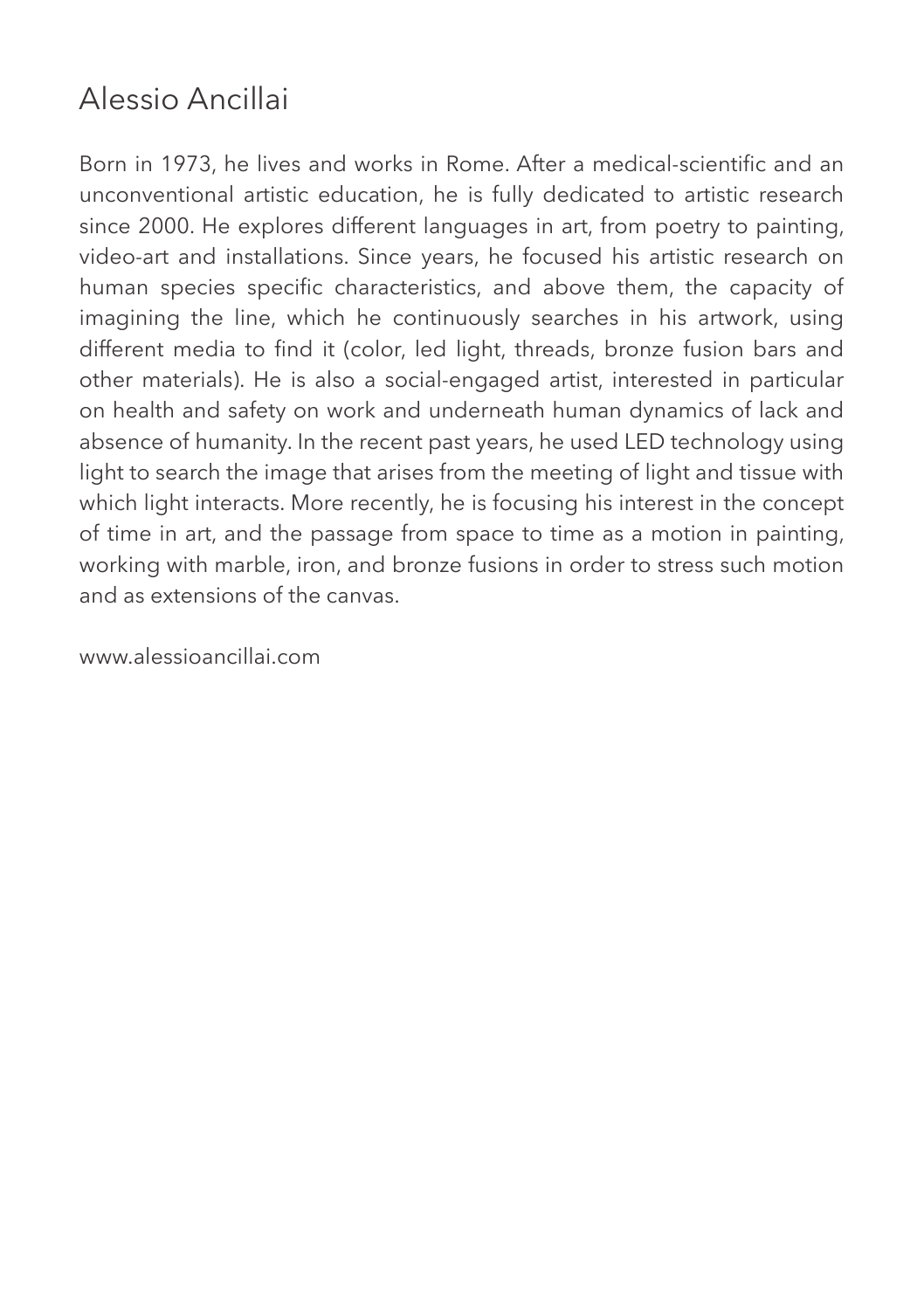#### Sonia Andresano

Born in 1983 in Salerno, she lives and works between Rome and Milan. She attended the Academy of Fine Arts in Rome and graduated in Art History at Sapienza University in Rome. In her works topics as waiting, travelling, nomadism and change narrate personal aspects in continuous evolution: her works range from sculpture, video, performance to photography. In 2017 she has won the first prize at the Apulia Land Art Festival. Among the most recent exhibitions: Che ci faccio qui?, at Visualcontainer [.BOX] Videoart project space, Milan, 2019; Sicily Geography, Dimora Oz / Garibaldi Theater, Palermo, The bumpy surface Video Art at Fourteen Art Tellaro, Crescit eundo at Festival Art + b = love (?) - Ancona, Peso Leggero at AlbumArte - Rome. She is among the finalist of "Un'opera per il castello" Castel Sant'Elmo, Naples Prize and she currently is a resident at Viafarini in Milan. Her works have been acquired from the Careof video archive.

www.soniaandresano.com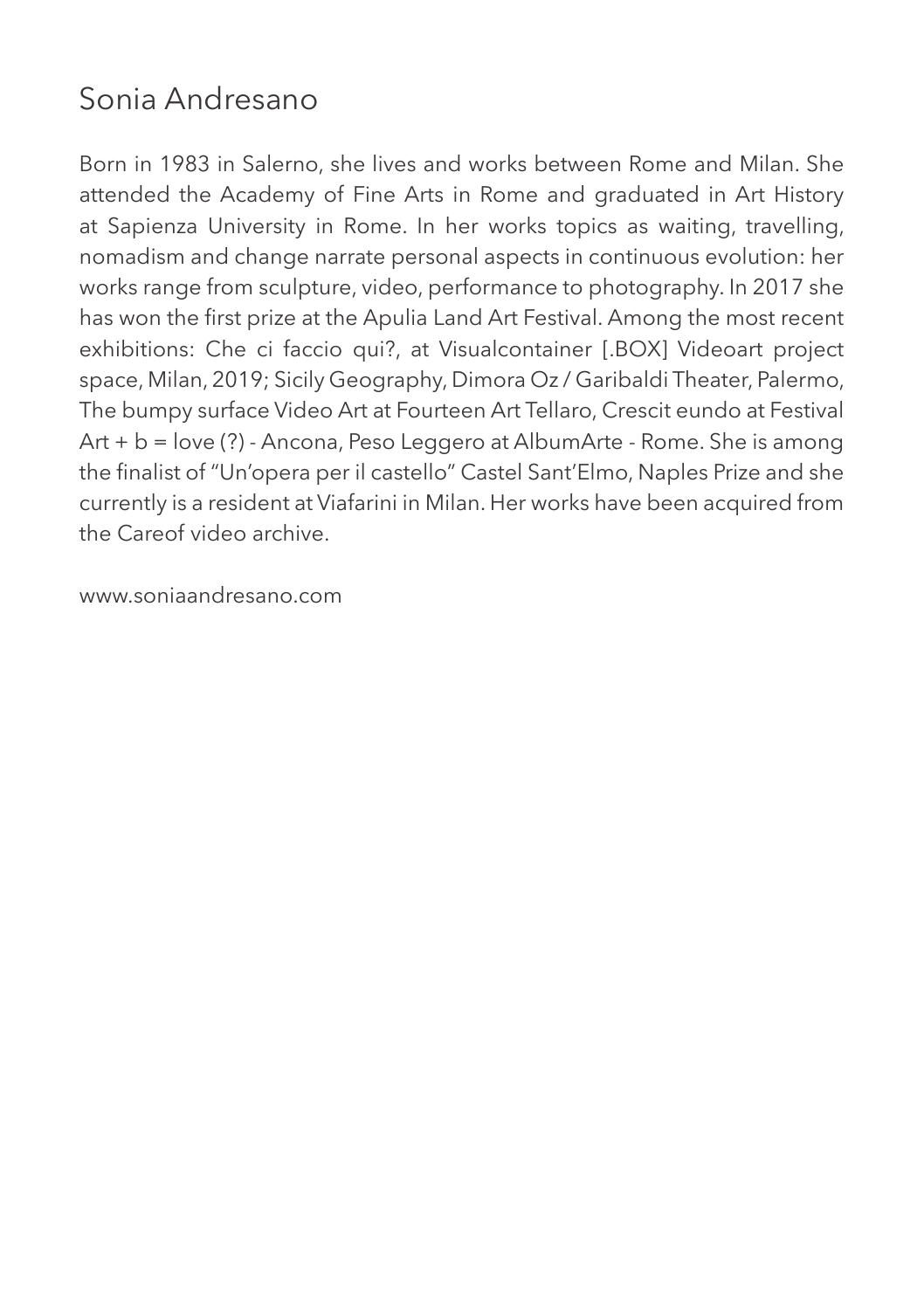# Paolo Angelosanto

Born in Saint Denis, France in 1972, I Live and work in Italy. I use my body as an expressive medium in performances, and use photographs and video as a testimony of these performances. The private becomes public within a poetic dimension, before it becomes political. I work on projects and experiment with different languages, drawing, sculpture, and painting. In 1999 The Bevilacqua La Masa Foundation awuards him a studio in Venice In the Palazzo Carminati for a year, as part of a project to support young Italian artists. 2003 invited to Residence Unidee Città dell'Arte (Biella Torino) Pistoletto Foundation. In 2008, Winner of the 3rd Arte Laguna Prize Photographic Art Section. 2010 Artist in Residence La Chambre Blanche Canada; 2015 Paca Art Residency, Gijón.Spain.

www.paoloangelosanto.blogspot.com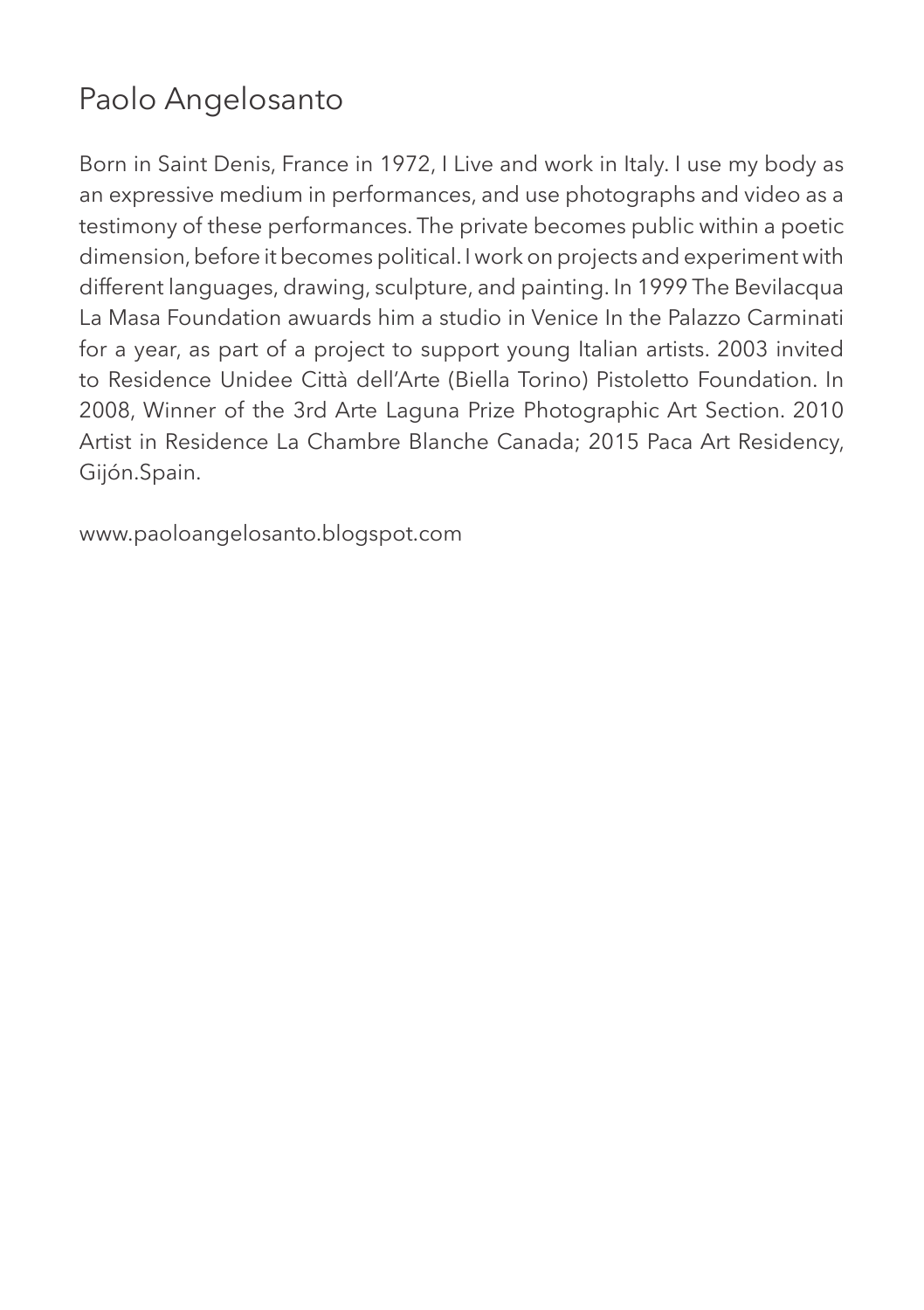#### Emanuela Barilozzi Caruso

Born in Rome and currently lives in Milan. She graduated in painting from the Academy of Fine Arts of Brera. Her photos have been exhibited by Galleria Continua, Vogue, Repubblica and Macro Testaccio Roma. In 2012 she won the world contest organized by the band Sigur Ròs and in 2015 for Magnum photographer Alex Webb Emanuela is among the best young photographers to carry out a project in New York. As a professional actress, after having trained between Italy and the United States with teachers of the caliber of Philiph Seymour Hoffman and Pina Bausch and receiving numerous awards from directors such as Spike Lee, Emanuela played in numerous short films and films working with great masters such as Marco Bellocchio. She currently is a resident at Viafarini.

instagram.com/emanuelabarilozzicaruso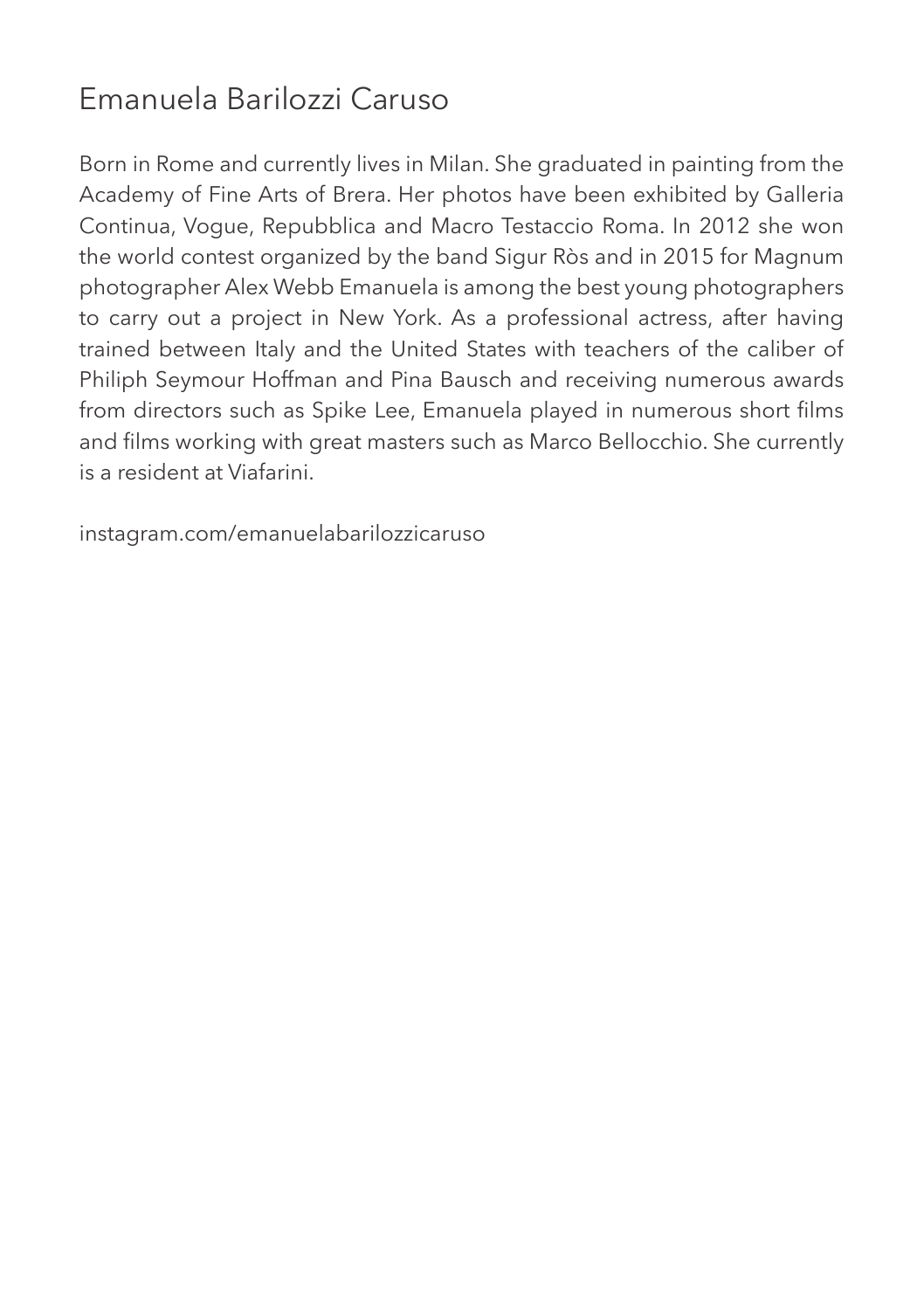#### Elena Bellantoni

Born in 1975, she lives and works in Rome. She holds a BA in Art History from Università La Sapienza, Rome, and a MA in Visual Arts from Wimbledon College of Arts, London. In 2007, she co-founded Platform Translation Group, a project that investigated topics such as language, culture, and translation, involving international artists, researchers, art critics, and curators. In 2008, she opened the non-profit art space 91mQ in Berlin, featuring international experimental solo and exhibition shows; in 2015 she co-founded Wunderbar Cultural Project. Elena has international experience as a lecturer. She is currently Professor of Phenomenology of the Body at the Accademia di Belle Arti, Rome. Her artistic research reflects on the concepts of identity and otherness through relational dynamics that use language and body as tools of interaction. Her production spans across media, including video, photography, performance, drawing, and installation. In 2018, she was among the winners of Italy's most prestigious cultural bursary, Italian Council. She was also selected as an artist for the collateral section of Manifesta 12, 2018, with a project titled *I Drowned the Sea*. Her works have been exhibited in various public and private collections, and in 2014 the video and photographic series T*he Fox and the Wolf: Struggle for Power* become part of La Farnesina - the official Italian Ministry of Foreign Affairs' collection.

www.onthebreadline.it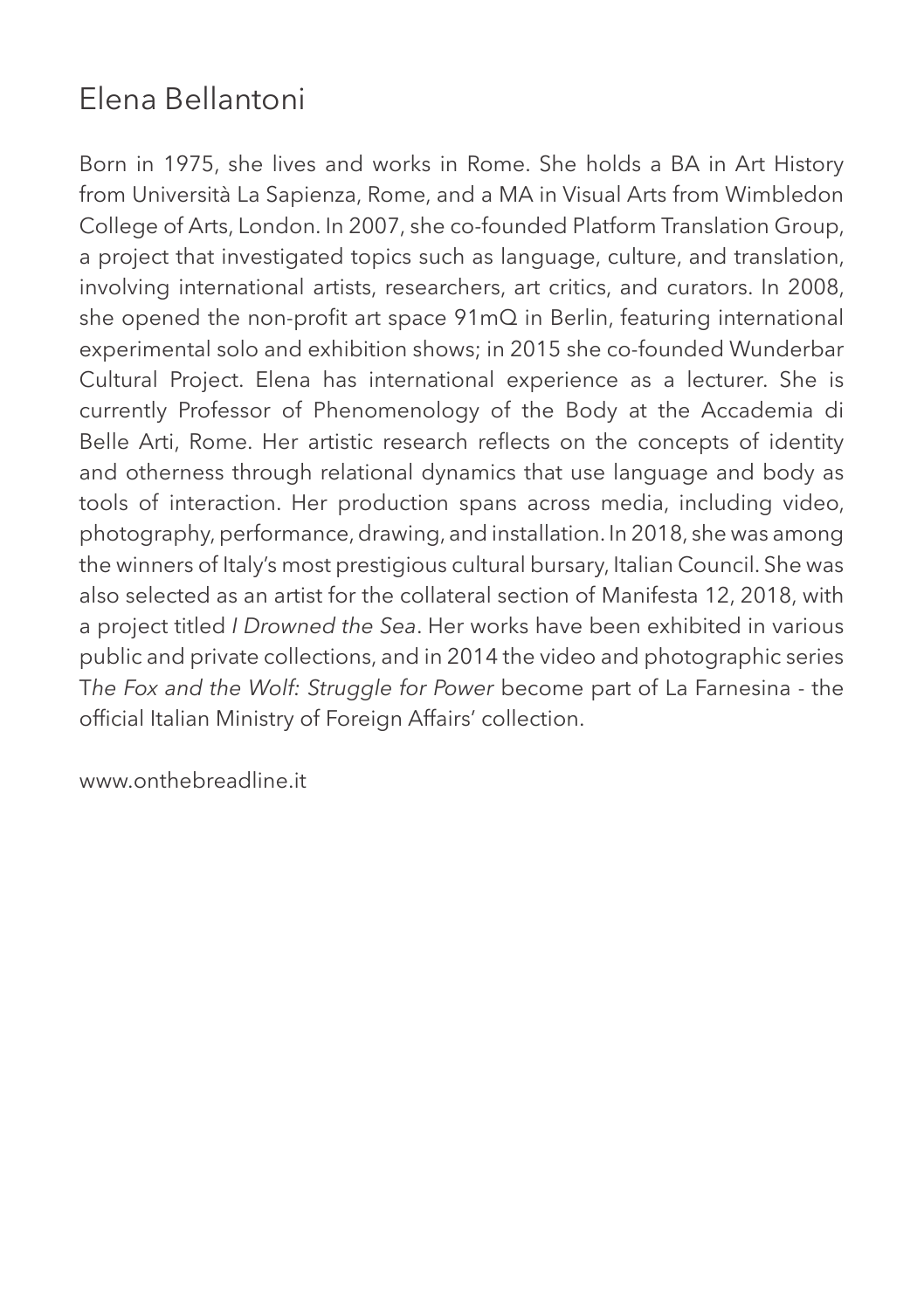# Angelo Bellobono

Born in 1964 in Nettuno (RM). By means of painting and the body, he creates atmospheres and suspended stories that investigate the relationship between anthropology, geology, identity, border and territory. He constantly experiences a sense of "corporeal" belonging to places, an experience necessary to read sedimentations and memories of the landscape. He has carried out various interdisciplinary projects such as: *Atla(s)now* started in 2011 with the Amazigh communities of the High Atlas, *Before me and after my time* with the Native Americans of New York Ramapough Lenape, *Io sono futuro* in the Apennine areas affected by the earthquake and *Linea Appennino 1201* along the entire Apennine ridge. He participated in the XV Quadrennial of Rome, in the IV and V Biennial of Marrakech and in the Grand Tour d´Italie of MIbact – Ministero per i beni e le attività culturali e per il turismo. He has exhibited in public and private spaces such as AlbumArte, Spazio Mars in Milan, Fondazione Volume in Rome, Museum of modern art in Cairo and New Delhi, MACRO – Museo d'arte contemporanea di Roma, Rome, Multicultural art center Melbourne, Ciac Museum in Genazzano, Palazzo Re Enzo of Bologna, Wunderkammern Gallery of Rome, Envoy Gallery of New York, Frank Pages of Geneva, Biasa ArtSpace of Bali. He won the Celeste prize for painting in 2005 and the Drawing Artslant in 2009. In 2010, he participated to the Martedì Critici and in 2015 to Tedx-Roma. He has been invited to various residences such as Bocs Cosenza, Landina Cars Omegna, Fondazione Lac or le Mon San Cesario di Lecce. His work can be found in numerous public and private collections.

www.angelobellobono.com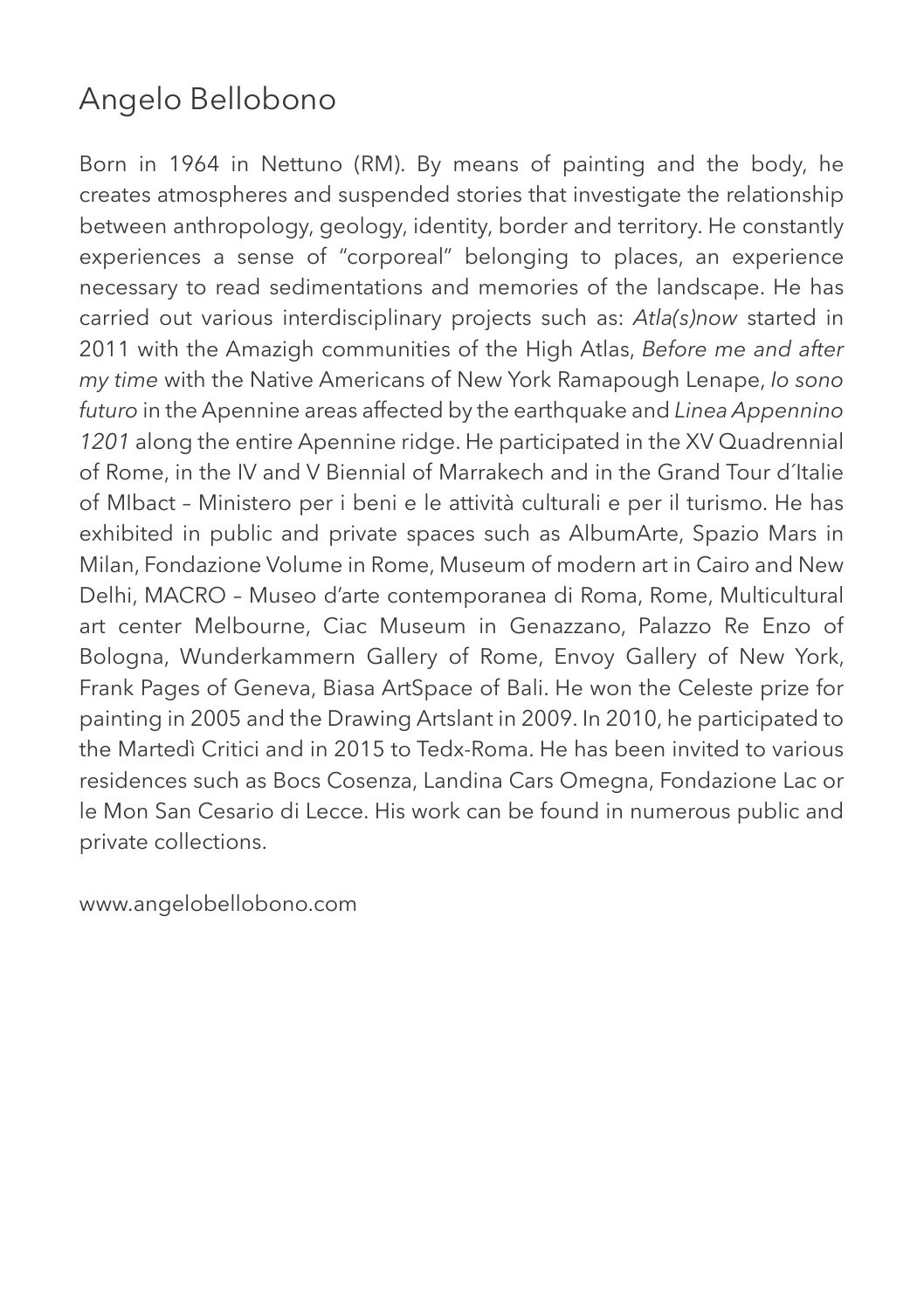# Zaelia Bishop

Born in Rome in November 1977. His works hover between collage and assemblage and follow a free emotional disorder, through memories transfigured by time and symbols separating childhood from adulthood. A speleological descent into sediments of the past, outgrowths of pains and wonders that, when brought to light, compose a symbolic cenotaph to growth.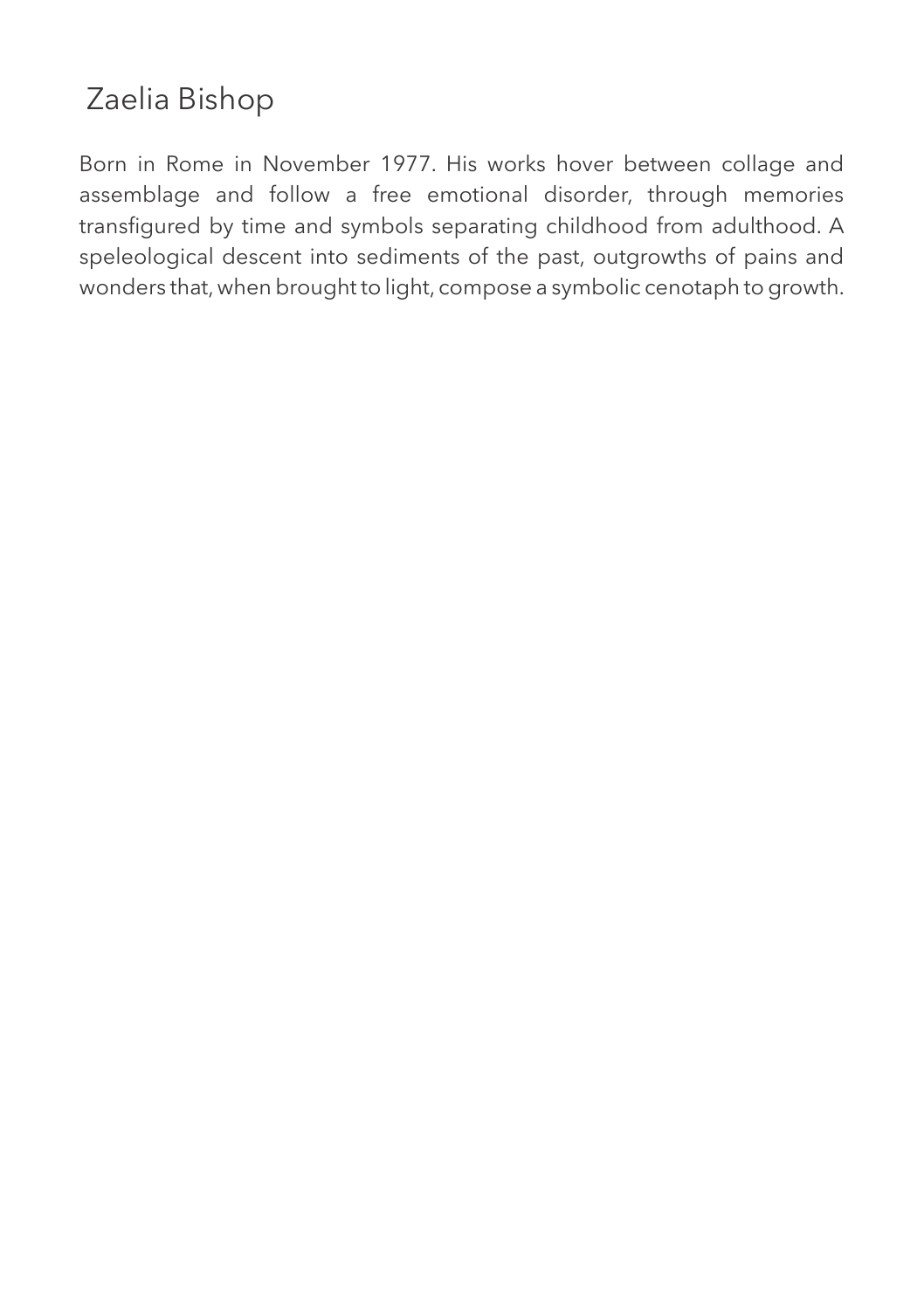#### Simone Cametti

Sculpture and installation are a decisive part of his poetry alongside other media such as photography, audio and video. Cametti starts from the observation of materials and their physical characteristics. Marble, iron, organic elements, investigating the color, the mechanical properties, the shine, and the shape of everything, with the precise desire to dissemble the original material until it is completely transformed.

www.simonecametti.com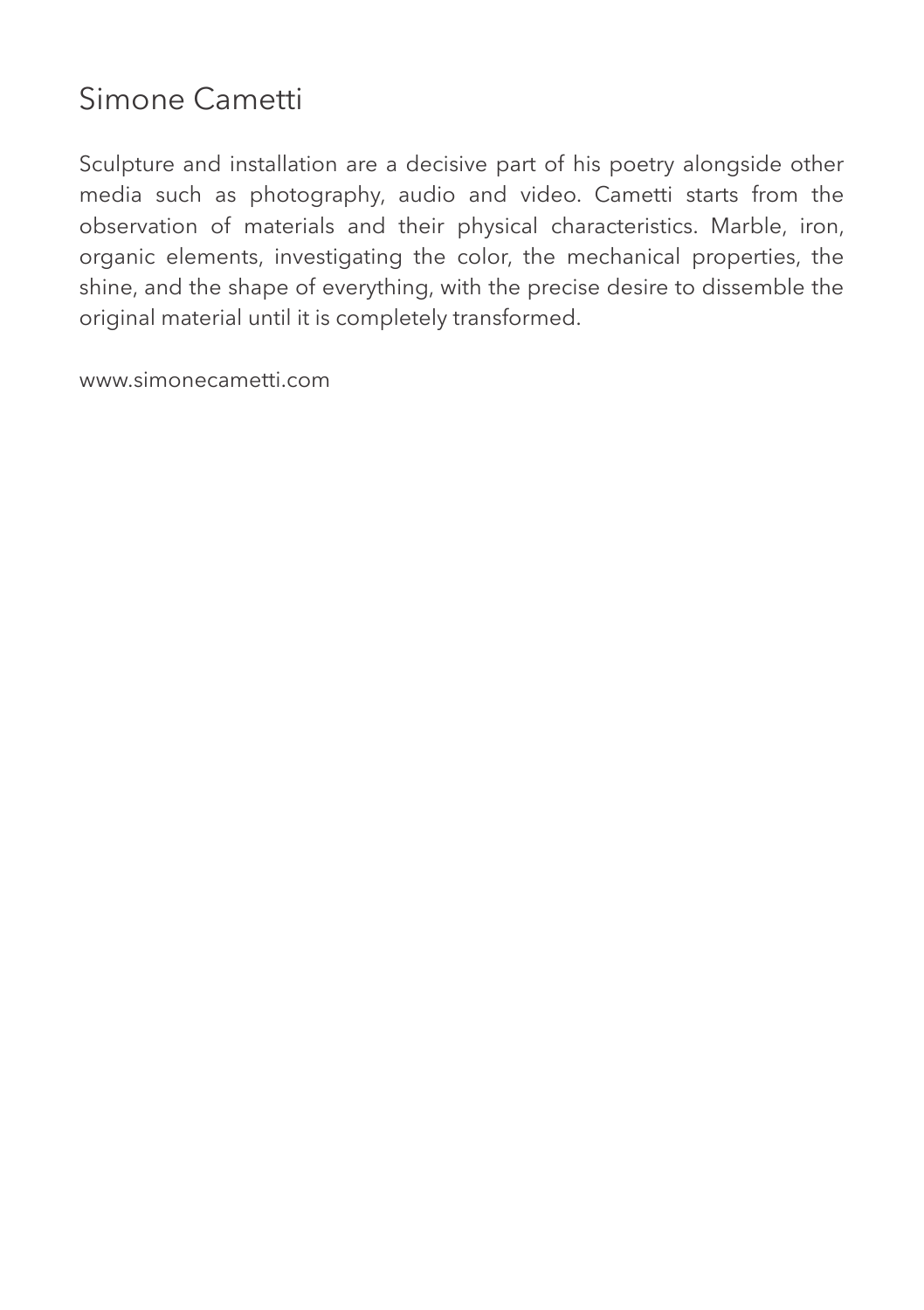## Sabrina Casadei

Born in Rome in 1985, where she lives and works. Her solo show have included: "Montefantasma", Nicola Pedana Arte Contemporanea, Caserta, 2019; "No old thing under the sun", Eduardo Secci Contemporary, Florence, 2018; "Terre Emerse", Francesca Antonini Arte Contemporanea, Rome, 2017; "A Thousand Miles away -Residenze #2", AlbumArte, Rome, 2016. Selected art residency programs: NES Artist Residency, Skagastrond, 2019; NKD, Nordic Artists' Centre Dale, Dale, Norway, 2016; Le CouveNt Artist in Residence, Le CouveNt, Auzits, France, 2014.

www.sabrinacasadei.com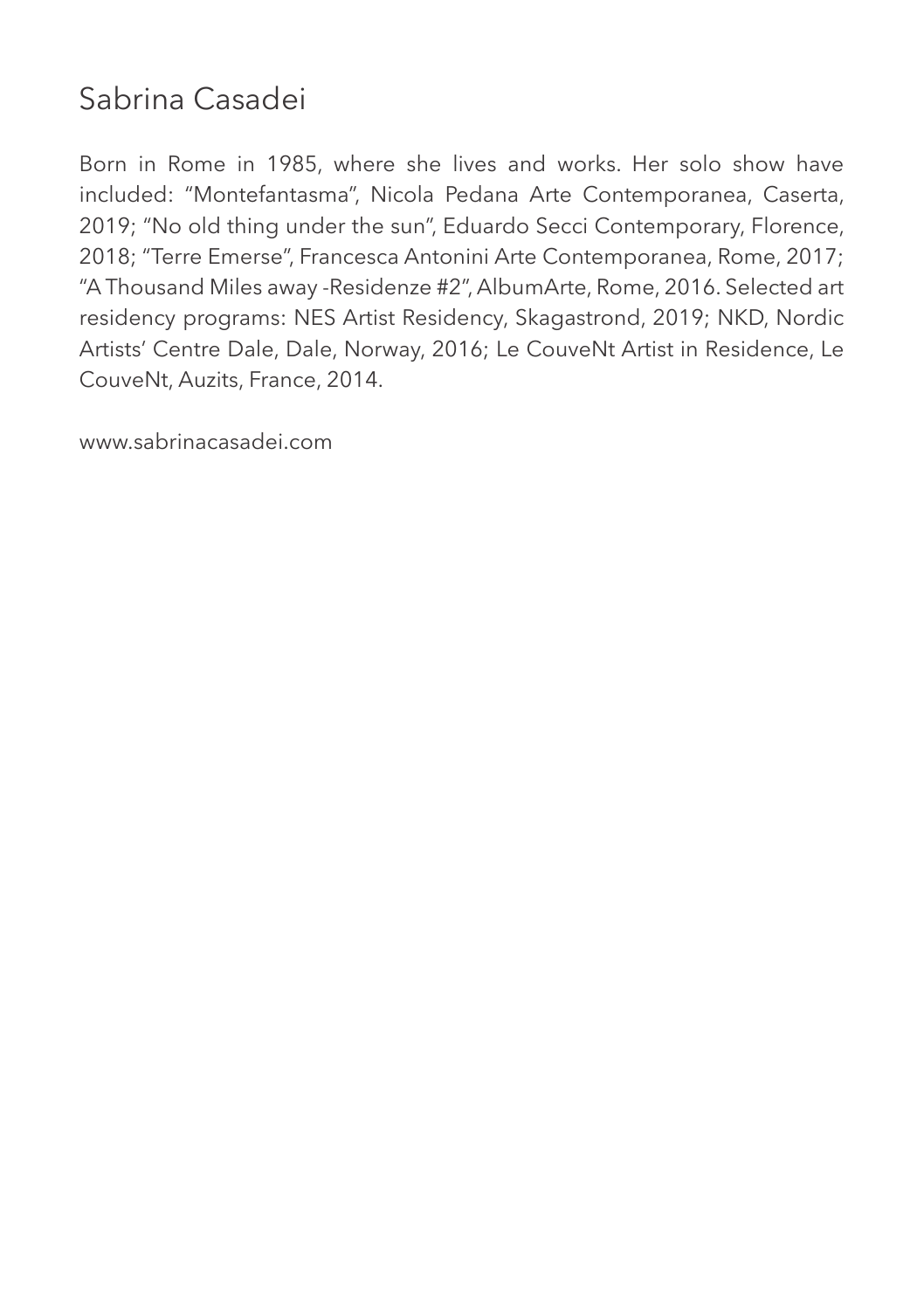#### John Cascone

Born in Cheltenham (UK) in 1976, graduated in History of Contemporary Art at the University of Pisa. Lives and works in Rome. By using images, texts, sounds, films, performances, the work of John Cascone focuses on the analysis of real as the creation and construction of discourses inventing, from time to time, pseudo-disciplines, scenarios that combine the practices of social sciences, dramaturgy, linguistics, archeology, architecture. His works are to be understood as the results of this unorthodox rewriting of the real. Selected exhibitions: "16,9 km Conversazioni-Esercizi sull'abitare", Palazzo delle Esposizioni, Rome, 2019; "L'edificio Infinito", Seminaria, Maranola (LT), 2018; "Sensibile Comune", Galleria Nazionale d'Arte Moderna, Rome, 2017; "Per una lezione in meno", Ca' Tron, Università IUAV, Venice, 2017; "La seconda notte di quiete/Atrii", Art Verona, 2017; "Media Art Festival", MAXXI - Museo nazionale delle arti del XXI secolo, Rome, 2017; "La Forma del Pathos - step 2", Teatro dell'Orologio, Rome, 2016; "Festa Franca", Studio Franca, Cannara (PG), 2016; "La Forma del Pathos - step 3", Carrozzerie N.O.T., Rome, 2016; "La Forma del Pathos", Teatro dell'Orologio, Rome, 2015; "Il tavolo della lingua italiana", Forum dell'Arte Contemporanea, Monash University, Prato, 2015; "Atrii / Sezioni Piani", Fabbrica del Vapore, Milan, 2015; "Coming Soon", Rialto Sant'Ambrogio, Rome, 2014; "Diversi Muri. Un omaggio a N.O.F.4", Istituto Svizzero, Rome, 2014.

www.johncascone.it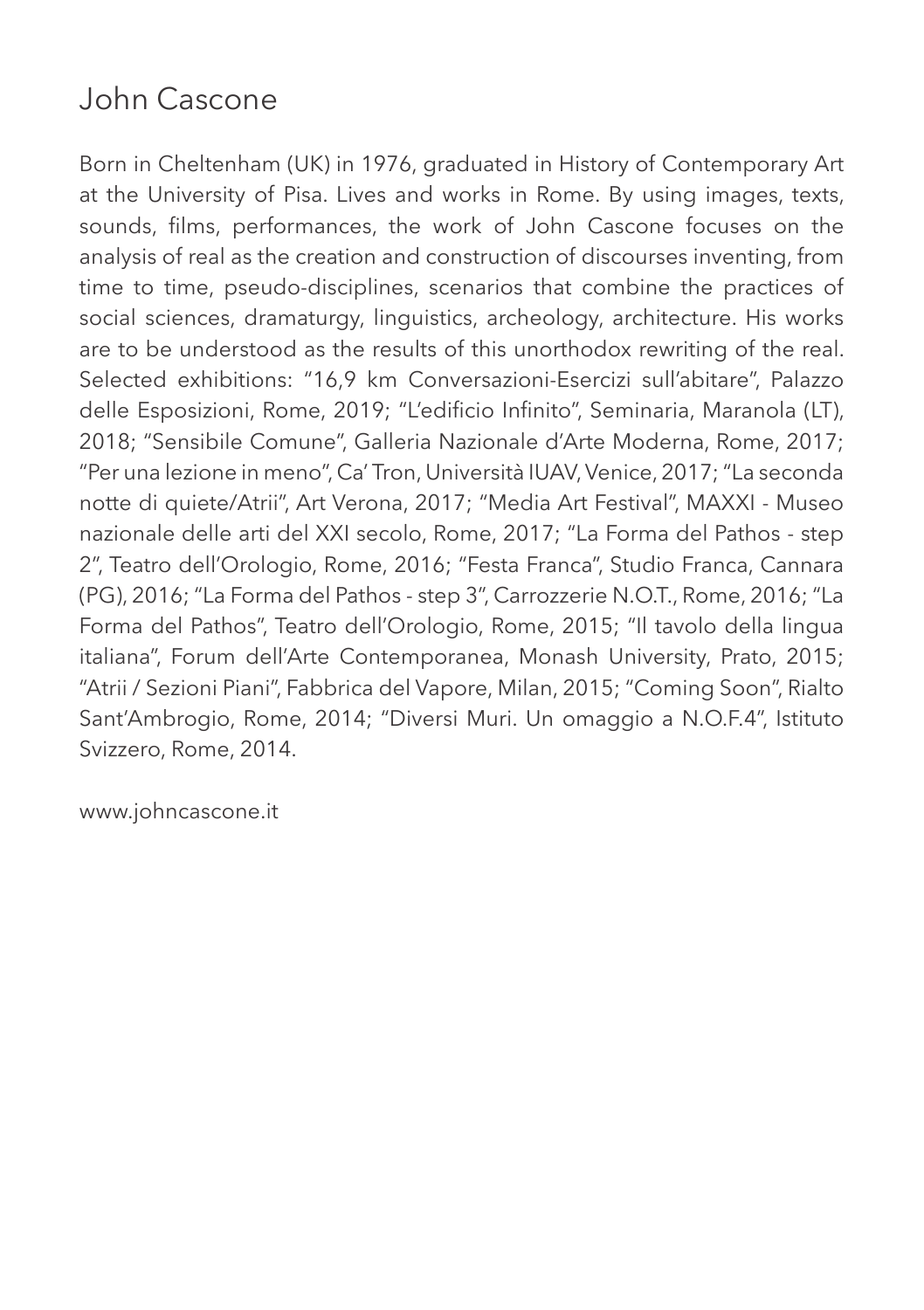#### Evio Chiricozzi

Born in 1965 in Viterbo, he started exhibiting in 1989. The most recent works are inspired by natural phenomena to deal with existential issues. The Chiricozzi's thought focuses on the basic dimension of the event, with the observation of happening that are constantly changing, but without giving up their identity. He participated in many exhibitions in both public and private spaces, among which: Muséè d'Art Moderne et Contemporain, Saint Etienne, 2015; Castello di Rivara, 2011; Casa delle letterature, Rome, 2010; Fondazione Volume!, Rome, 2010; X Biennale di Architettura, Venice, 2006; Ministero degli Affari Esteri italiano, Rome, 2004; European Parlament, Brussels, 2003; Vasby Konsthall, Stockholm, 2001; Museum of Modern Art, Ostend, 2001; Museo Risorgimento, Rome, 1999; Fori Imperiali, Rome, 1999; XII Quadriennale d'Arte, Rome, 1996; MLAC - Museo Laboratorio dell'Università La Sapienza, Rome, 1994. His work is part of the permanent collection of the United Nations in Geneva. In 2013 he realized a permanent site-specific installation for the Castello di Rivara, curated by Franz Paludetto.

www.elviochiricozzi.com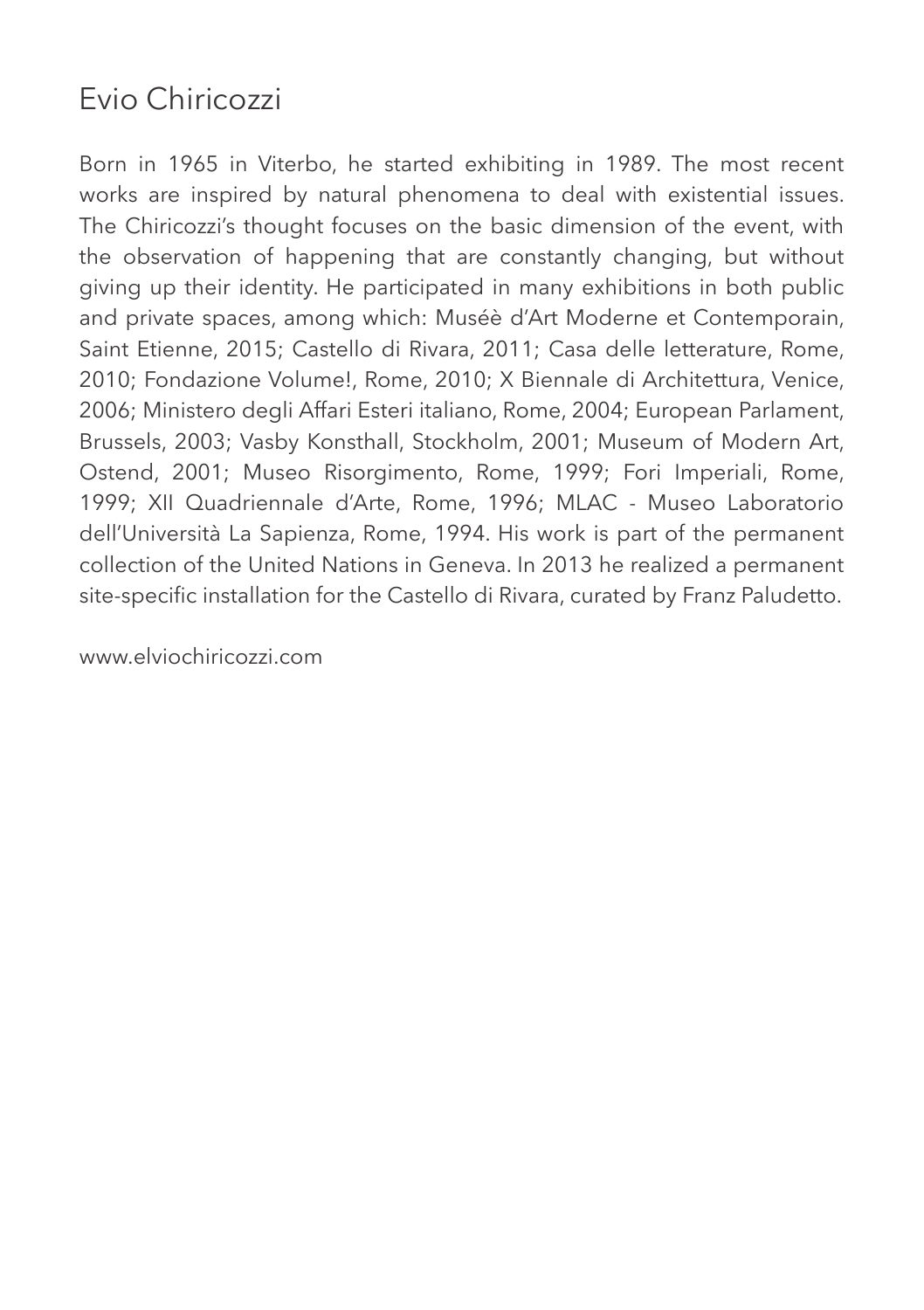#### Cristian Chironi

Born in Sardinia. Lives and works in different places in the world. He studied at the Academy of Fine Arts in Bologna. He uses different languages, including, performance, photography, video, drawing, often creating a sort of interaction among them. He worked on site specific performances and installations, always looking for the interaction with the context, be it human (public) and environmental (space). His research aims to relate image and imagination, fact and fiction, memory and modernity, conflict and integration, material and immaterial. He has exhibited in various art spaces, both in Italy and internationally, as: "Una maqueta con jirafas", Casa Victoria Ocampo, Bienalsur – Bienal Internacional de Arte Contemporanéo de América del Sur, Buenos Aires; "Polycrhomy", Marsèlleria, permanent exhibition, Milan; "I'm back", Museo Nivola Orani; "My house is a Le Corbusier" (Pierre Jeanneret Museum, Chandigarh; Casa Curutchet, La Plata; Appartement 50 – Unité d'Habitation, Marseille; Studio-Apartment by Le Corbusier, Paris; Padiglione Esprit Nouveau, Bologna); "Lo stato delle cose", 16a Quadriennale, Rome; "Casa Italia", PyeongChang 2018 Winter Olympics, South Korea; "Falsa Tormenta", Casa Wabi, Puerto Escondido; "RADIEUSE", chapter 98, Istituto Italiano di Cultura, Bruxelles; "Back to the land", Studio La Città, Verona; "Ibidem", Fondazione Furlan, Pordenone; "Le leggi dell'ospitalità", P420 Gallery, Bologna; "Untitled (As of Yet)", Flux Factory, New York; "Chinese Whispers", Cura.Basement, Rome.

www.cristianchironi.it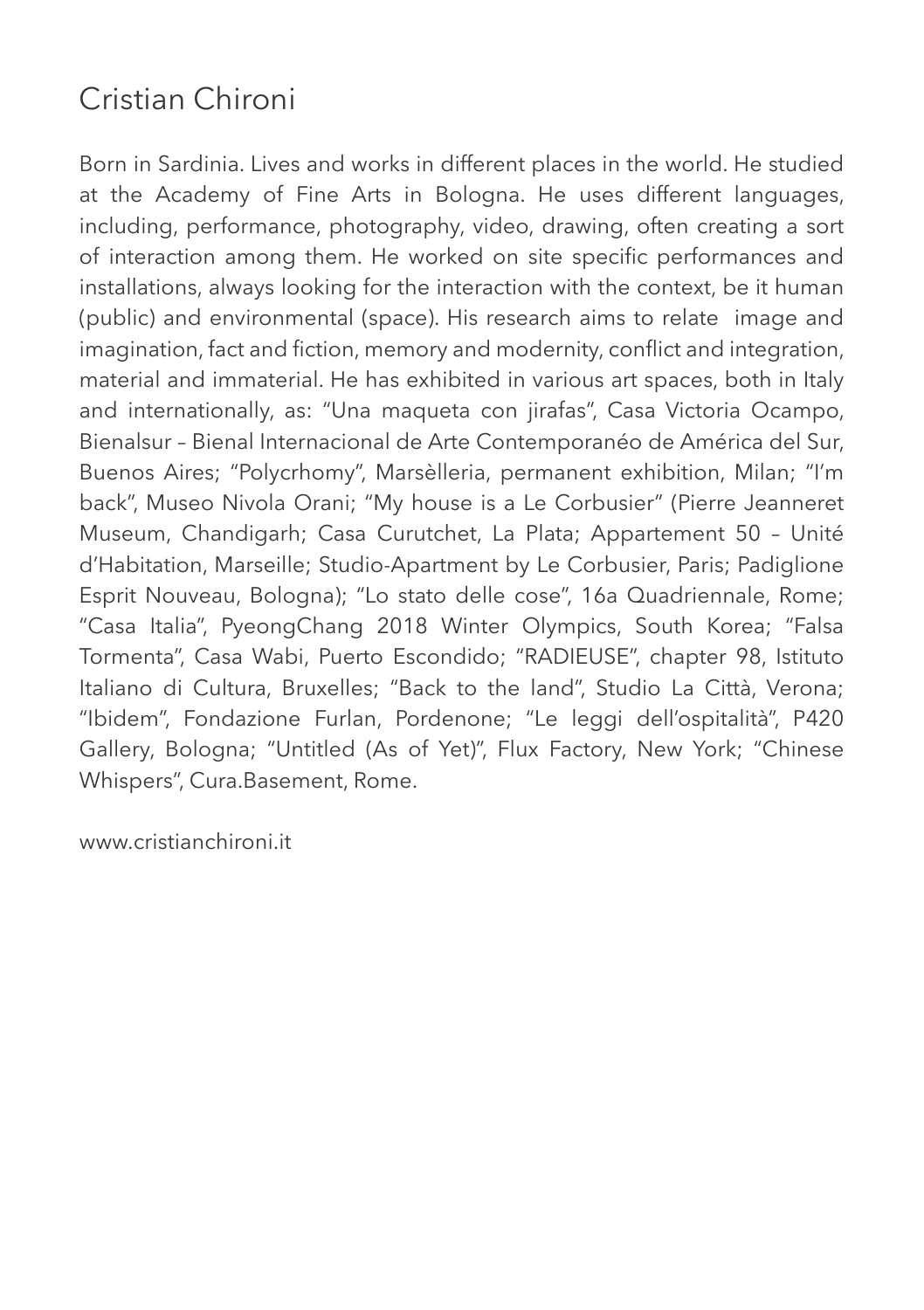# Fabrizio Cicero

He was born in 1982 in Sicily, he works and lives between Rome and Naples. After graduating in photography from I.E.D., he worked as an assistent to Alberto Di Fabio until 2011. Since 2012, he works as light designer, experience that helped him to deepen the artistic interest in the three-dimensionality and its interaction whit the light. He uses different media and its works range from sculputure to photography, from video to installations. He has partecipated to more than 20 exhibitions, including "border crossing", a collateral event during Manifesta 12 in Palermo; "Asyndeton", Castello di Rivara, Turin, 2016; "Contestare l'ovvio", MLAC - Museo Laboratorio di Arte Contemporanea, Rome, 2017. He took part to various residencies and art fairs. He got awarded the "Apulia Land Art Festival" prize, holding a solo show in Italy and Poland, at the Istituto Italiano di Cultura (the Italian Institute of Culture) in Krakow.

www.fabriziocicero.com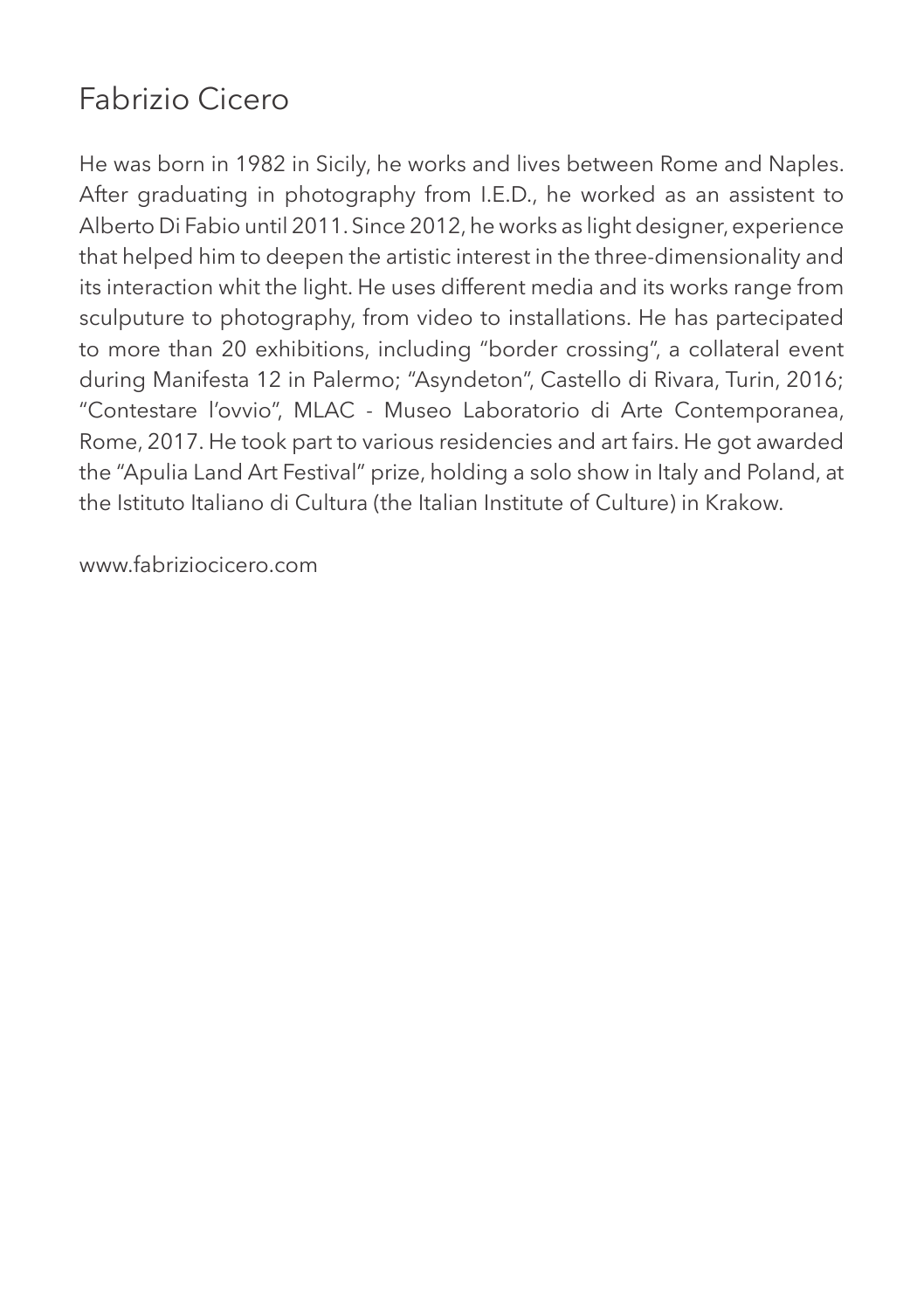#### Laura Cionci

Born in Rome. She currently lives and works between Rome and Milan. She studied at Accademia di Belle Arti in Rome under Professor Gino Marotta and in 2009 she began her artistic practice. Her research began to develop around the observance of social movements, especially focusing on those anthropological dynamics that give meaning to various cultural, social and political codex. This research then led to a deeper study of how specific bio-diverse conditions, territories and spaces impact on human sensibility and how they consequently reveal ancient dynamics binding such human energetic potential to universal truths. Since 2012, she participated to various residencies both in Italy and throughout South America, that have helped her to focus more deeply on this particular research. Since the beginning of 2015 she has worked with Leonardo Caffo and Azzurra Muzzonigro on the collaborative project titled *Waiting Posthuman*. In the first helf of 2017, she completed a number of projects in various locations in the state of Victoria, Australia. She currently collaborates as photographer with Stefano Boeri **Architects** 

www.lauracionci.com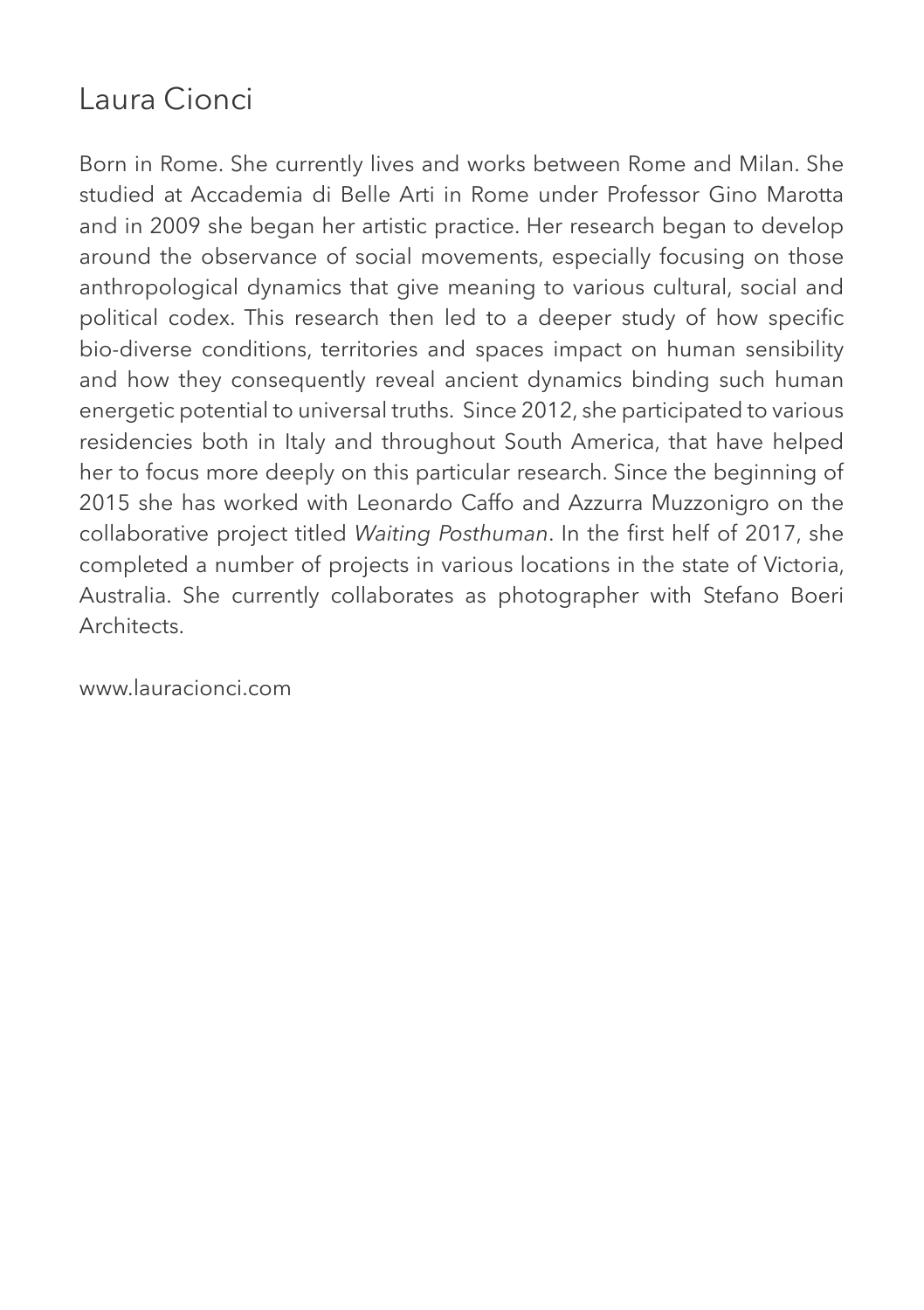# Gino D'Ugo

Born in Marino (RM) in 1968, he lives in Lerici (SP) since 2014. Graduated in sculpture at the Academy of Fine Arts in Rome, he developed an approach to the arts that has been slowly moving towards conceiving the form as a space of interrelation and concept. Through the gesture of everyday sacredness and with an opening to the interpretation of free will, in his works he deals with the use of image, word, space and the interpretative relationship with people, with implications in the realm of the existential or the political. He is the artistic director of Fourteen ArTellaro observatory for contemporary art. In 2019 he exhibited the audiovisual installation *Tempo fertile* at the independent Gate26a space in Modena, curated by Valentina Muzi; the relational work *La pratica inevasa* at 16Civico in Pescara and took part in "Imago Murgantia emergenze artistiche", curated by Azzurra Immediato and Massimo Mattioli.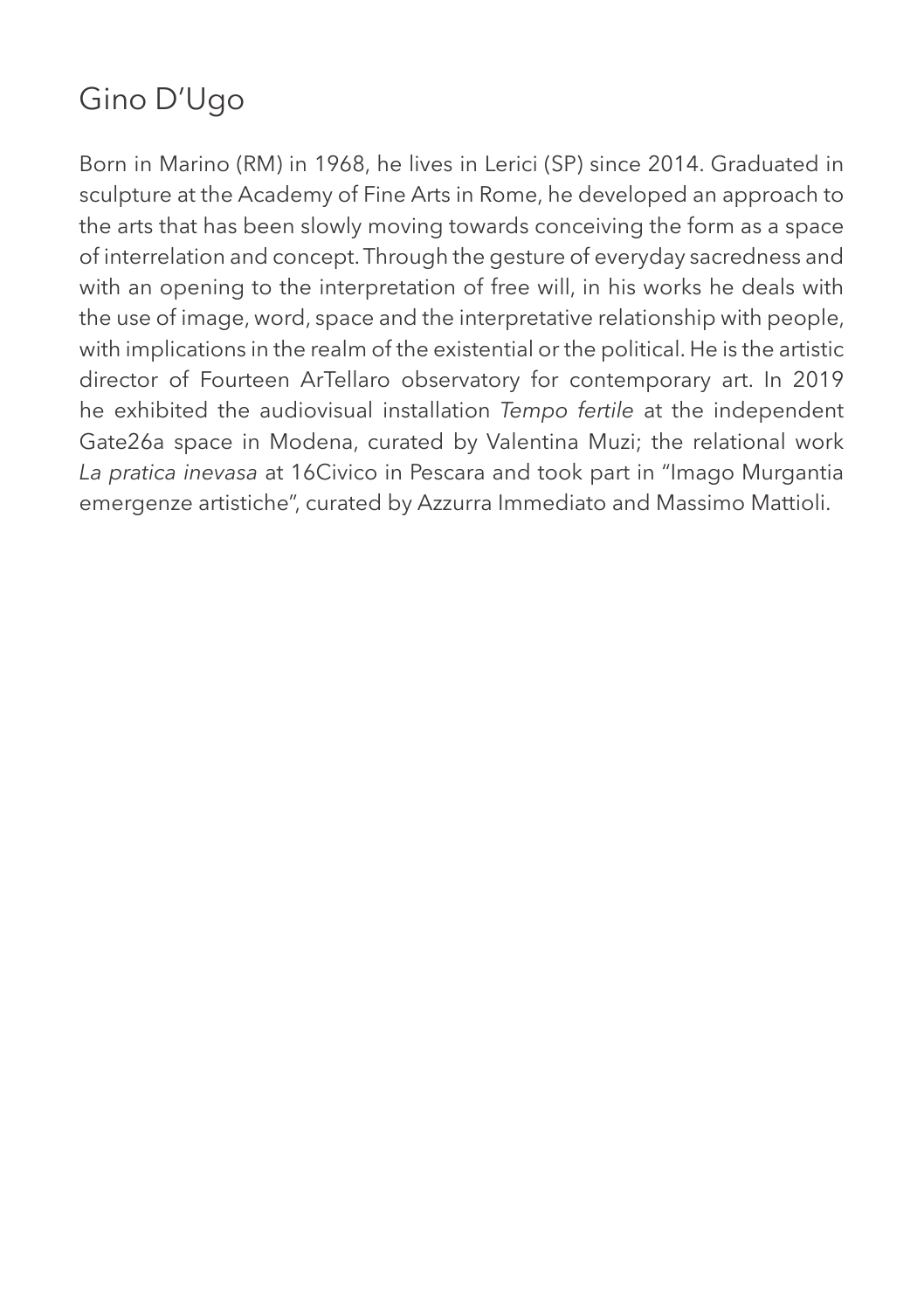#### Iginio De Luca

Born on August 21st 1966 in Formia (LT) and graduated at the Academy of Fine Arts of Rome on 1989. He teaches Decoration and Multi-media Installations at the Academy of Fine Arts of Frosinone and lives and works in Rome. He is a versatile artist, a musician and a visual artist, he makes videos, installations and performances. In recent years his poetry has been focused mainly on the production of videos, photographic images, but also on those which he calls blitz. Considering them at the turn of urban art and performance, the artist performs actions sometimes flying over planes, other times projecting images or writings on buildings in rapid nocturnal raids, or arriving in places with elements of strong disturbance and visual impact, such as fake election posters. By combining ethics and aesthetics, technology and behavioral actions, De Luca calls for interaction with the environment and the public, denouncing, between irony and commitment, the crisis of values of our time. The use of multiple and different linguistic registers has always characterized his planning and consequently the methodological and operative choices, suggesting that the common denominator in order to undermine the certainties, to break the codes of expressive formalization, to tend a trap to reality, surprising her behind. During his career, he performed in various personal exhibitions and participated to several collective ones. Among its personal exhibitions we can quote on 2018: "Solarium", Spazio Fourteen Artellaro, Tellaro-Lerici, curated by Gino D'Ugo, iailat; "Sound Corner", Auditorium Parco della Musica, Roma, curated by Silvano Manganaro. On 2017: "Riso Amaro", spazio Albumarte, Roma, curated by Claudio Libero Pisano. On 2016: "Expatrie", casa dell'Architettura, Roma, curated by Giorgio de Finis. On 2015: "Nato a Formia e residente a Roma", Galleria Gallerati, Roma, curated by Sabrina Vedovotto. On 2013: "Azioni", CIAC , Castello di Genazzano (RM), curated by Laura Mocci. Among the main collective exhibitions we highlight on 2018: "Kizart", video-art, MAXXI - Museo nazionale delle arti del XXI secolo, Roma, Roma, curated by Nomas Foundation; "I Martedi Critici", Accademia di Belle Arti di Roma, curated by Alberto Dambruoso e Guglielmo Gigliotti. On 2017: "Kizart", video-art, Palazzo delle Esposizioni, Roma, curated by Nomas Foundation. On 2014: "Frammenti di Italia", video-art, Palazzo Ducale, Genova, curated by Francesca Guerisoli.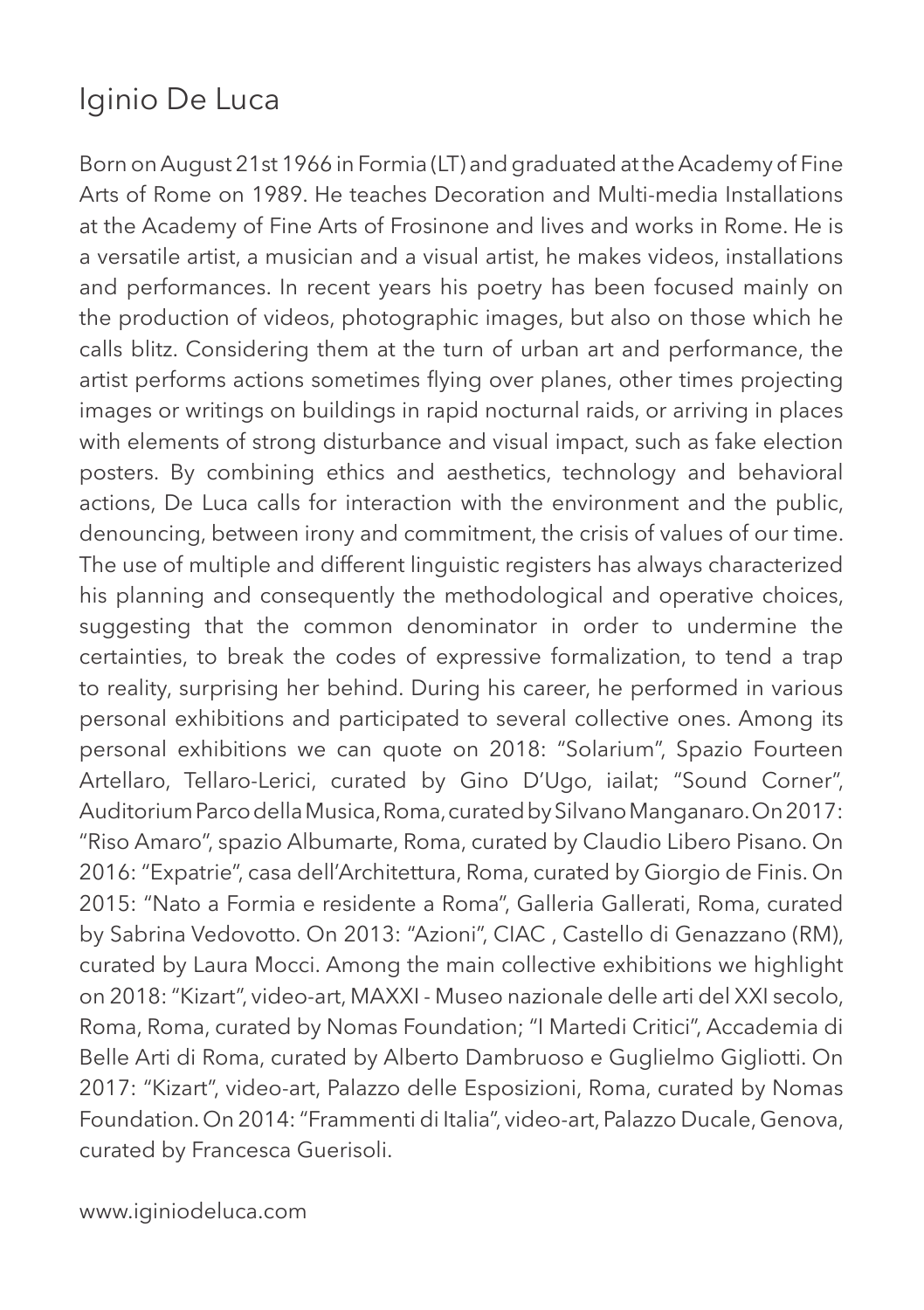## Maria Adele Del Vecchio

Born in 1976 in Caserta and currently lives in Rome. Between 2005 and 2006, she attended the Staedelschule, Frankfurt, with Mark Leckey as professor. In 2014, she was shortlisted at Furla Prize, called The Nude Prize. Recent solo exhibitions include: "Personne", Galleria Tiziana Di Caro, Naples, 2019; "Tonite let's all make love in London", Supportico Lopez, Berlin, 2014; "Qui sembra ancora possibile", curated by Maria Rosa Sossai and Albumarte, Parco del Pineto, Rome, 2011. Recent group exhibitions include: "Per\_formare una collezione: The Show Must Go\_ON", curated by Andrea Viliani, Madre Museum, Naples, 2017; "Par tibi, Roma, nihil", Nomas Foundation, Stadio Palatino, Rome, 2016; "Pane Per Poveri", Teatro Marinoni, Venice, 2015; "Se il dubbio nello spazio è dello spazio", curated by Maria Adele Del Vecchio and Nemanja Cvijanovic, MACRO – Museo d'arte contemporanea di Roma, Rome, 2014; "Die Dritte Dimension", Frutta Gallery, Rome, 2013; "Classroom #1", curated by Salvatore Lacagnina, Museo MADRE, Naples, 2008.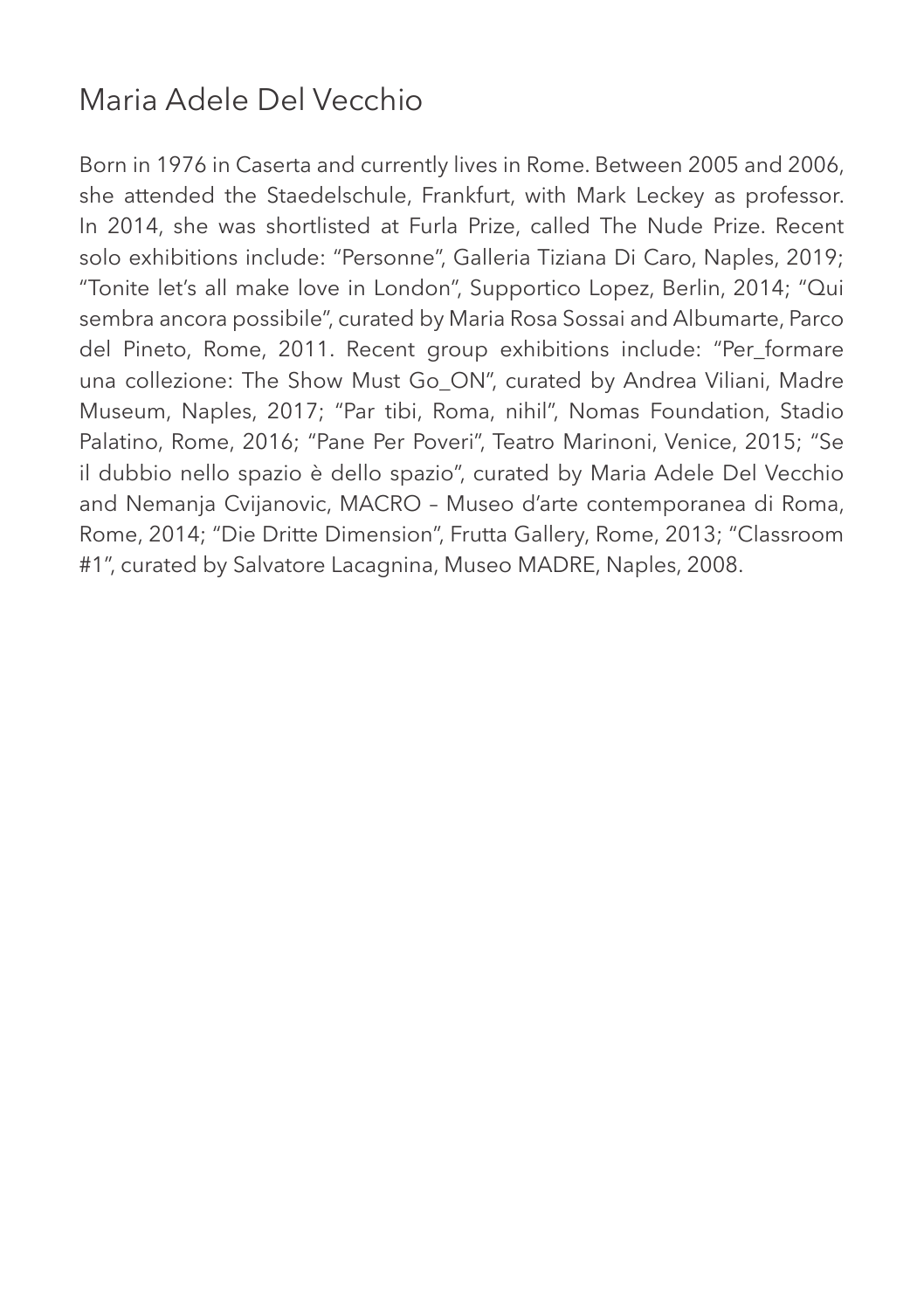## Veronica Della Porta

Born in Modena in 1964, lives and works in Rome. Before developing her own artistic journey she has worked and collaborated with several artists including Mario Schifano and Isabella Ducrot. Her work has been presented in several group and solo exhibitions, both in Italy and abroad. She uses photography as a communication tool and her works are both analogical and digital. Veronica Della Porta's artworks testifies the "beyond". Beyond the architecture that exceeds its use and is analyzed in detail. Space and white lights beyond windows, doors and fissures. The artist's presence is expressed in the subtraction. In Veronica Della Porta's shoots the superfluous is excluded to let us enter into the essence of reality. In her artworks the everyday world that you can see from a window leaves room for the silent and vibrant protagonist of architectural substance. The careful choice of materials and types of paper utilized, as in a kind of alchemical process in the hands of Veronica, exalts the photography elevating it to painting.

www.veronicadellaporta.com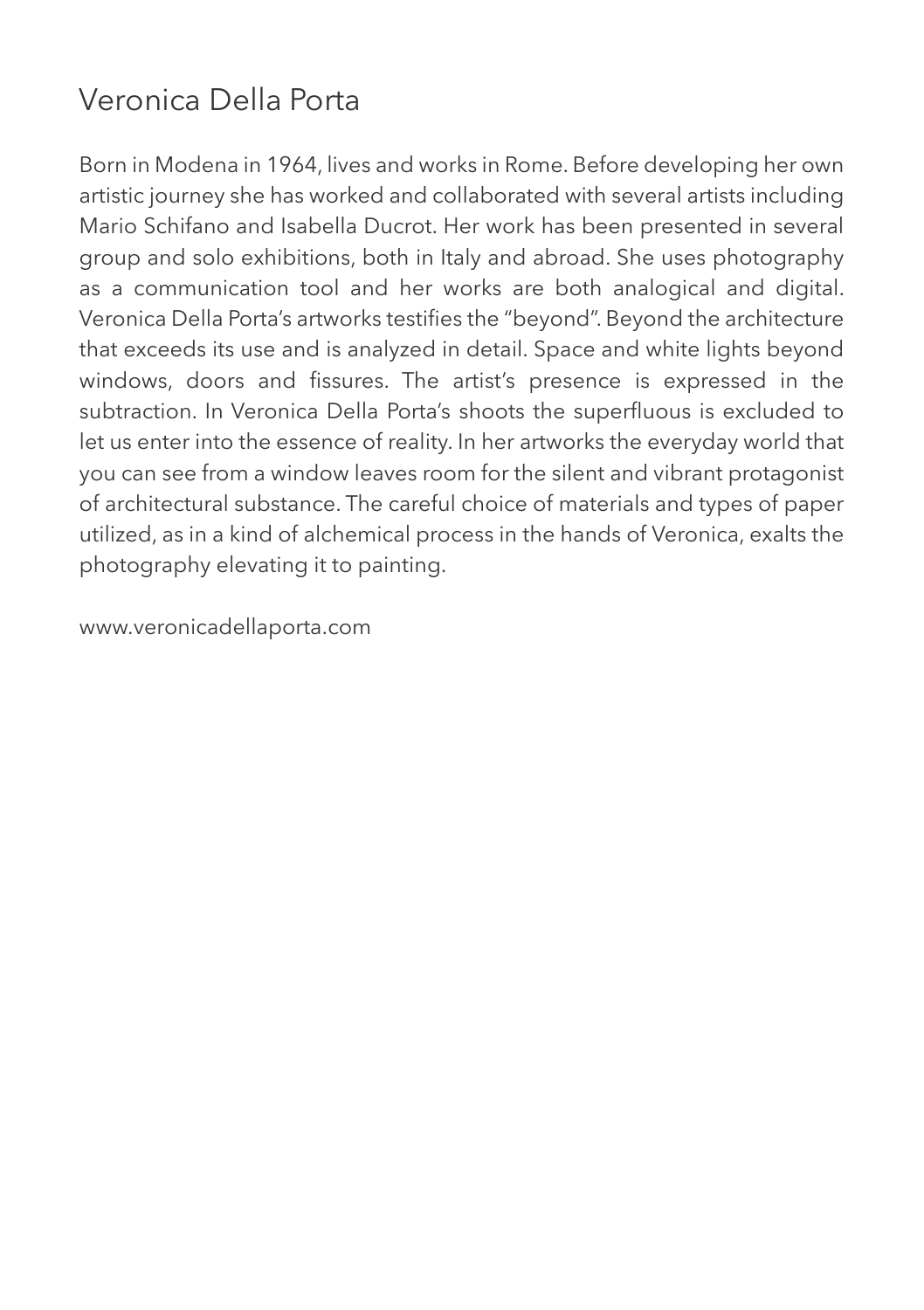#### Luca Di Luzio

Born in 1986 in Rome, where he lives and works. He received his BFA from the Accademia di Belle Arti in Florence and his MFA from the Accademia di Belle Arti in Rome. In 2013 he had two residencies: C.A.M.A.C. in Marnay sul Seine (France) and at the Gallery Hommes in Rotterdam (Holland). In 2015 he began his *Atlas Ego Imago Mundi* project, impressing his body in paint and then onto large sheets of paper, creating an imaginary atlas and maps. The theme of this work is the human body, its profound ambiguity, and its role as the main subject of our experiencing of the world and at the same time as a part of the world, coming from the same substance. In 2016 the series was exhibited at the MACRO Museum of Contemporary Art of Rome, and at the Walls Museum of Rome. On September 2017 the series has been exhibited in a solo exhibition at the Auditorium Parco della Musica in Rome. Luca Di Luzio's artistic research explores the unclear relationship between controllable and uncontrollable, calculus and random.

www.lucadiluzio.eu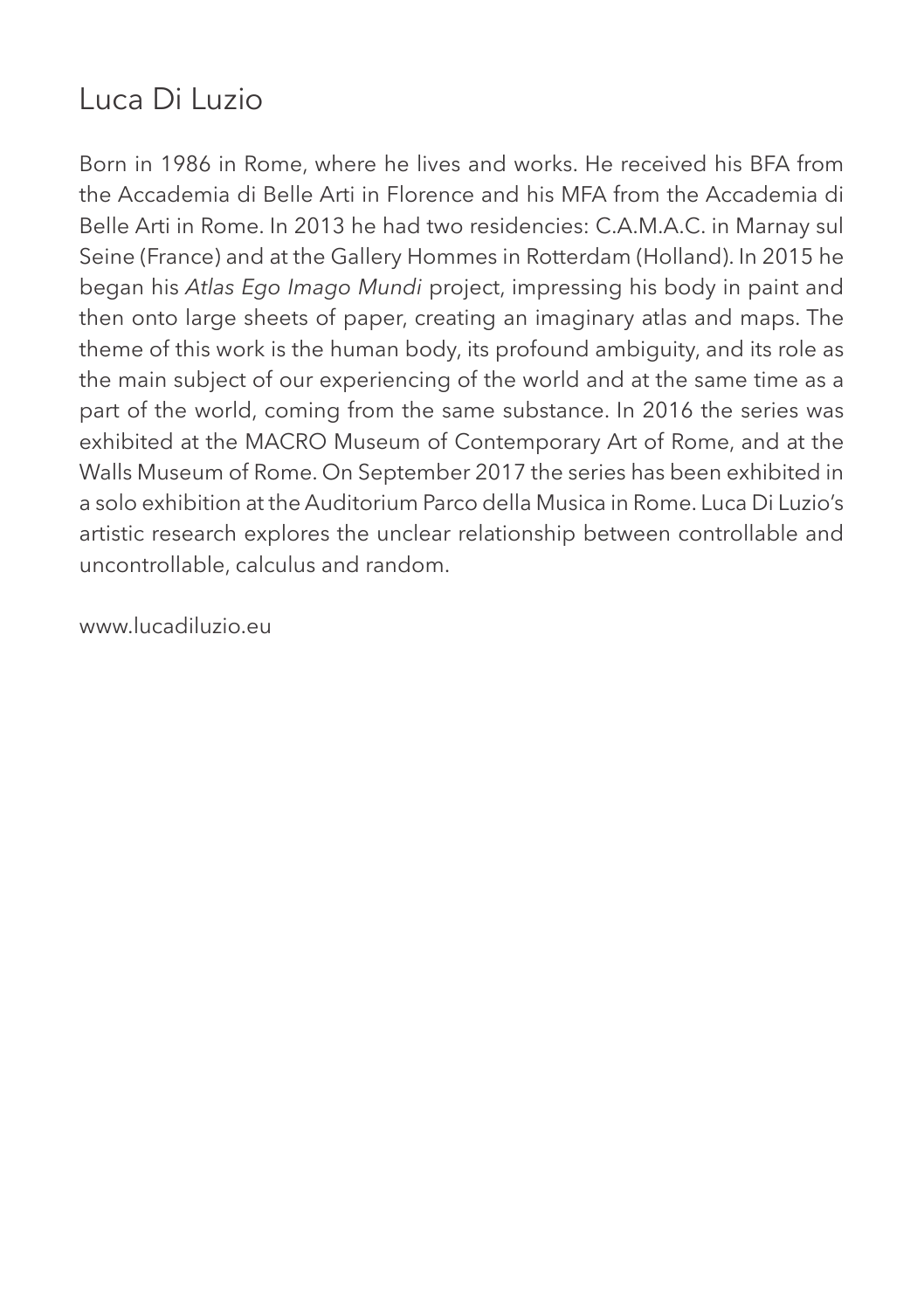#### Davide Dormino

His work is expressed in scuplture and drawing. He seeks new forms by favouring old-fashioned systems for working on materials such as marble, bronze and iron. In his public artworks, he is concerned with a search for monumentality like in *Poltergeist*, 2019, *Naviganti\_Monument to imagination*, 2017, and *Atlante*, 2019. The entirety of his artistic research is entrusted to the grandeur of a creative process rooted in fundamental human issues. He has created works of Public Art, both in Italy and abroad, as *Breath*, commissioned by the United Nations in 2001. *Anithing to say?*, an itinerant sculpture dedicated to the courage and freedom of expression that began its journey from Berlin (Alexanderplatz) on 1 May 2015 and later the work moved to Dresden, Geneva, Paris, Strasbourg, Belgrade, Tour, Ptuj, Perugia, Rome. For this work he received the 2016 Prix Èthique from the French organization AntiCor.

www.davidedormino.com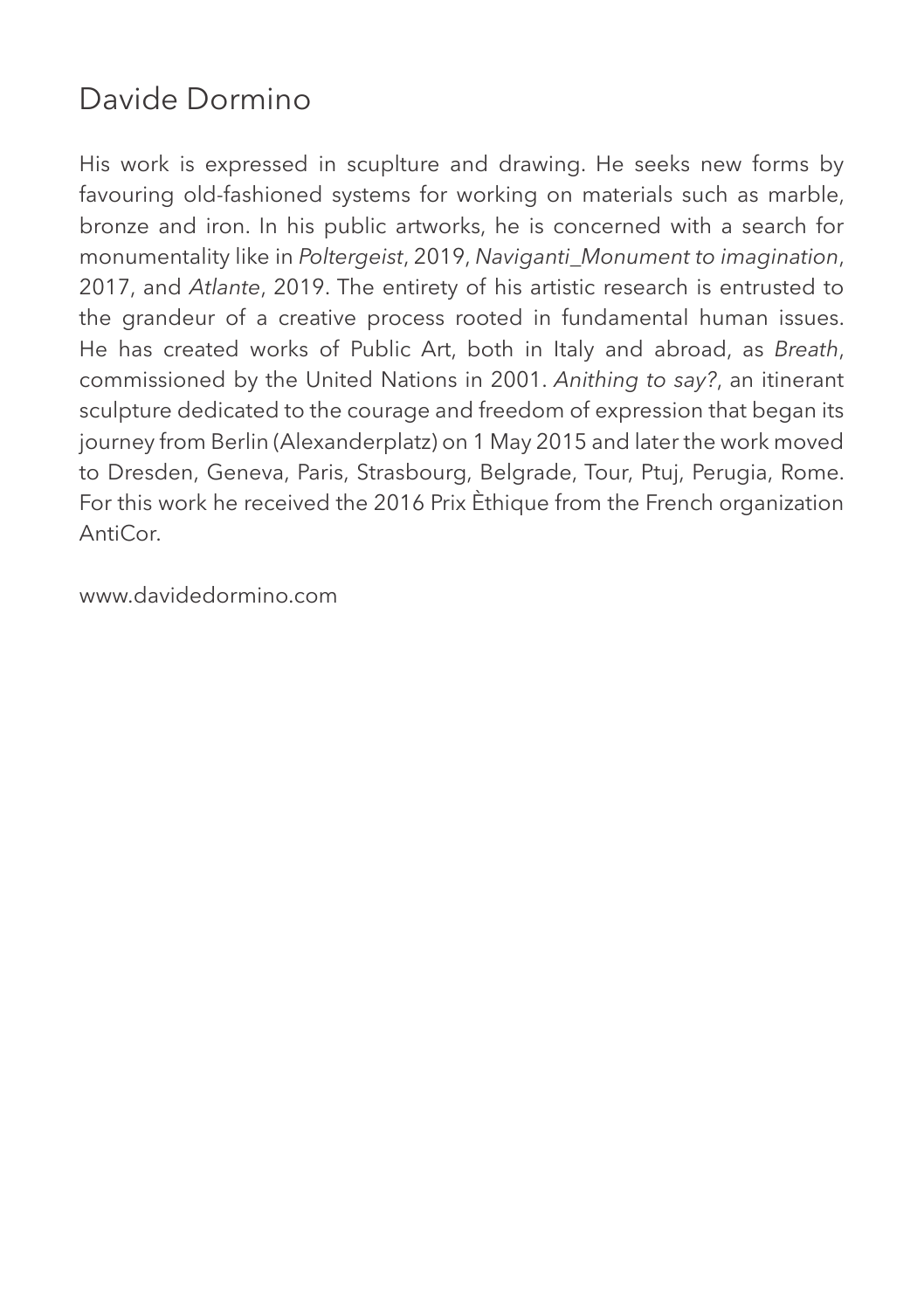#### Marco Emmanuele

Born in Catania in 1986, he moved to Rome, where he now lives and works. He is dedicated to visual research, including performances and objects in ceramics, iron and glass. For some time he has been creating works that revolve around detritus, to the residual element, a witness to the human attitude to the colonization of places, but also to an entropic process of returning to nature. In 2019, he took part to the artistic residency La Fornace in Milan. Among the recent exhibitions: "Ionian Archaeological Archives", Bivy Space, Anchorage, Alaska, 2018; "It was not me", Wonder-Liebert, Paris, 2018; "Rosina #0" Limone Space, London, 2016.

www.marcoemmanuele.jimdo.com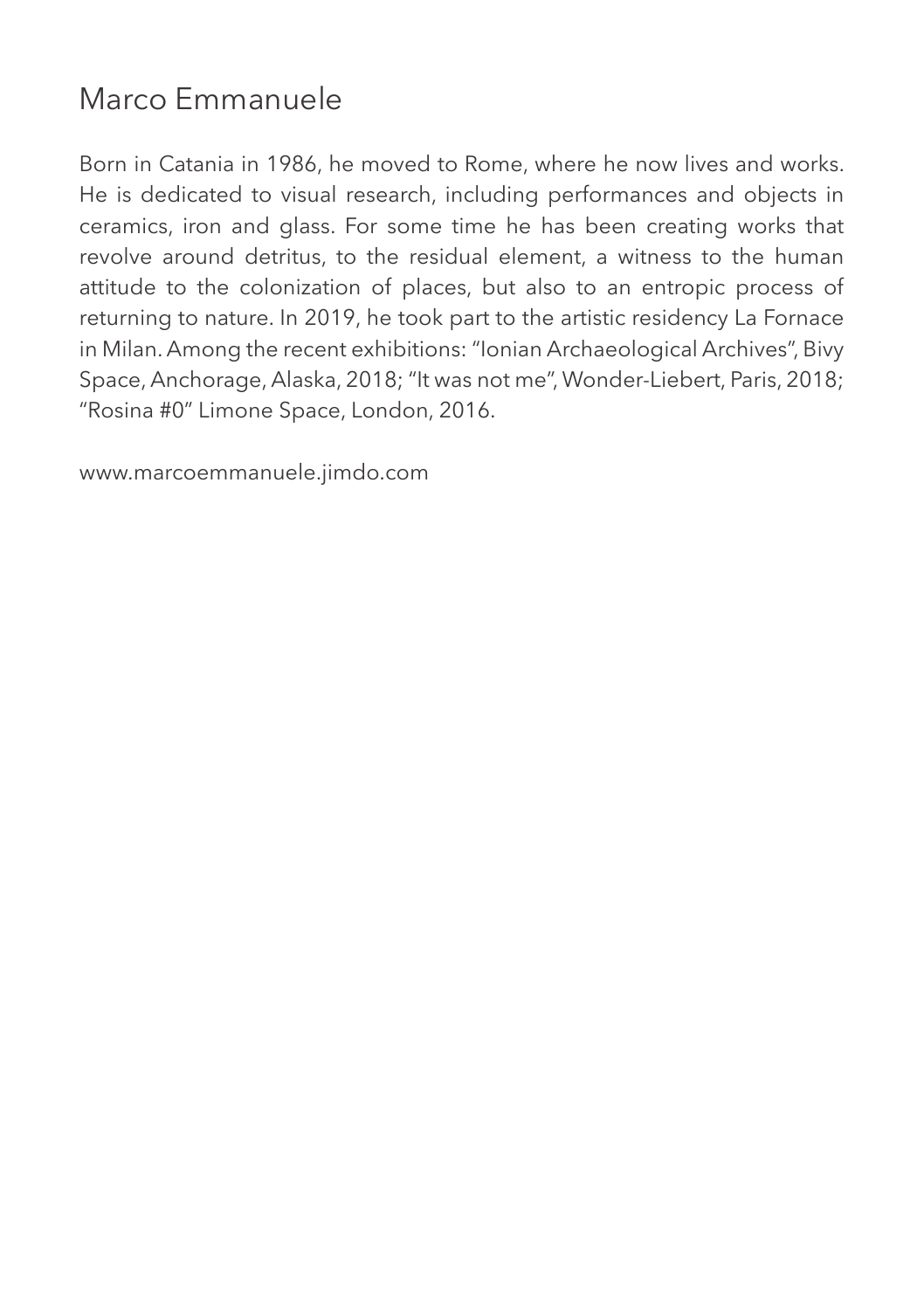#### Fonte Poe

In 2009, Alessandro Fonte and Shawnette Poe started a collaboration as a duo in parallel with their personal artistic activity. They currently live and work in Berlin. The duo carries out an investigation into the possibility of the collective ritual dimension in the present time, transforming it into an artistic process that develops through the staging of symbolic actions and interventions in space. Their research starts from the observation of the specific realities of a given place and from the rereading of cultural, historical, traditional, political, religious/magical, and landscape imprints. Their works have been exhibited in national and international museums and institutions such as the MAXXI - Museo nazionale delle arti del XXI secolo, Roma, Rome; Moderna Galerija, Ljubljana; Städtische Galerie, Bremen; National gallery of Macedonia, Skopje; 21st Milan Triennale; Chiostro del Bramante, Rome; Onassis Cultural Center, Athens; Panoply Performance Laboratory, New York; National Gallery, Cosenza; Museum of Architecture and Design, Ljubljana; Darwin State Museum, Moscow; Museo Civico di Castelbuono, and have become part of private and museum collections.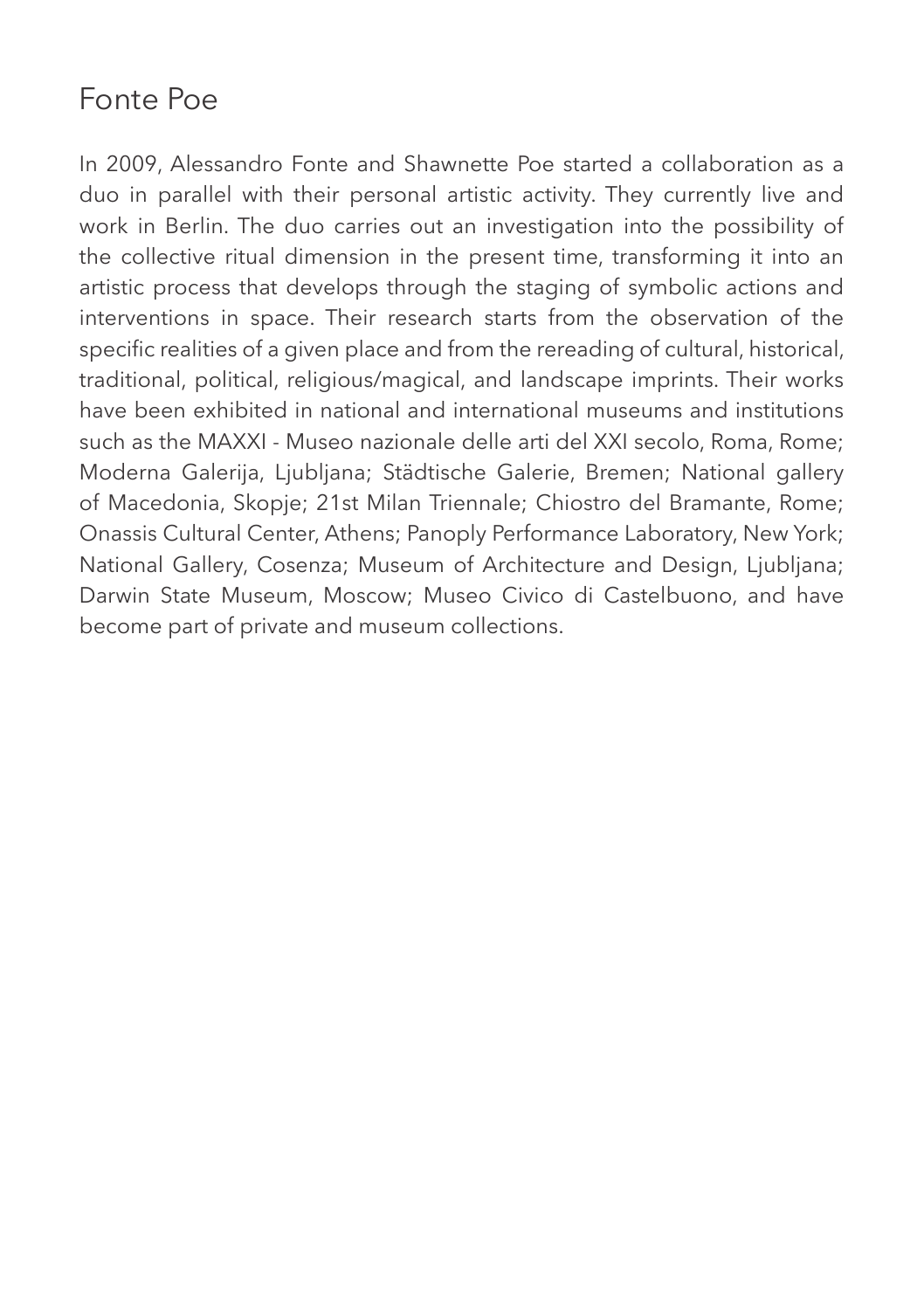## Paola Gandolfi

Born in Rome. After having studied in Bologna, in 1980s she came back to Rome, where she still lives and works. Gandolfi's paintings are about the world and the female figure, and the psycho-physical dynamics that define her identity, gleaning from the inexhaustible wealth of myth and the female figures who animate it. Her work focuses on the exploration of unintelligible worlds like female unconscious that the artist tries to analyze through her paintings and video installations. Her videos have been rewarded and presented at different festivals, including the recent Torino Film Festival, in the "short films" section with In tempo per modifiche temporali, 2016.The artist has exhibited in many exhibitions in Italy and abroad and she has presented her works at many film festivals in Italy and abroad; below is a selection of personal exhibitions and collective ones she took part in: "La parola capovolta", AlbumArte, Rome, 2019; "Fuori posto", MUSJA, Rome, 2018; "Scorribanda di Fabio Sargentini", La Galleria Nazionale, Rome, 2018; "Le storie del cinema d'artista presentazione di Macchina Madre", MAXXI - Museo nazionale delle arti del XXI secolo, Roma, Rome, 2017; "Illuminazioni", Galleria Alessandro Bagnai, Foiano del Chianti, 2017; Festival del cinema di Torino, Turin, 2016; "Arte a Roma 1960-2000", MACRO – Museo d'arte contemporanea di Roma, Rome, 2013; "Percorsi riscoperti dell'arte italiana. VAF Stiftung 1947-2010", MART, Rovereto, 2011; 53° Biennale di Venezia, collateral exhibition, Magazzini del sale, Venice, 2009; "Paola Gandolfi", Galeria MITOBCN, Barcellona, 2008; "Esplorazioni ostinate", Galerie Eisabeth Michitisch, Wien, 2008; "Paola Gandolfi", Museum of Bratislava, Bratislava, 2007; "Paola Gandolfi", gall Allori, ARCO, Madrid, 2000; "Frammenti di Orestiade", Temple University, Rome, 1999; "Paola Gandolfi", Monique Knowlton Gallery, New York, 1996; XLVI - La Biennale di Venezia, Italian Pavilion, Venice, 1995.

www.paolagandolfi.com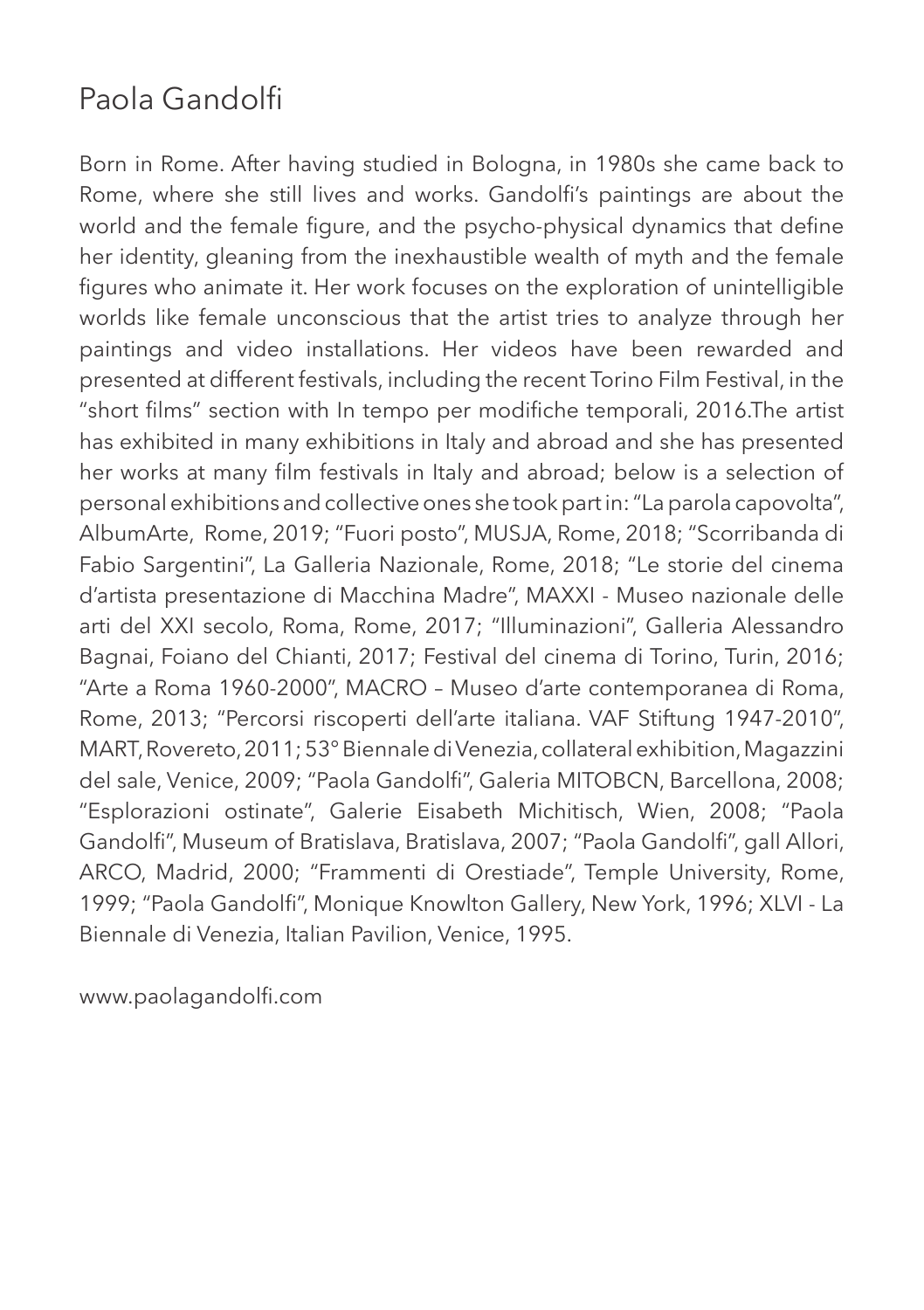# Iulia Ghita

Born in 1986 in Oltenita, Romania. She graduated from the University of Art in Bucharest in 2008 and the Academy of Fine Arts of Rome in 2011. Her work demonstrates an influence of installation design even in her drawings and paintings as well as in photography and video. Her interest lays in exploring the relationship/conflict/tension that forms as a result of the limits of human nature and the attempt to define that which is incomprehensible. Knowledge (that refers to events linked to self/inner discovery) is refined to a memory of the soul. It is this "memory" - which is impossible to translate into rational concepts- whose expression she is trying to constantly update in her works. In 2015 he participated at Bucharest Biennale, curated by Ilina Schileru and in the exhibition "Displacements. the trouble with being human these days ", ExElectrofonica, Rome. In 2016, in the Lounges spaces of the Corporate Hospitality, International BNL of Italy, Foro Italico at the "twiner # 4 - With or Without Wings" exhibition curated by ExElettrofonica, Rome. In 2019 he has two solo exhibitions, '' AUGUST Life from herself (Understood) '' in the Giudecca 860 Studio, Giudecca, Venice and "Life from herself (Understood)" in the Alviani Art Space Gallery, Pescara, curated by Sabrina Vedovotto.

www.iuliaghita.com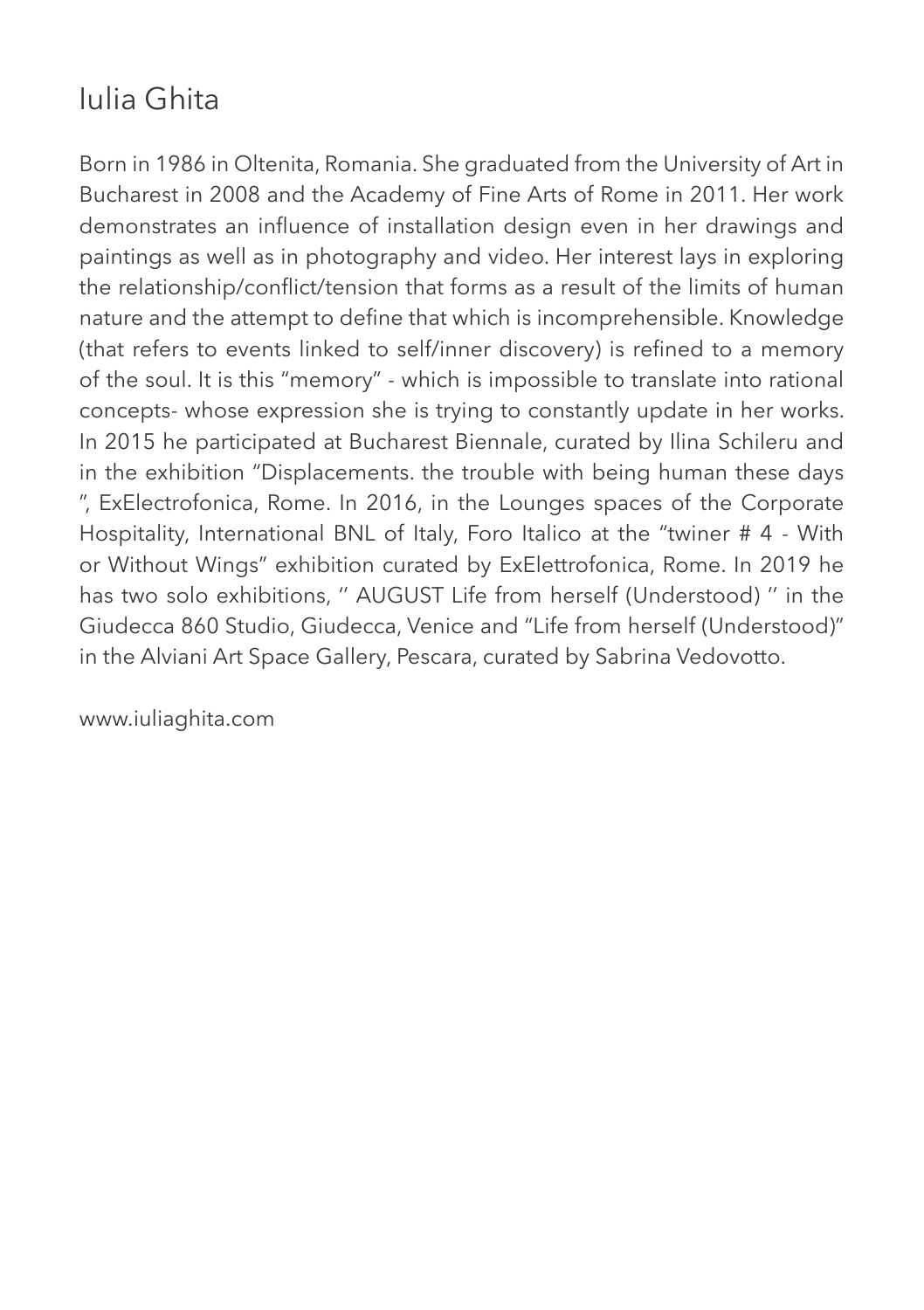# Silvia Giambrone

Born in 1981 in Agrigento. She studied at the Academy of Fine Arts in Rome (2002- 2006). She has held residencies throughout Europe and USA and been awarded several prizes over the past five years. She is Ambassador for Kaunas 2022 European city of Culture and she has recently been awarded the VAF prize, the most important prize for young Italian artists. Giambrone, who both lives and works between Rome and London, works about both the physical and invisible evidences of the strong connection between violence and the 'subjectification' process. Some of her exhibitions include: "Sovvertimenti", Museo Novecento, Firenze, 2019; "Feminism in Italian contemporary art", Richard Saltoun Gallery, London, 2019; "Terra mediterranea: in action", NiMAC - Nicosia Municipal Arts Centre, Cyprus, 2017; "Corpo a corpo", La Galleria Nazionale, Roma, 2017; "W Women" in Italian Design, Triennale Design Museum, Milan, 2016; "Critica in arte", MAR – Museo d'arte della città di Ravenna, Ravenna, 2014; "Re-Generation", Macro - Museo d'arte contemporanea di Roma, Roma, 2012; "Eurasia", Mart - Museo di arte moderna e contemporanea di Trento e Rovereto, Rovereto, 2009; "Qui vive?" Moscow Biennale, 2010.

www.silviagiambrone.it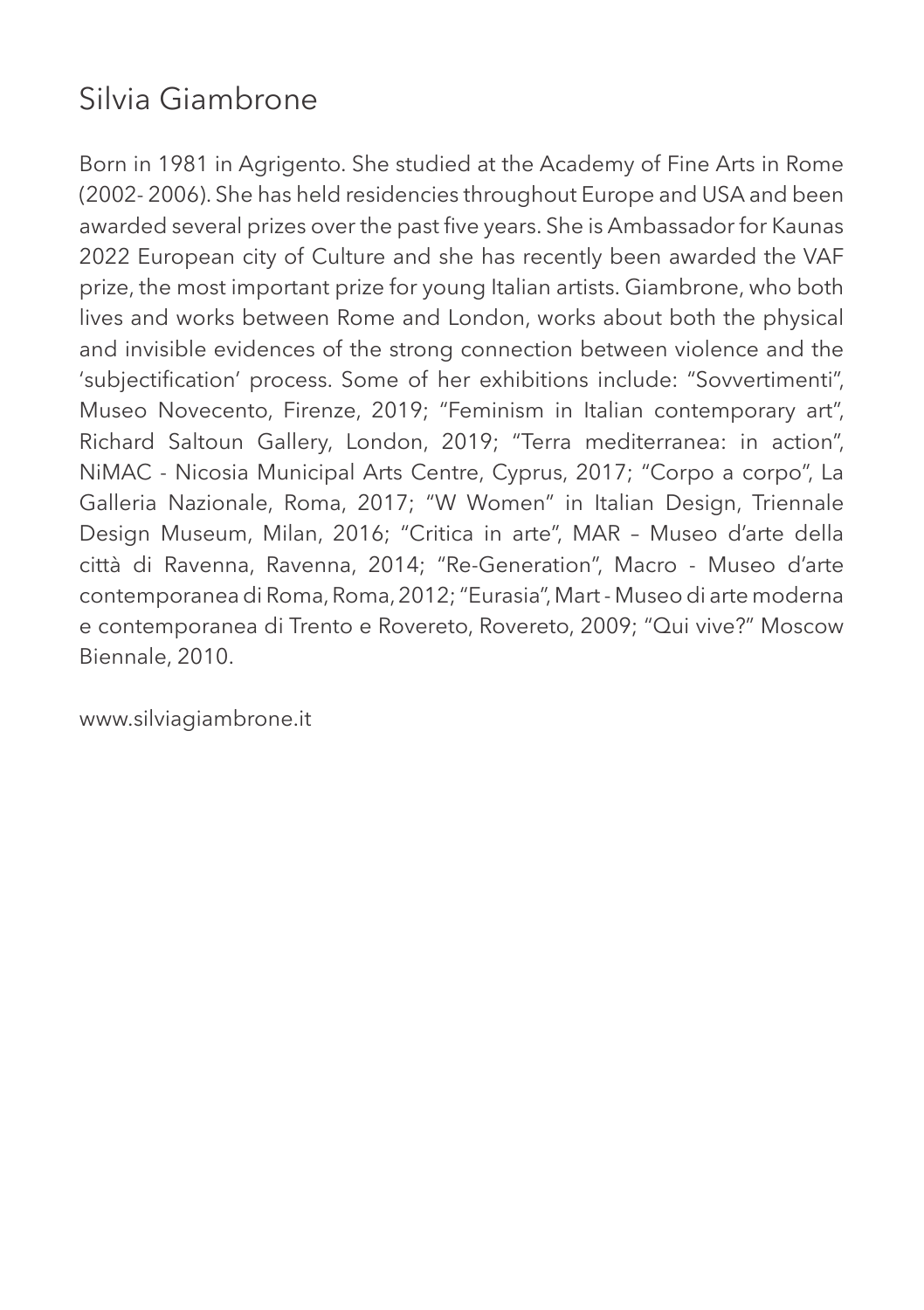# Alessandro Giannì

Born in 1989 in Rome. Since 2013 his work has been exhibited in several Italian and International institutions such as MAXXI - Museo nazionale delle arti del XXI secolo, Rome; La Casa delle Armi, Rome; Istituto Svizzero, Rome; Istituto Svizzero, Milan; Museo D'Inverno, Siena; Kühlhaus Berlin, Berlin; American University Katzen Arts Center, Washington DC; Villa Firenze, residence of the Italian Ambassador in the United States, Washington DC; Museo MACRO, Rome. He is part of ÑEWPRESSIONISM, art movement founded by the Greek artist Miltos Manetas. He has been art direct of Ovalis project, by Enrico Ghezzi and Emiliano Montanari; within this framework some of his works have been exhibited at the 73rd Venice International Film Festival. "L'apocalisse dell'ora", AlbumArte, Rome, is his most recent solo show, curated by Lorenzo Gigotti.

www.alessandrogianni.net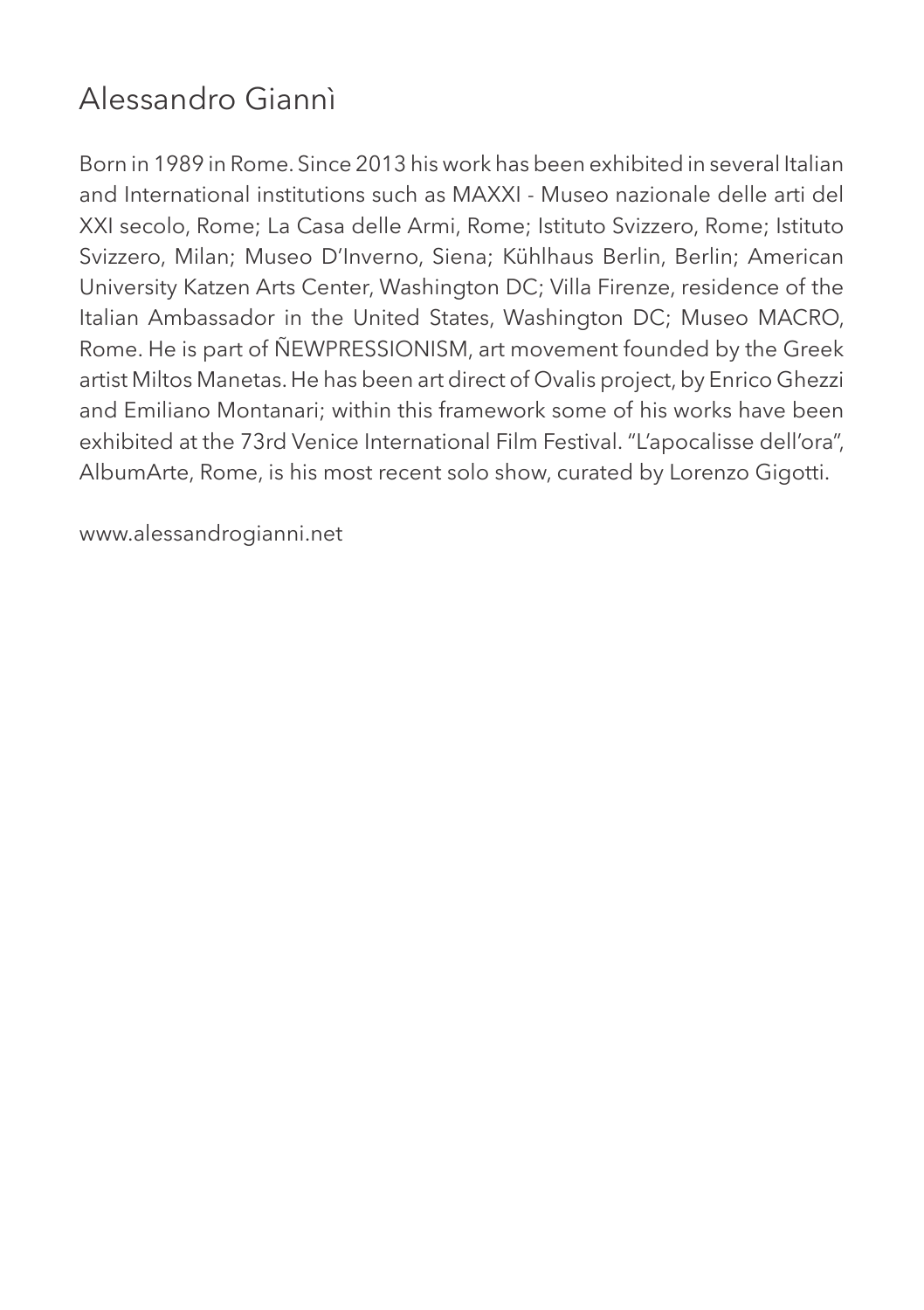# Fabio Giorgi Alberti

Born in 1980 in Leiden, lives in Bevagna, Umbria, and Rome. He uses a contamination of sculpture, video, painting, words to investigate language and the relations of the individual with reality. His works have been shown in independent spaces and institutions in Italy and abroad: "Language Games", curated by Jo Melvin, Franca, Cannara (Pg); "Clouds and steel", curated by Franco Troiani, Madonna del pozzo, Spoleto; "Premio Hdrà", curated by Valentina Ciarallo, Palazzo Fiano, Roma; "Straperetana", curated by Saverio Verini, Pereto (Aq), 2017; "The Milky Way 3", curated by Damiana Leoni, Galleria Giò Marconi, Milano, 2016; "Matrimonio all'italiana", curated by Home Movies and Elisa del Prete, Ex Atelier Corradi, Bologna, 2016; Bomb Gallery Art Lazareti, Dubrovnik (Hr), 2015; "Biotopographies", Citè Internationale des Arts, Parigi, 2014; "A here in another now", curated by Claudio Libero Pisano, La Colata project room, CIAC Genazzano, Rome, 2013; "Tutto – Teoria e pratica di caos espositivo", curated by Gabriele Gaspari and Sabrina Vedovotto, 26 cc, Roma, 2013; "Above is only sky a Expograph", Vienna, 2012; Premio Roma centro storico, curated by Cecilia Casorati, Palazzo del Monte di Pietà, Archivio del Consiglio di Stato, Rome, 2012; "Bomb Gallery Preview Show", Galerie Axel Obiger, Berlino, 2012. In 2016, together with Adelaide Cioni, he has founded Franca, in Cannara (Pg), an artist studio that hosts exhibitions and workshops.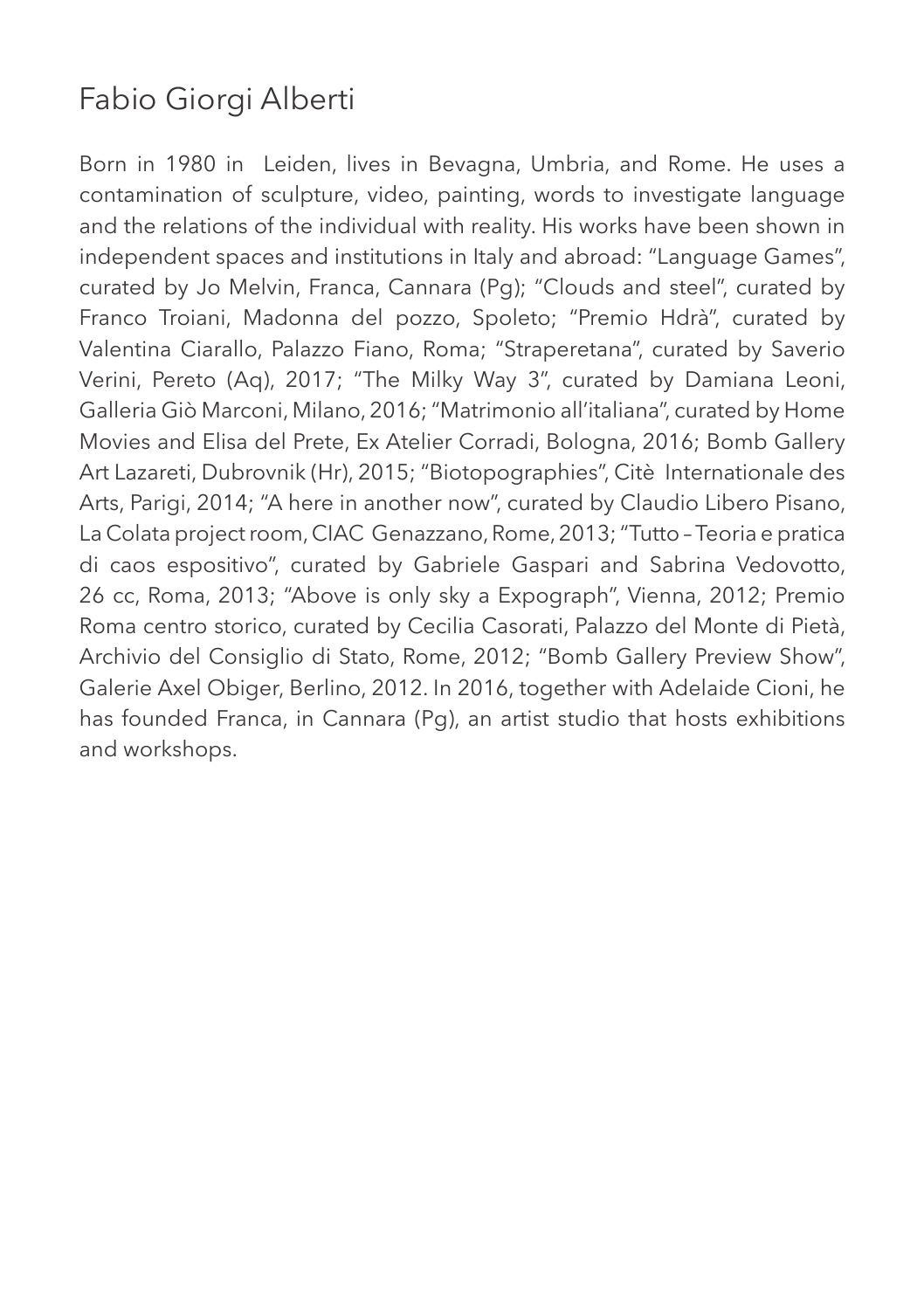## Luca Grechi

Born in 1985 in Grosseto, lives and works in Rome. From 2004 to 2008 he travelled between Central America, South America and France. He then settled in Rome where in 2010 he graduated in painting at the Academy of Fine Arts with the tutoring of the artist Enzo Orti. During his journeys he deepened his interest in live drawing and the landscape, developing a peculiar aptitude for collecting abandoned objects and papers left at the mercy of events, such as highly suggestive elements for his current research inspired by observation of nature, from the processes of transformation and evolution of things in relation to the passing of time. Among his most recent solo shows: "Apparire", Galleria Richter Fine Art, Rome, 2019; "C'è una volta", Galleria Richter Fine Art, Rome, 2017; "Infinito", Galleria La Linea, Montalcino (SI), 2016; "Un sasso sul mare #2", Sala Santa Rita, Rome, 2016; "Sinkhole", Galleria Artothèque de Rome, Rome, 2013. Among the most recent group exhibitions: "Futuro Primitivo", Palazzo Storico Comunale di Montalcino, 2019; "Sottobosco", Muzeul National de Arta, Cluj-Napoca, 2018; "It Was not me", Wonder-Liebert, Paris, 2018; "Forever Never Comes", Museo Archeologico della Maremma, Grosseto, 2017; "Non amo che le rose che non colsi", Galleria Richter Fine Art, Rome, 2016; "Asyndeton", Castello di Rivara, Rivara (TO), 2016; "L'Uomo, Il Suono, La Natura", Terravecchia (SA), 2016; "I Materiali della pittura", Il Frantoio, Capalbio (GR), 2016; "Iconologia Onirica", Galleria La Linea, Montalcino (SI), 2015; "The Grass Grows", Basel, 2014. In 2016, he exhibited at the MAC – Museo d'arte contemporanea, Lissone on the occasion of the Lissone Award.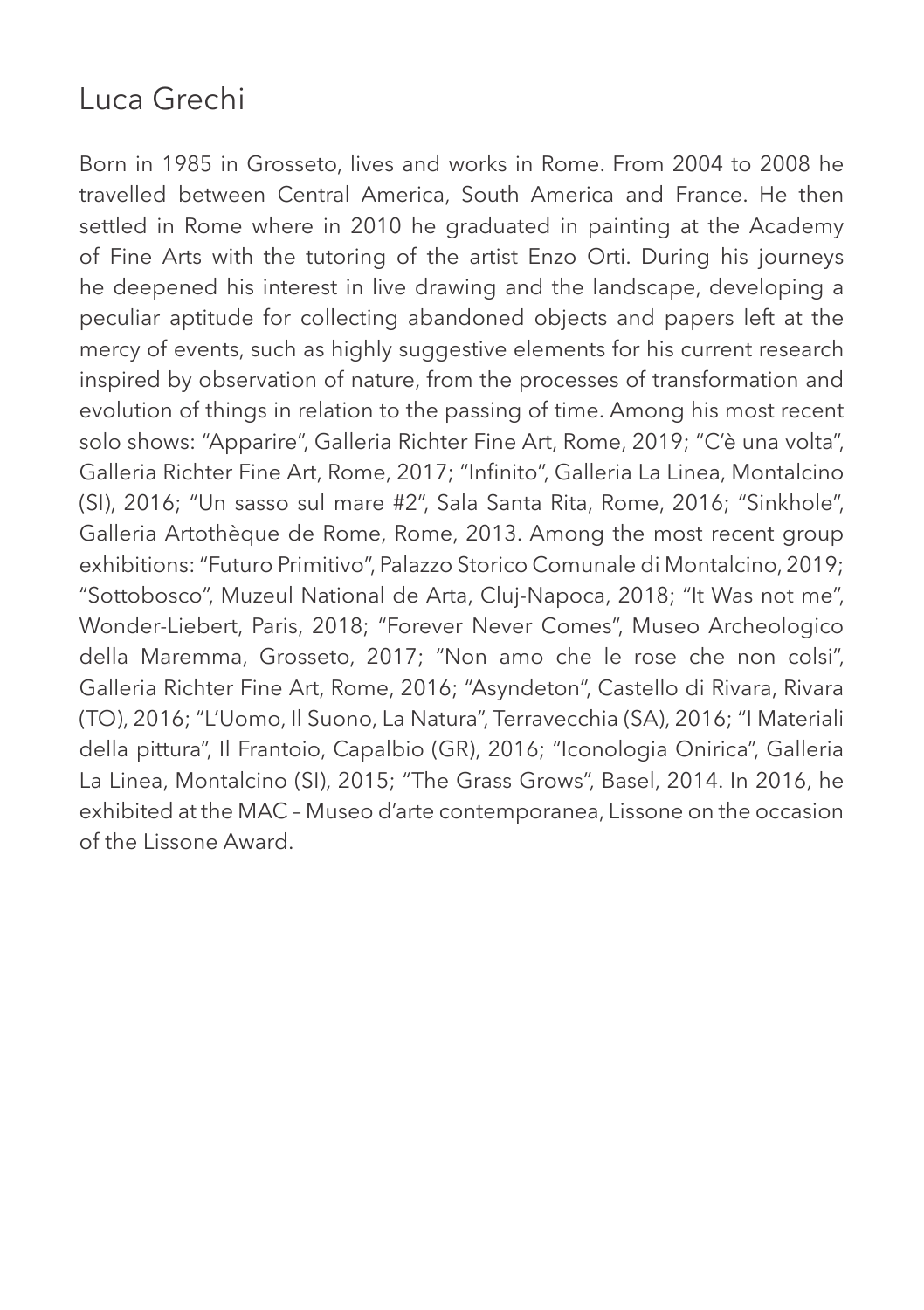# Gregorio Samsa

Gregorio Samsa manipulates reality to create symbolic visual alterations. The video becomes the place where the real is grafted with the possible, offering itself as a middle space in which paintings and objects are transfgured into geometric abstractions, modeled with materials such as wood, embroidery and fabrics, to evoke the invisible hidden inside the visible. In 2015 the installation "The Paris International Exposition 1937" was awarded with the Roaty #YouthArt Prize. Their works have been displayed in various locations as AlbumArte, Rome; Museo Fattori, Livorno; Auditorium Arte, Rome.

www.gregoriosamsa.com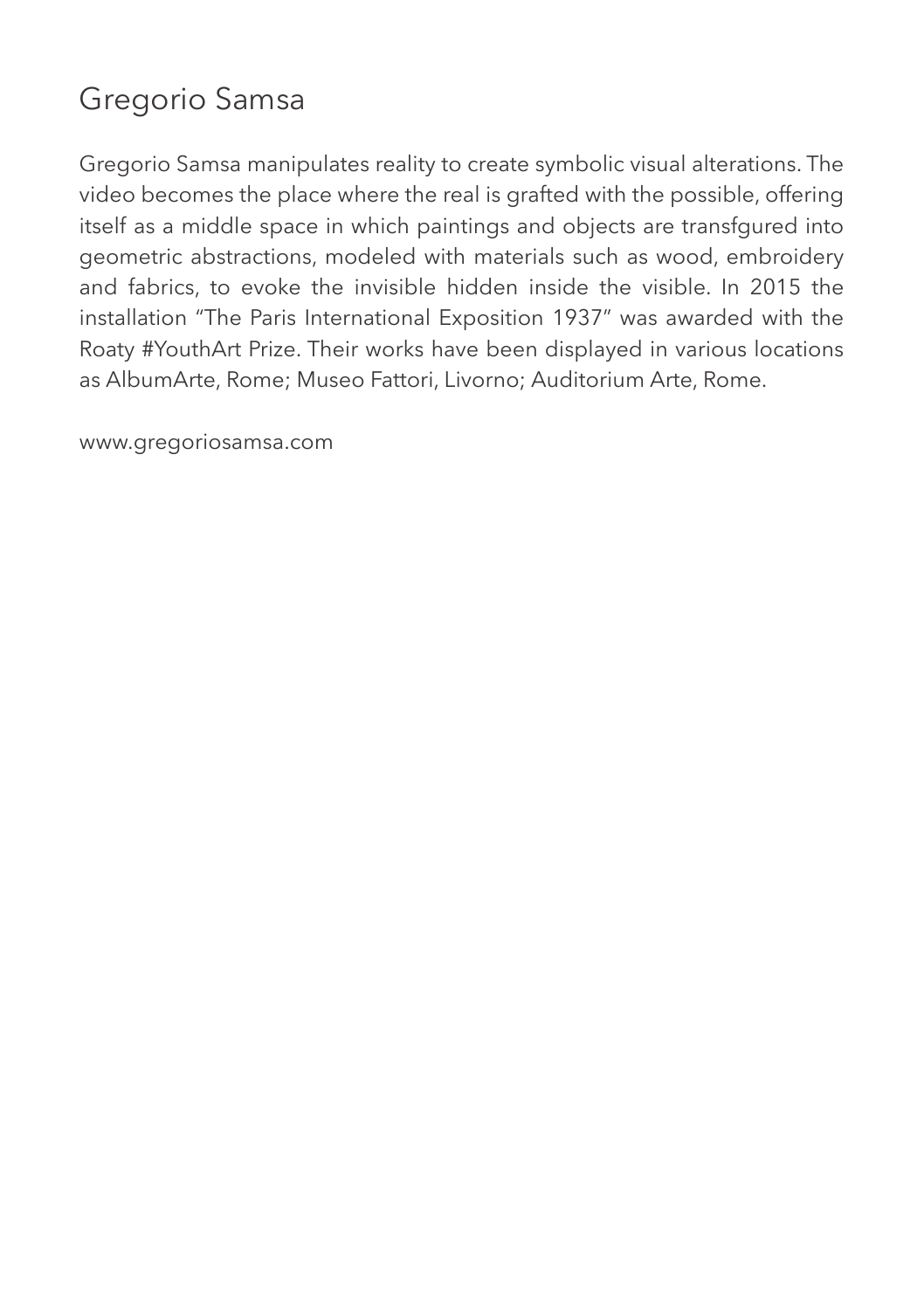## Grossi Maglioni

Grossi Maglioni (Vera Maglioni and Francesca Grossi, Rome, 1982) began their collaboration in 2006. They live and work in Rome. The duo has mostly focused its research on practices within performance, installation and workshop. The link to different fields of study such as anthropology, theatre, gender studies, science fiction and popular culture, has been the starting point for long term projects in which they found the moment of verification and redefinition of the artistic process in the interaction between the public and context. The latest projects focus on interpersonal relationships, by investigating the images and the representation of the gesture, of motherhood, of the nativity. Grossi Maglioni's work has been exhibited in galleries, museums and academic institutions, including: Accademia di Ungheria, Rome; Novo Kulturno Naselje, Novi Sad; Istituto Svizzero, Rome; AlbumArte, Rome; Musei di Villa Torlonia, Rome; Museo Novecento, Florence; American Academy, Rome; Norrköpings Konstmuseum; Viafarini, Milan; MACRO Museum, Rome; ERBA Ecole Régionale des Beaux Arts de Besançon; Konstall Museum, Vasa; University of Technology, Guangzhou. They have participated in a number of residencies, among which: Magic Carpets Residency, Novo Kulturno Naselje, Novi Sad; Rupextre residency for artists and anthropologists, Matera; Guangzhou Academy of Fine Arts; Svenska konstskolan, Nykarleby.

www.grossimaglioni.com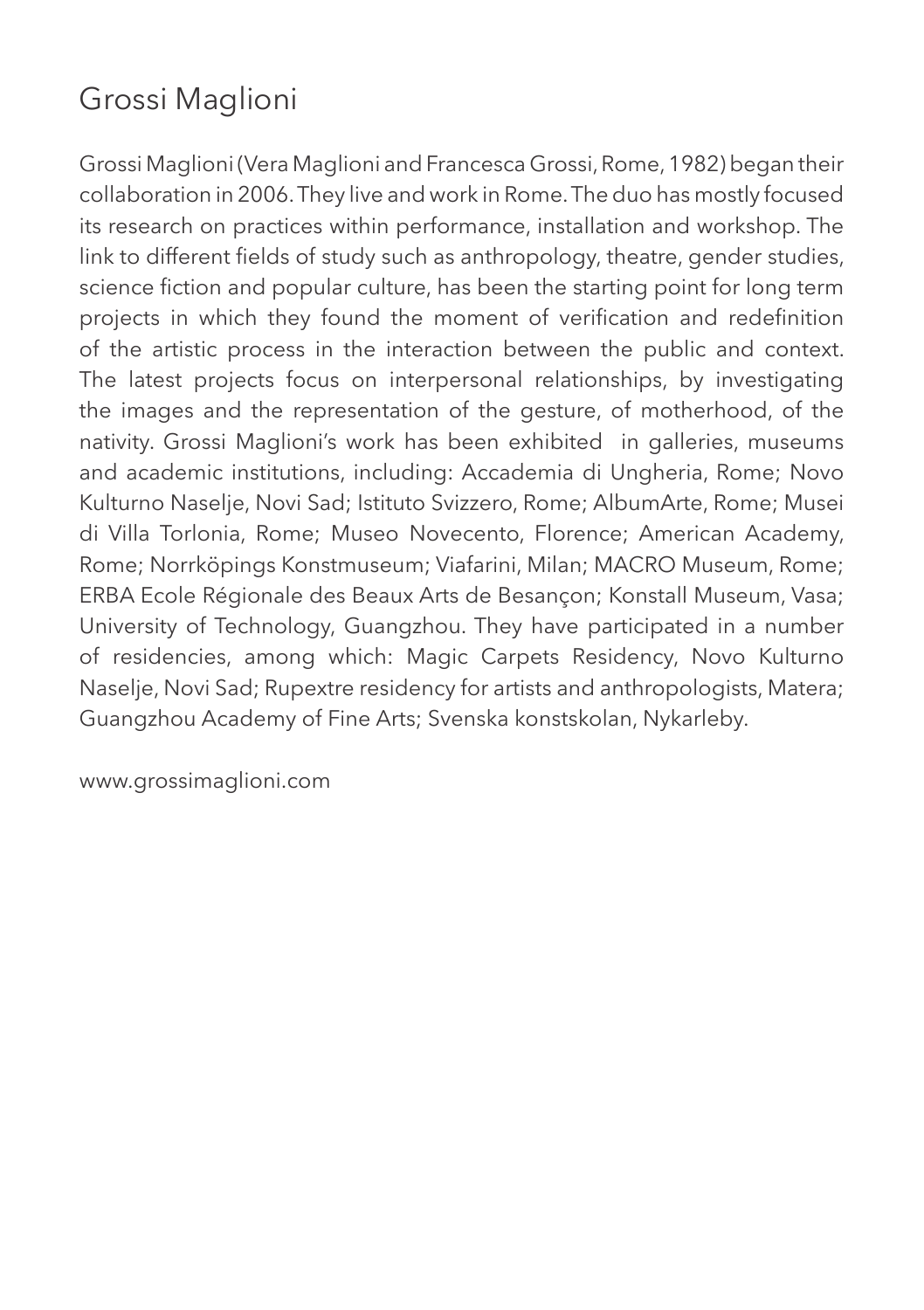## Myriam Laplante

She is a Canadian artist based in Bevagna, Italy. She lives in a state of permanent doubt. Her work is a parody of the world, cynical and absurd, melancholic and disorienting, that often emanates from a bizarre and fantastic imagery. Her installations, videos, paintings, sculptures, drawings and performances have been presented extensively from squats to museums in Europe, North America, and Asia. She has been working with the performance collective Black Market International since 2001. Her works are in the public collections of La Galleria Nazionale, Rome and the MACRO - Museo d'arte contemporanea di Roma, Rome; the Galerie Nationale du Québec, Québec and the National Museum of Photography, Ottawa; Musée de Rimouski, Canada and the Museum of New Zealand Te Papa Tongarewa, Wellington.

www.myriamlaplante.net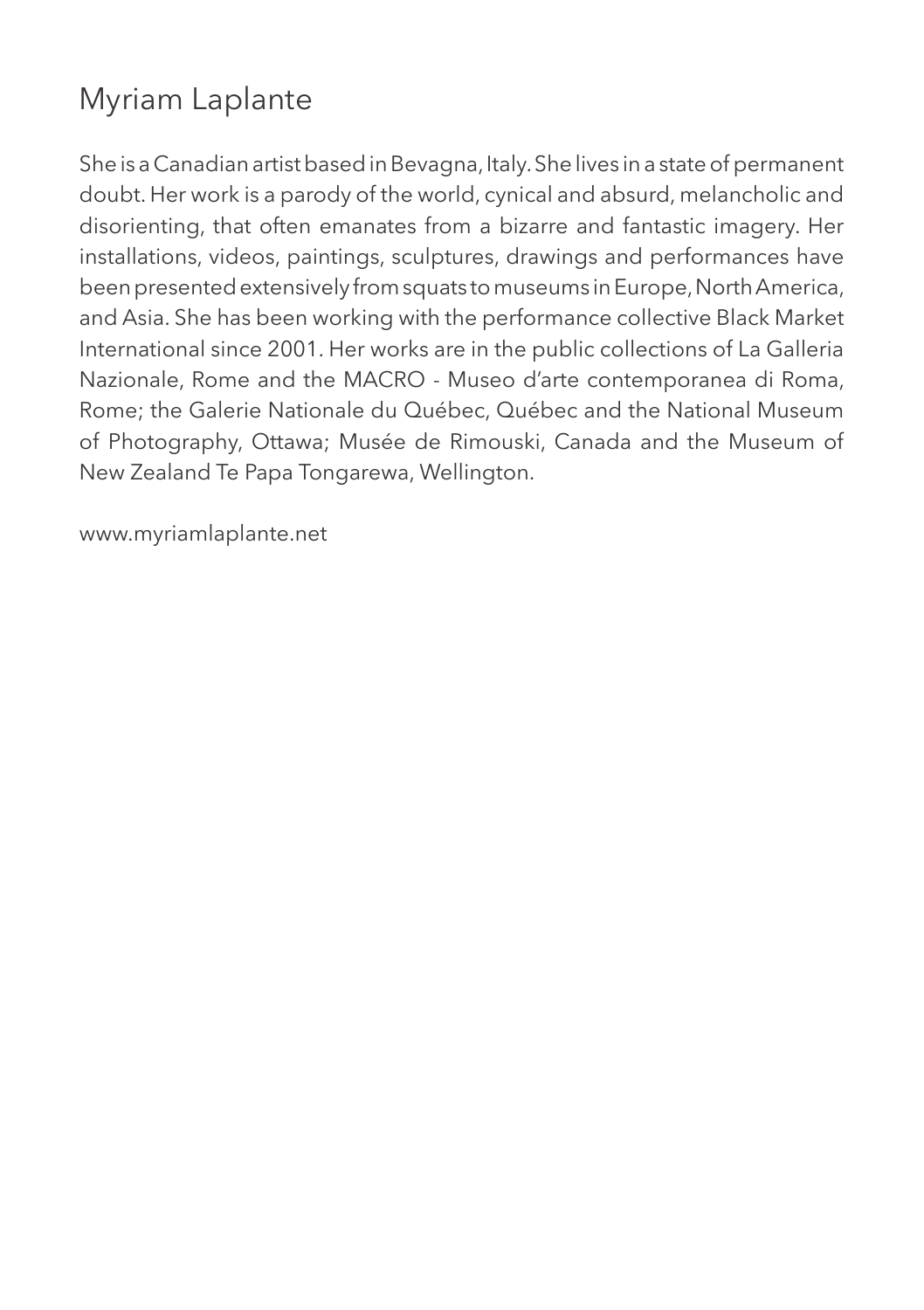## Cecilia Luci

Visual artist uses a number of mediums as photography, video-moving images, installations and performances to investigate a conflictual intimacy, gathered up, sometimes even heartbreaking. Other works barely hold back an inner explosion, made of memories and contained joy. An investigation that is not satisfied with dim intuitions, but that takes great care of the idea, the detail, often dilating it in rarefied surfaces, filtered by water. An amniotic fluid that cannot be stagnant, but vibrant and vital, concealing without hiding. Everyday objects, such as gloves, combs, and cutlery define a familiar universe - evoked as well in the titles, leaving bittersweet memories, immobilized in their powerful symbolic synthesis. Cecilia Luci's works have been exhibited in solo and group exhibitions, in a number of public and private institutions, including Spazio Nous, Rome; Museo Carandente - Palazzo Collicola Visual Arts, Spoleto; MACRO – Museo d'arte contemporanea di Roma, Rome.

www.cecilialuci.com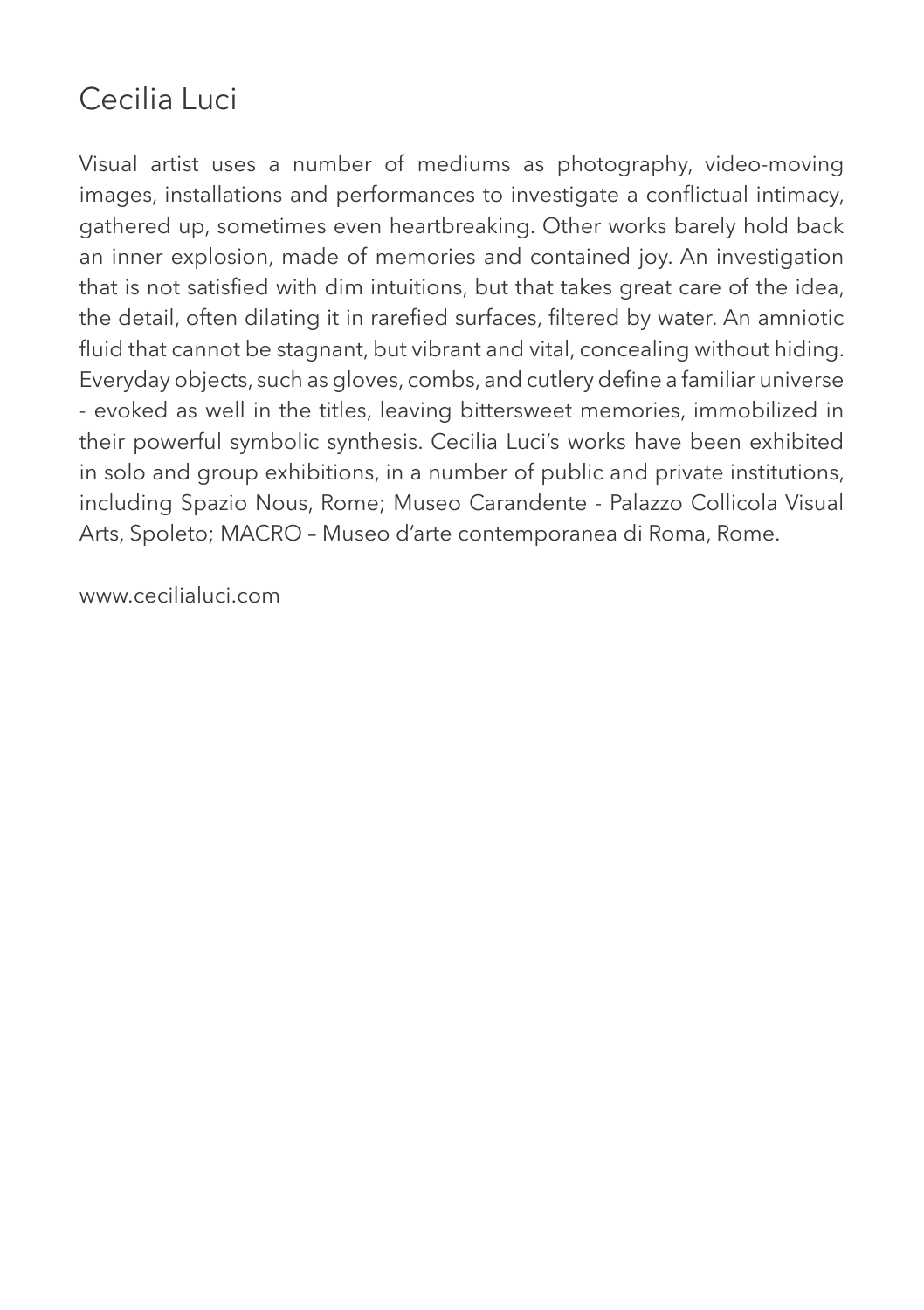# Rita Mandolini

Born in Rome, where he currently lives and works. She graduated in painting at the Accademia di Belle Arti. Domestic environments, buried memories, spaces which are narrow, intimate and hidden in the semi-obscurity are the artist's favourite spheres of action. While using different languages the matrix of her work is inevitably pictorial. The absence of light, the potential of black, slowness and waiting, are the tools of her work. It is exactly in those shadow areas, in which our gaze is but a part of the whole, that she really fins herself. Solo exhibition: "Disturbo di conversione", Galleria Bruno Lisi, Roma; "Non ti faccio uscire non ti lascio entrare", Galleria Gallerati, Roma 2015; "Nero Roma", Roy Alexander Art Gallery, Los Angeles. Collective exhibition: "Cabine d'artista Abbi Cura", SBA Ostia, 2019; "Fuori 8", Galleria Gallerati, Roma; "Archivio italiano dell'autoritratto fotografico", Musinf, Senigallia; "Contestare l'ovvio", MLAC -Museo Laboratorio di Arte Contemporanea dell'Università La Sapienza di Roma, 2017; "Il sé allo specchio. Autoritratti fotografici", Artefuoricentro, Roma, 2017; "Pezzi Unici III", Galleria Gallerati, Roma, 2017; "Muse ispiratrici per artiste ispirate", progetto per la stanza di Jaqueline Kennedy, Albergo Capitol, Crotone; Naked Lights", Teatro Tor di Nona, Roma (action *Radice* and installation *Non puoi avere l'ultima parola*), 2015; "Dialoghi spuri in quattro atti, Atto II", Sartoria Teatrale di Massimo Poli, Firenze (installation, video *Dal soffitto non cadono fiori, l'acqua non sempre riflette*), 2017.

www.ritamandolini.com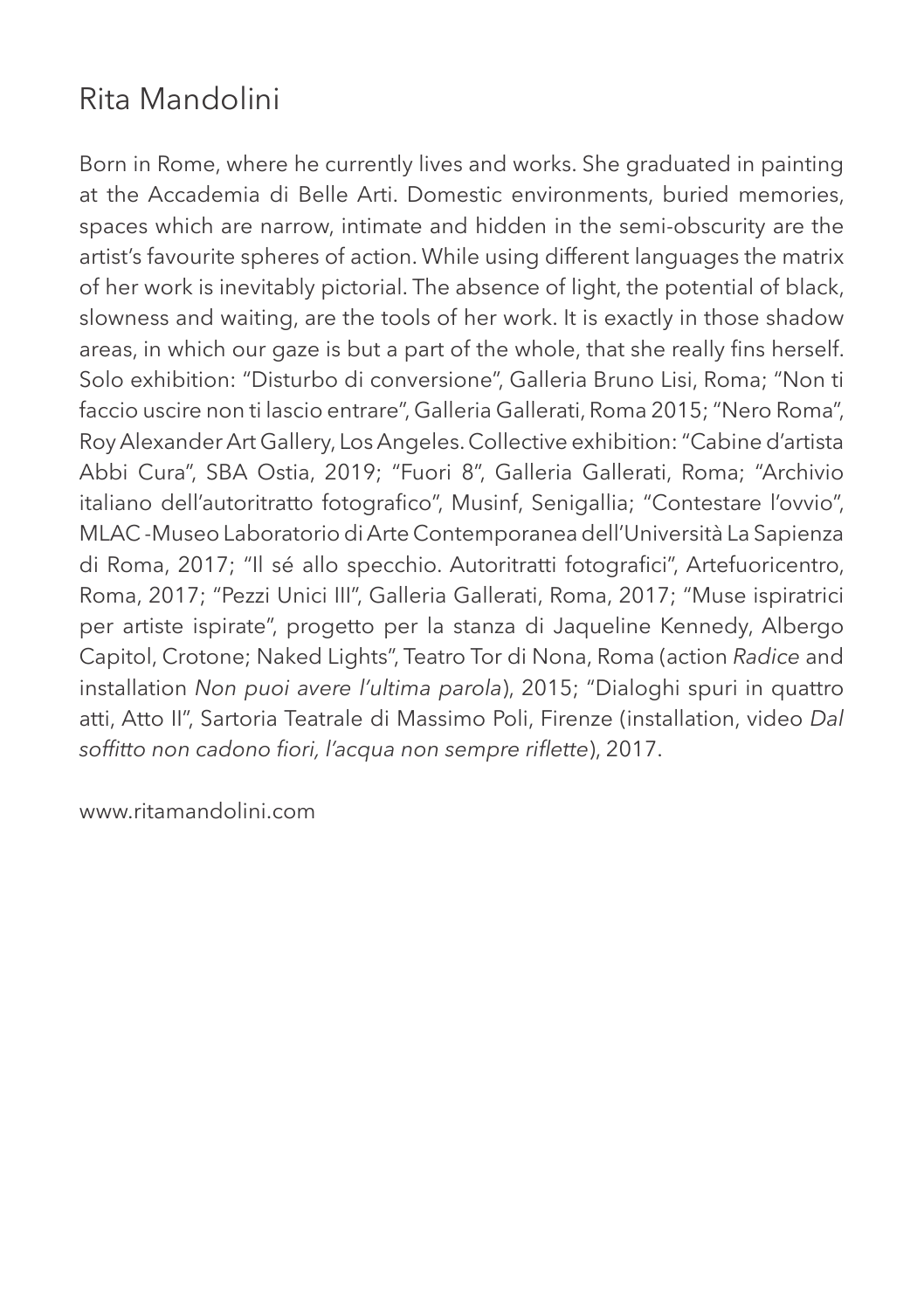#### Elena Mazzi

Born in 1984 in Reggio Emilia (Italy). She received her BFA in 2007 in History of Art from Siena University, and her MFA in 2011 in Visual Art from IUAV, Venice University. She was selected for an exchange program at Royal Academy of Art (Konsthogskolan) of Stockholm. Her poetics deals with the relationship between man and the environment he lives in and has to reckon with in everyday life. Mostly following an anthropological approach, this analysis investigates and documents an identity both personal and collective, relating to a specific territory, and giving rise to different forms of exchange and transformation. Her works have been displayed in many solo and collective exhibitions, among others: Whitechapel gallery in London, GAMeC in Bergamo, MAMbo – Museo d'arte moderna di Bologna, AlbumArte in Rome, Sonje Art Center in Seoul, Pecci contemporary art center in Prato, 16° Rome Quadriennal, GAM – Galleria d'arte Moderna Turin, 14° Istanbul Biennale, 17° BJCEM Mediterranean Biennale, Fittja Pavilion at the 14° Architecture Venice Biennale. She attended different residency programs and workshops such as ZK/U (DE), HIAP (FI), GuilmiArtProject (IT), Via Farini (IT) and Foundation Botin (SP). She is the winner, among others, of XVII Ermanno Casoli Prize, STEP Beyond, Special mention for Arte Patrimonio e diritti umani, Antworks award, Sandretto Re Rebaudengo prize, Lerici Foundation grant and Movin'up Italian prize for young Italian artists abroad.

www.elenamazzi.com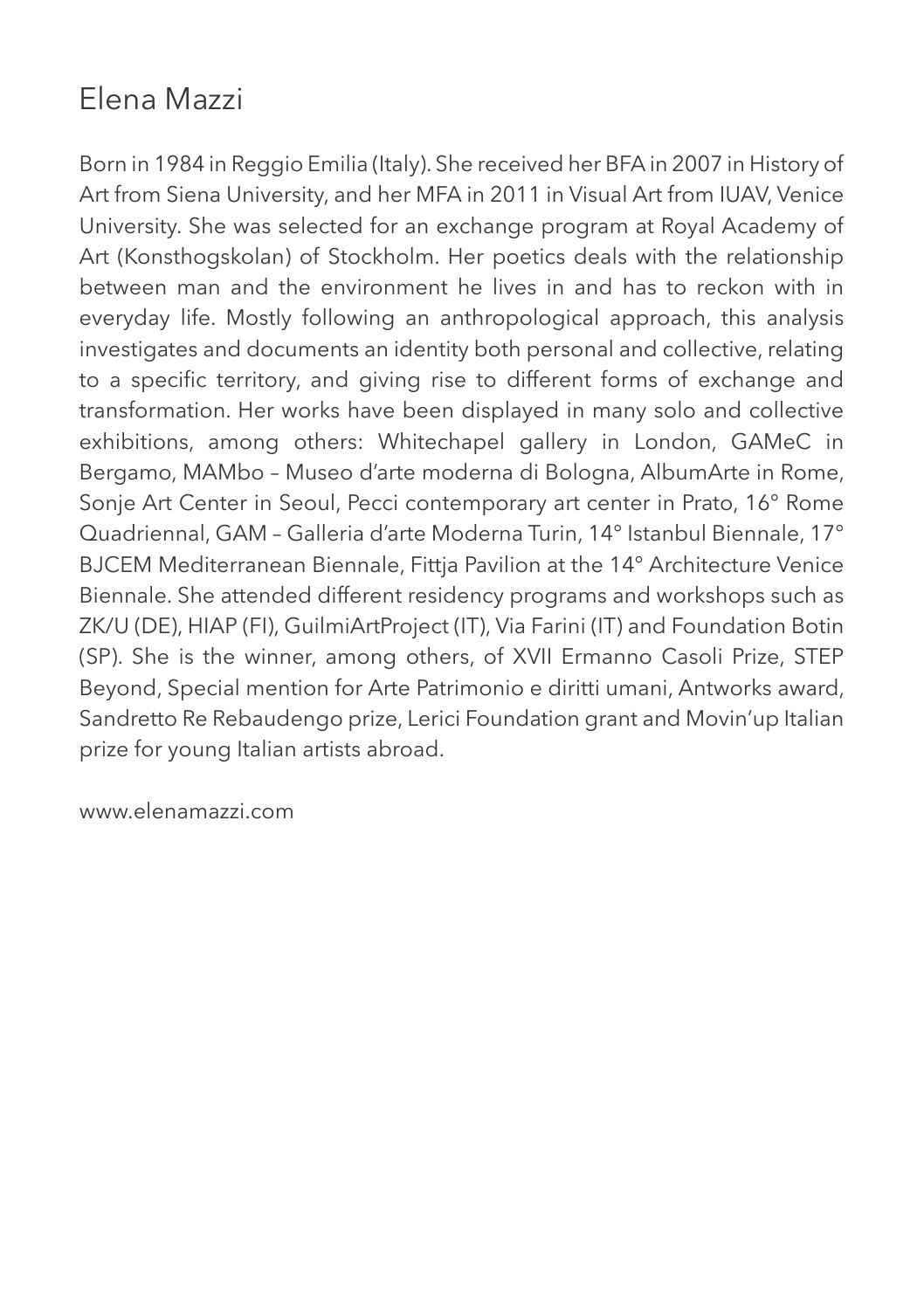## Sandro Mele

Born in 1970 in Melendugno (LE). He lives and works in Rome, where he has worked together with the artist Fabio Mauri. Among his personal exhibitions: "Sacrosantum", Oratorio San Mercurio, Palermo, 2015; "The american brothers", Galleria Michela Rizzo, Venezia, 2013; "Lucha", Fondazione Volume!, Roma, 2010; "Campo Argentino", Galleria L'Union, Roma, 2006. Tra le mostre collettive: "Wondermore", MAXXI - Museo nazionale delle arti del XXI secolo, Roma, 2018; "La fine del nuovo cap. XIII", Zagabria – HDLU, Mestrovic Pavilion, 2017; "Evidences of Absence", MoRE - Museum of refused and unrealised art projects, 2016; "Lavoroworkvore", SPAC - Spazio Pubblico per l'Arte Contemporanea, Buttrio, 2013; "Video arte italiana 2004-2012", Museo d'Arte Moderna, Buenos Aires, 2012; "GAP generazioni a confronto", MAXXI B.A.S.E - Biblioteca, Archivi, Studi, Editoria, Roma, 2012; "Non è tutto in vendita", via Farini 33, Bologna, 2011; "Hear me out", Castello Colonna, Genazzano, 2011; "Ente comunale di consumo", Castello Colonna, Genazzano, 2010; "IL CAOS", evento collaterale alla Biennale d'Arte di Venezia, Isola di San Servolo, 2009; "Meditarranean", Palazzo Rospigliosi, Roma, 2009.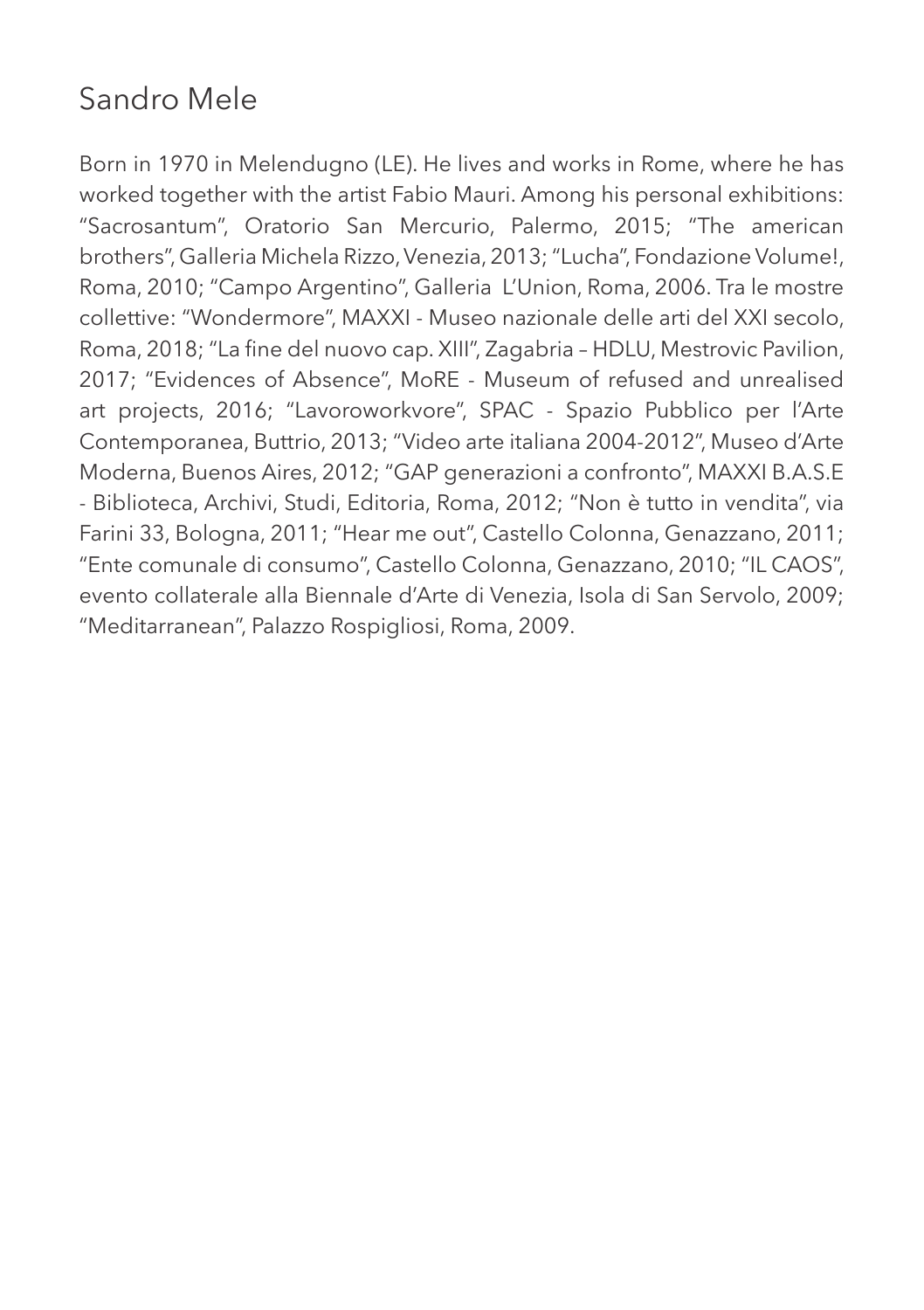#### Margherita Moscardini

Born in 1981 in Italy. She investigates relationships between transformation processes in the urban, social and natural orders belonging to specific geographies. Among her projects: *Istanbul City Hills\_On the Natural History of Dispersion and States of Aggregation* (2013), about the recent urban transformation of Istanbul, and *1XUnknown (1942-2018, to Fortress Europe with Love)*, 21 short videos which document the defensive line Atlantic Wall (1942-1944): 15,000 bunkers built across the European Atlantic coast with the purposes of defending Fortress Europe. Since 2016 she works on *The Fountains of Za'atari*, studying refugee camps as cities and focused on Za'atari camp, which arose in Jordan in 2012 in a desert area near the Syrian border. In the years Moscardini collaborated with several organizations such as ISCP, New York, MMCA, Seoul, AlbumArte, Rome, Italian Academy for Advanced Studies in America, Columbia University, New York. Recently, her work has been presented at Collezione Maramotti, Reggio Emilia; Fondazione Pastificio Cerere, Rome; MAXXI - Museo nazionale delle arti del XXI secolo, Roma and MACRO - Museo d'arte contemporanea di Roma, Rome; SongEun ArtSpace, Seoul; CCA, Plovdiv, Bulgaria; MAMbo – Museo d'arte moderna di Bologna.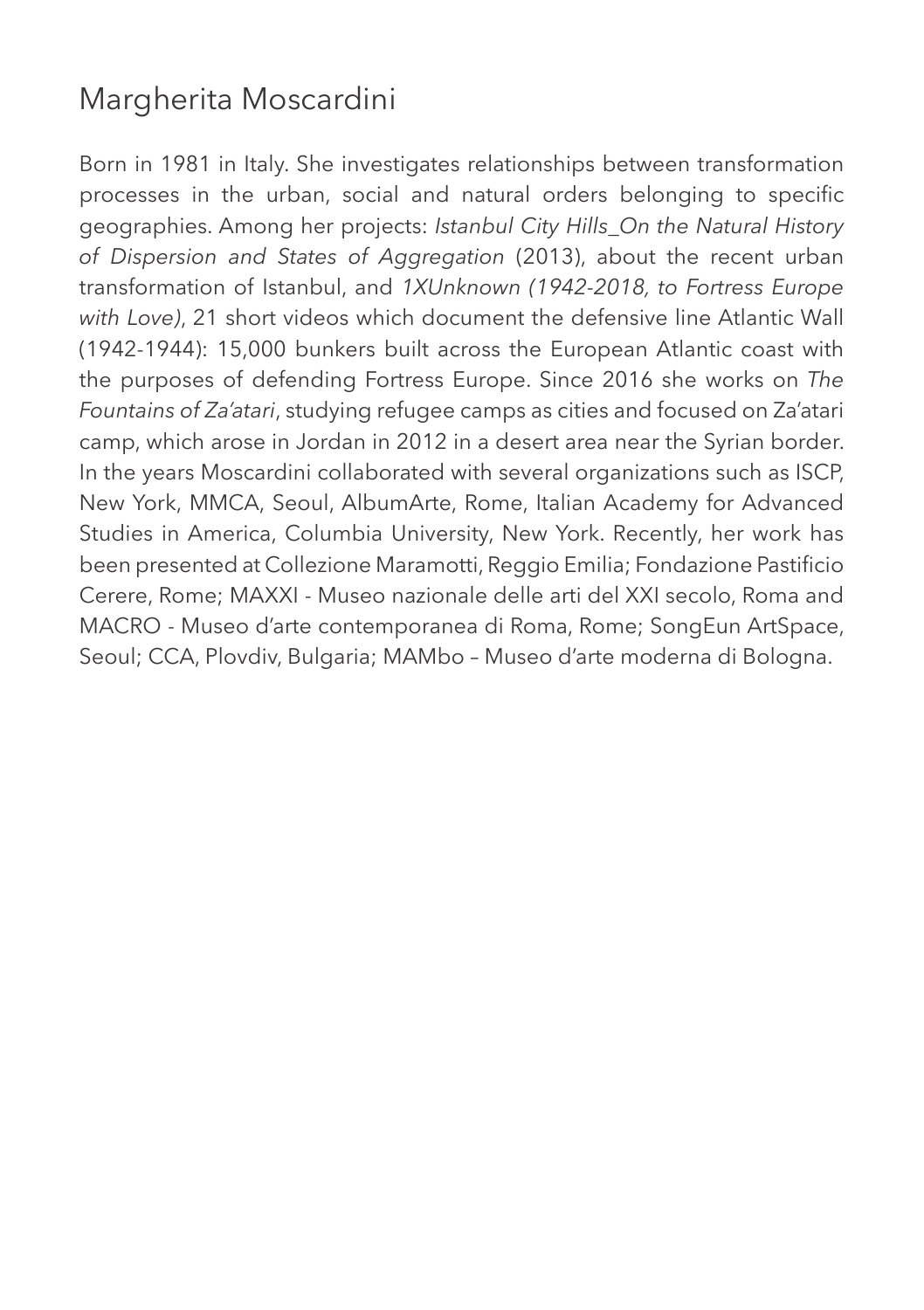## Emanuele Napolitano

Born in 1976. His practice is based on observations of encounter, interaction and fusion between image and vision. His projects examine in particular the relationship with everyday society, identities and connections between images, social behavior and humor. The physical matter He works with is often painting and found images that he transforms in drawings. Documentation, collection, re- representations of images and situations with various media, or creating a new presence for them, form the Napolitano's practice. He is interested in considerations of the possibility and impossibility of vision, or how images and visions in general can be practised any more today and exploring the life-span and cycles of an image and its topic.

instagram.com/druid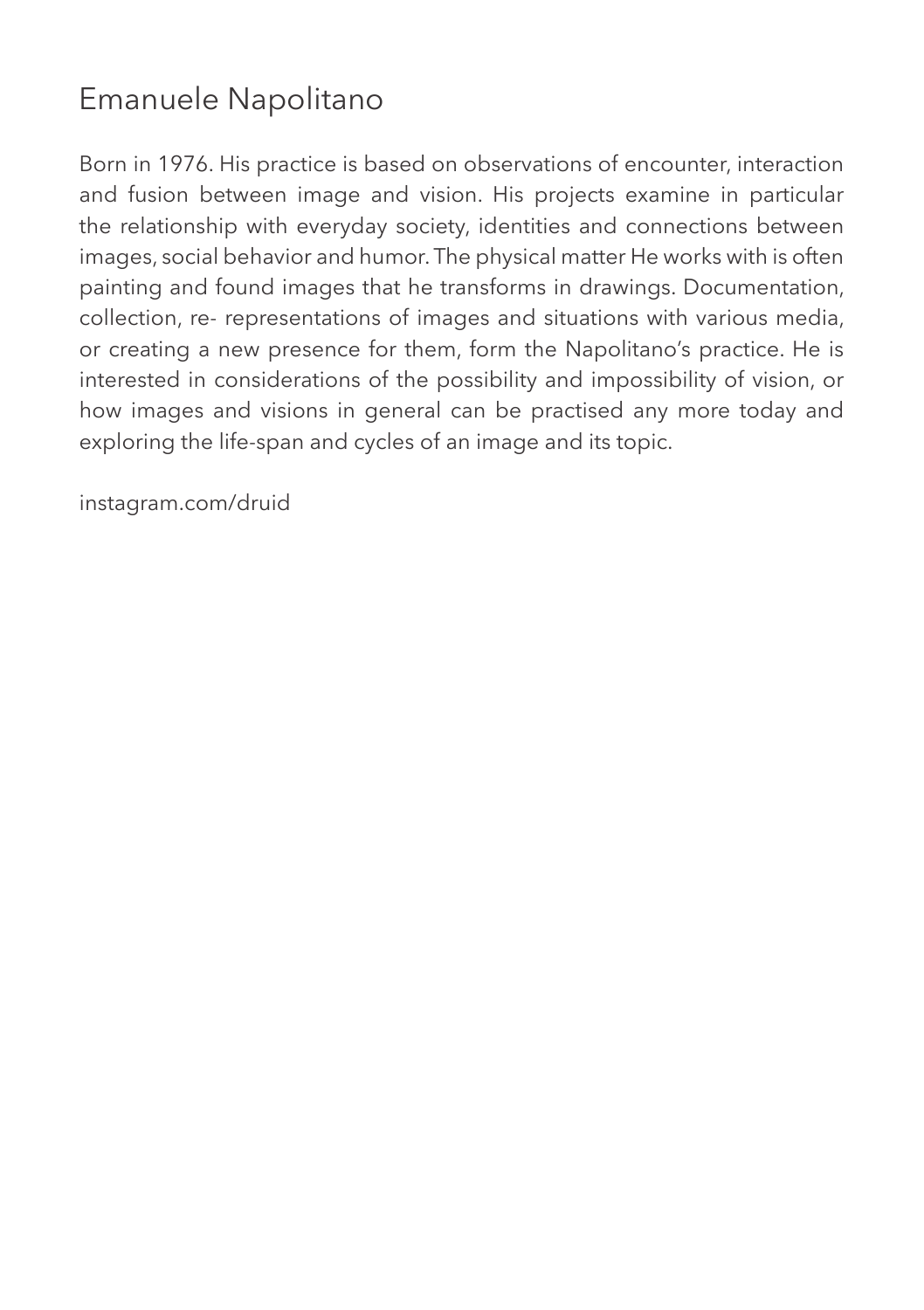## Elena Nonnis

Born in 1965 in Rome. She lives and works in Rome. Her work starts from the incision and has been developing mostly in the sign. Subsequently, the sign becomes sewing and takes different form, all strictly monocromatic. Between the main solo shows: "Passaggi", Galleria Gallerati, Roma, 2019; "Cose che non si vedono", Studio Interno 14, Roma, 2016; "Doppio Segno", Galleria Anna Marra contemporanea, Roma, 2014; "Muralla", Sala Santa Rita, Roma, 2013. Between the main group shows: "Libri d'artista. L'arte da leggere" Castello Svevo, Bari, Castello di Copertino, Lecce, 2019; "La superficie accidentata/ videoarte", Fourteen arTellaro, Tellaro di Lerici(SP), 2019; "Ricognizioni" Bocs Art Museum di Cosenza, 2017; "Ogni uomo è un'isola", Galleria Martano, Torino, 2013; "PPP una polemica inversa-omaggio a Pier Paolo Pasolini, Palazzo Incontro, Roma, 2012; "Capolavori d'Arte Contemporanea", Museo Vittoriano, Roma, 2009.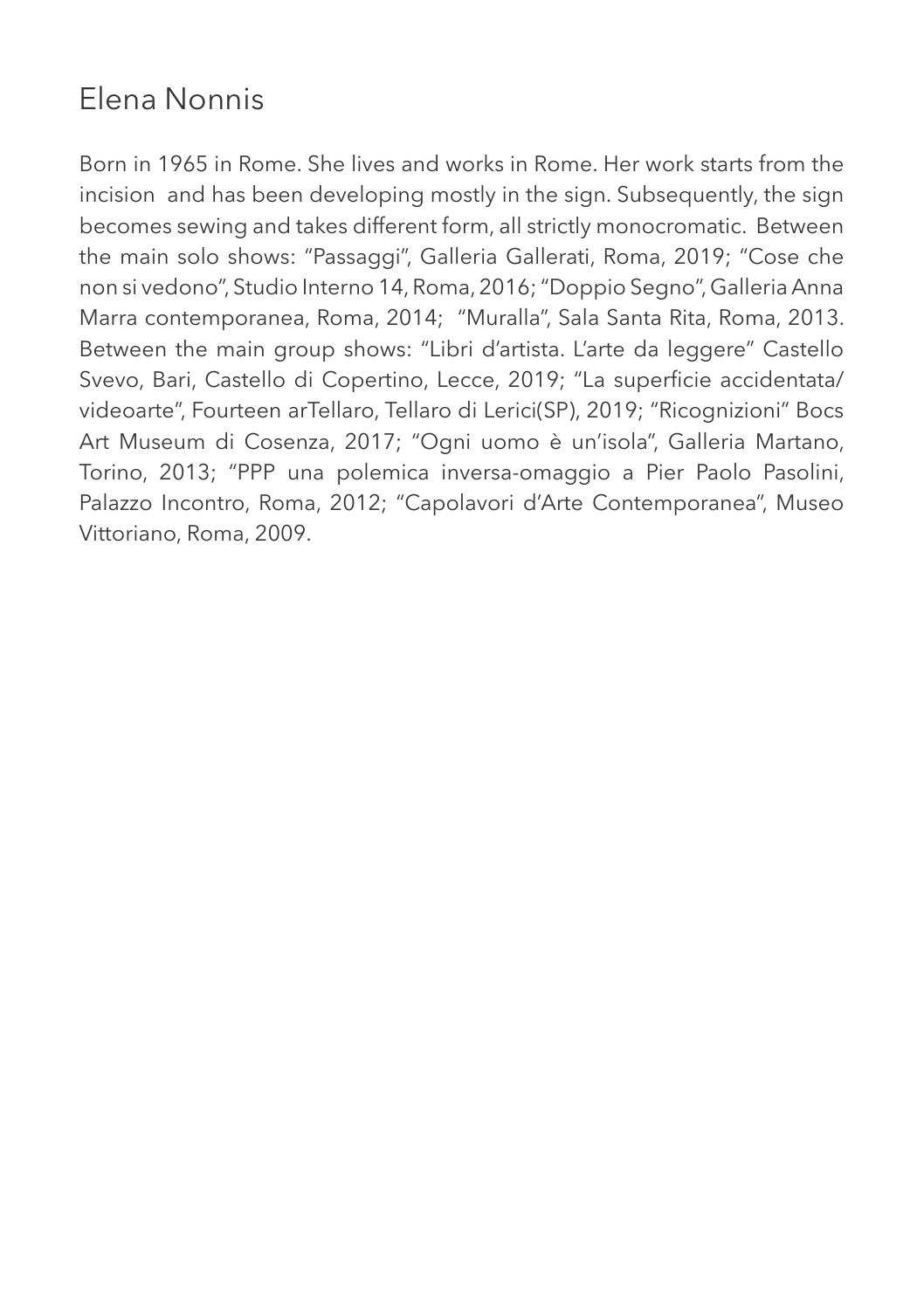#### Francesca Romana Pinzari

Born in Perth (Western Australia) in 1976, she moved to Italy at the age of four. She studied in Rome at the Academy of Fine Arts and got her degree with honors. Now she lives and works in Rome. She started her career as a figurative painter in 2001 right after her degree. In the latest years she worked using different medias like video art, performances and installations. Her work has been exhibited in various Italian and international context as: "Memorie Apocrife", Mondrian Suite, Rome, 2015; "Transition of Energy", Kunsthalle Bratislava, 2015; "Performance Night", Galeria Miejska BWA Bydgoszcz, 2015; "Cavalli", Gallery Zak, Siena, 2014; "Among Us", Olive Tjaden Gallery, Cornell University, New York, 2014; "La grande Illusione", Temple Gallery, Rome, 2014; "XXX Fuorifestival", Pesaro, 2013; "Selezioni aeffettive", Studio Angeletti, Rome, 2013; "Nonostante Tutto", Galleria Oltredimore, Bologna, 2013.

www.francescaromanapinzari.com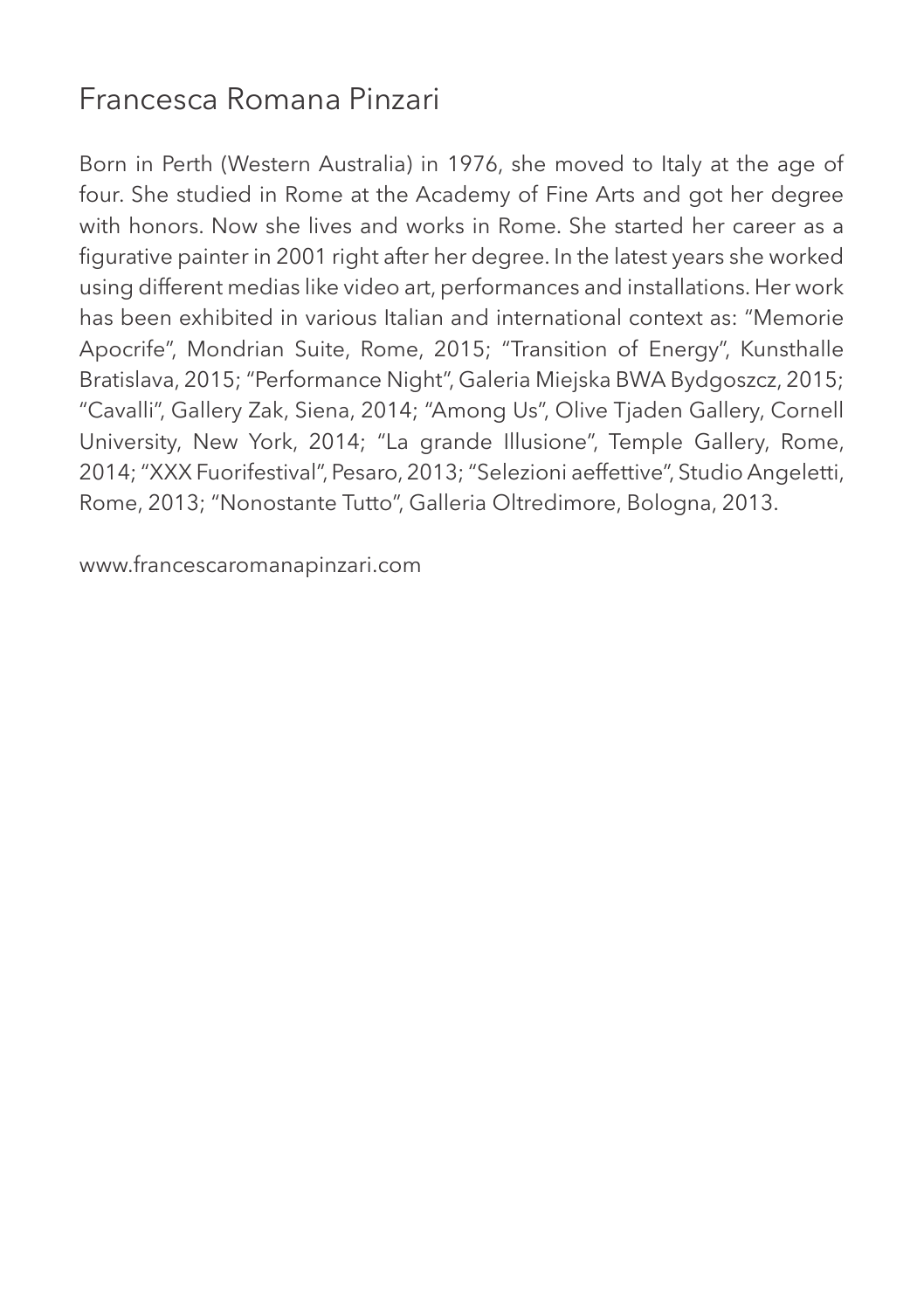# Anton Giulio Onofri

Anton Giulio Onofri was born in Rome in 1959. He has been author and director of some television cult(ural) programs in the 90s (Le Notti dell'Angelo, Onda anomala, Cenerentola); with the new century he decided to give up the ephemeral of the show schedules and make his own videos and documentary films on music, art and literature, which did not expire with the airing. He currently realizes photo shoots and videos for la Galleria Nazionale d'Arte Moderna e Contemporanea in Rome, he leads La Classica Domanda on Sky Classic Sky HD, and writes about cinema on Close-Up.it. He has published the novels Lo splendore e la scimmia (2013) and La prima estate e altri racconti (2019). During Manifesta 12 he exhibited the series of photographs "In ascolto", Magneti Cowork, Palermo, 2018 and participated in the exhibition "Ritratto di Famiglia", La Galleria Nazionale, Rome, 2019.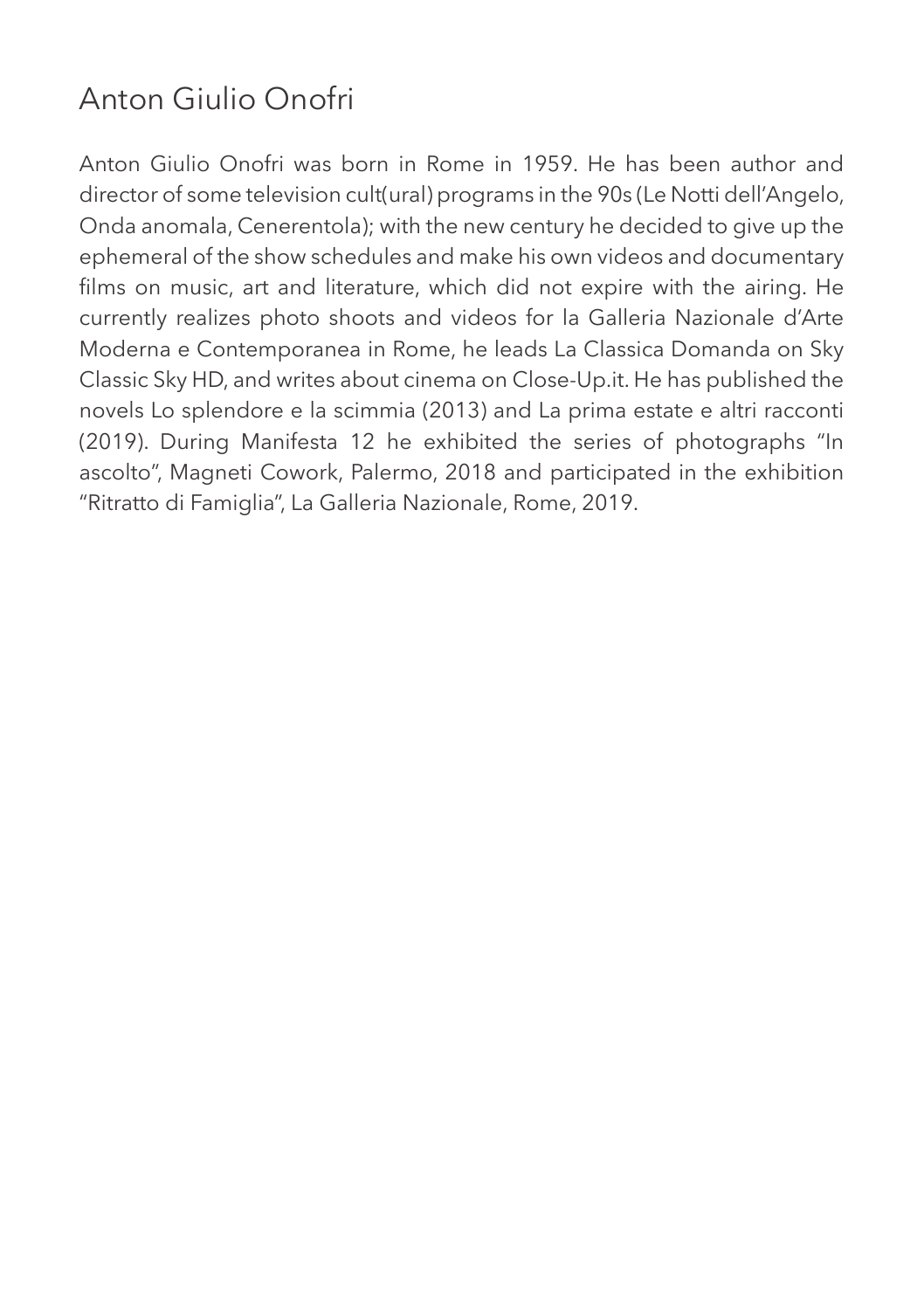# Gianni Politi

Born in Rome in 1986, he read Philosophy at Rome's La Sapienza university. Using classic materials that are in keeping with Italy's pictorial tradition, Politi developed an approach straddling processes that are personal and that take place in the studio, even as he engages in producing images that would appear spontaneous. The studio thus morphs into both container and object of his work; the diverse output of his painting can even cross over in the use of sculpture to enable him to better narrate the struggle of being a contemporary painter. As he sets about redefining contemporary abstract painting the artist does not shy away from relying on personal experience and happenings in his life; as he channels paramount themes such as love, friendship and sexuality he keeps up a constant effort to idolise whatever materials he works with. Politi has exhibited in several national and international institutions, amongst which La Galleria Nazionale d' Arte Moderna di Roma, Nomas Foundation, MAXXI - Museo nazionale delle arti del XXI secolo, MACRO - Museo d'arte contemporanea di Roma, AlbumArte and the Italian Cultural Council in Prague. He is represented by Galleria Lorcan O'Neill in Rome.

www.giannipoliti.com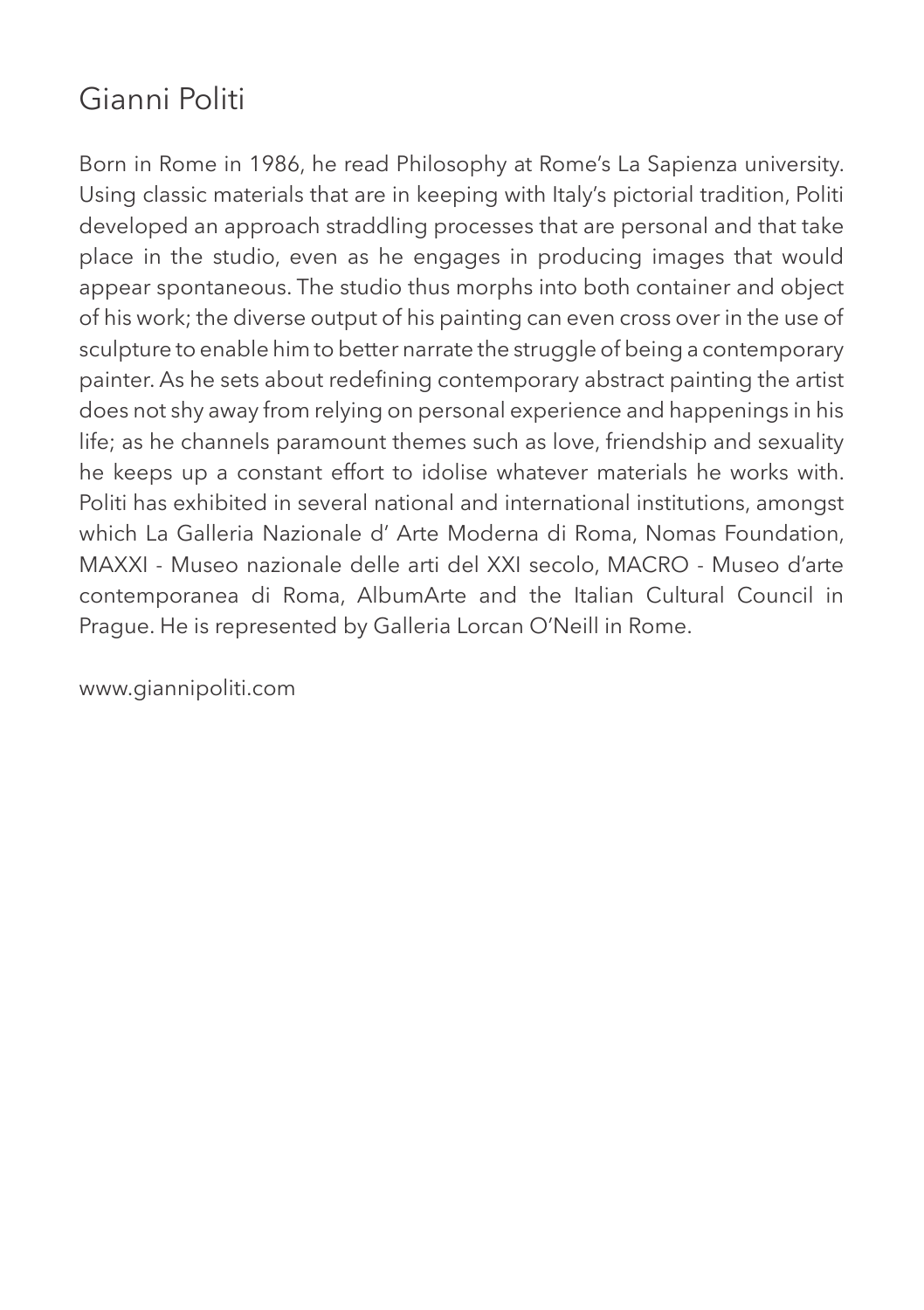## Gioacchino Pontrelli

Born in 1966 in Salerno. He has been living and working in Rome since 1975. In 1988 he graduated in Scenography from the Academy of Fine Arts in Rome. At first, he drew inspiration for his work from visions he had in his dreams or half-sleep. Subsequently, the incitement came from the newspapers and photographs he found laying about, providing him with a way to read and see the world mediated but real at the same time. Over the years the two things - the world seen through images and the inner world of the unconscious - merged more and more into a single thing: the artist's search and the possibility of being able to tell something about himself and his emotions through paintings that, in turn, pass through fragments of images that are somehow recognizable to all of us. His main solo shows include: Memorie di ragazzi perbene, MAC Museum of contemporary art, Lissone, 2018; Non Chiedere, Francesca Antonini Arte Contemporanea , Rome, 2018; Gioacchino Pontrelli, Bernard Chauchet gallery, London, 2017; Bedrooms, Appunti di una generazione III, MACRO - Museo d'arte contemporanea di Roma, Rome, 2016; Quadreria Pontrelli, Galleria Francesca Antonini Arte Contemporanea, Rome, 2014.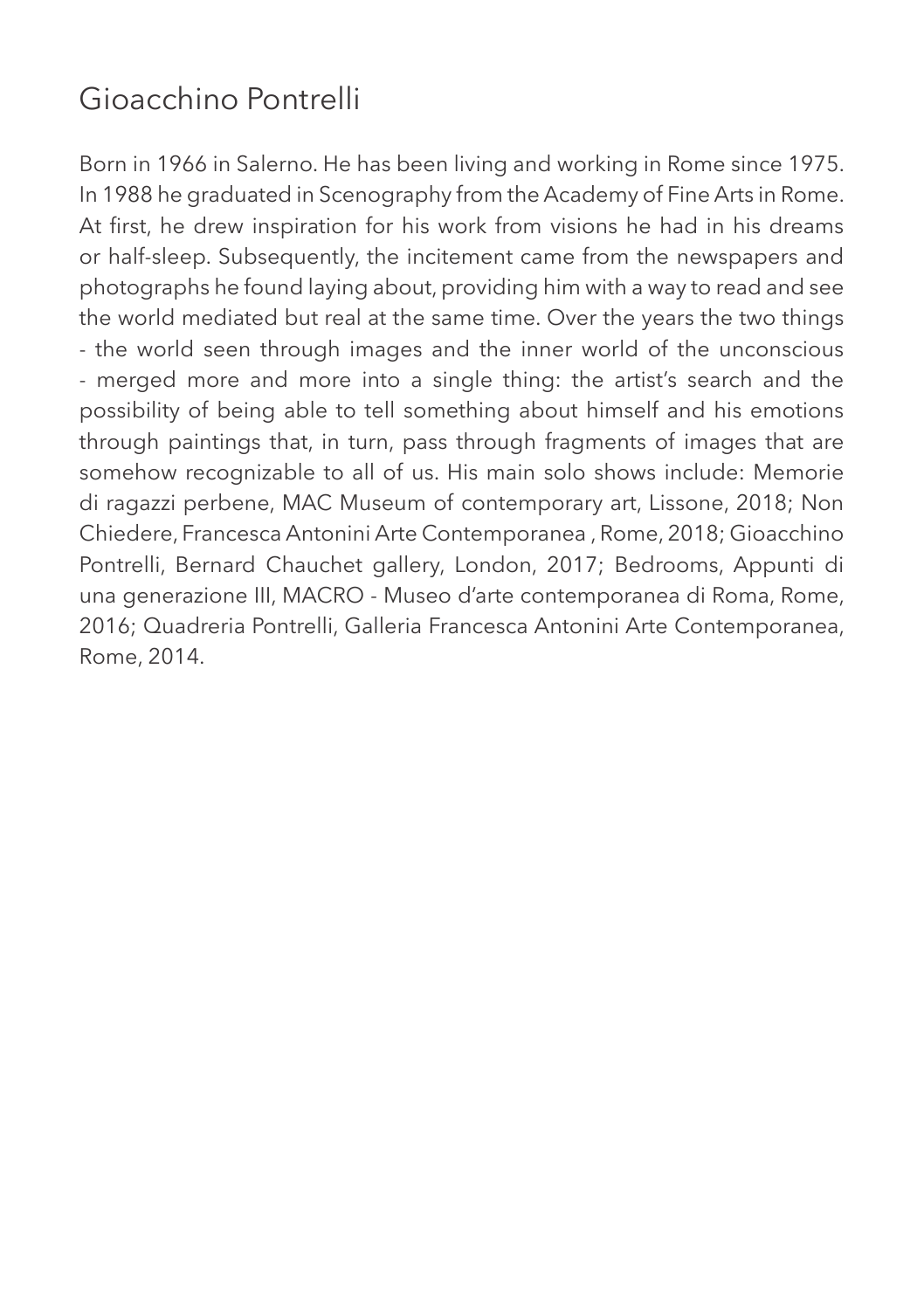#### Anna Raimondo

Born in Italy in 1981. She lives in Brussels and works internationally. Her work is a medium for encounters and exchanges, reflecting and constantly questioning her gender perspective on life. It can be defined as a journey into the social diversity while creating possible areas of interaction. The method is flexible and variable, accepting the accidental as the unforeseeable. Anna Raimondo's process enables her to prepare to be part of the exchange and makes her art a meeting place. This material then becomes the imprint of a performance, as well as videos, sound installations or radiophonic creations and, ultimately, all the work of the artist, who has journeyed to numerous countries in Europe, Africa and South America. There is also a humorous and playful aspect, both in the actions in public spaces and in her plastic creations. A story, a word, a gesture or an everyday object become evidence of a multiple and evolving identity, both revealed and questioned. After the MA Sound Arts at the LCC (UAL, London), Raimondo is running a practice based PHD combining a post-decolonialist feminist approach with sonic arts and urban geography, "New genders of listening: voice, body and territory". She has participated in several international solo exhibitions: "Seremos serias de la manera más alegre" curated by Florencia Curci at CAso CNB, Buenos Aires; "New bounderies of the Wellness of Vagynal Ecosystem", curated by Lucrezia Cippitelli, Ex Elettrofonica Gallery, Rome; "New bounderies of the Wellness of Vagynal Ecosystem", curated by Juan Matos Capote, TEA Museum, Santa Cruz de Tenerife; "Mi porti al mare?", curated by Nancy Casielles and Nancy Suárez, MAAC, Brussels; "Nous serons sérieuses de la manière la plus joyeuse", Cube-Independent Art Room, Rabat. She has joined collective shows and biennials like: the 13th Dakar Biennial (SN) within the collective show "Invisible", curated by Alya Sebti; "Loading...Casa", curated by Salma Lahlou for the Dubai Design Week; "Africa is not an island", MACAAL Museum, Marrakech; "Every Time A Ear di Soun- documenta 14 Radio Program", SAVVY, Berlin; 4° Casablanca Biennial curated by Christine Eyene.

www.annaraimondo.com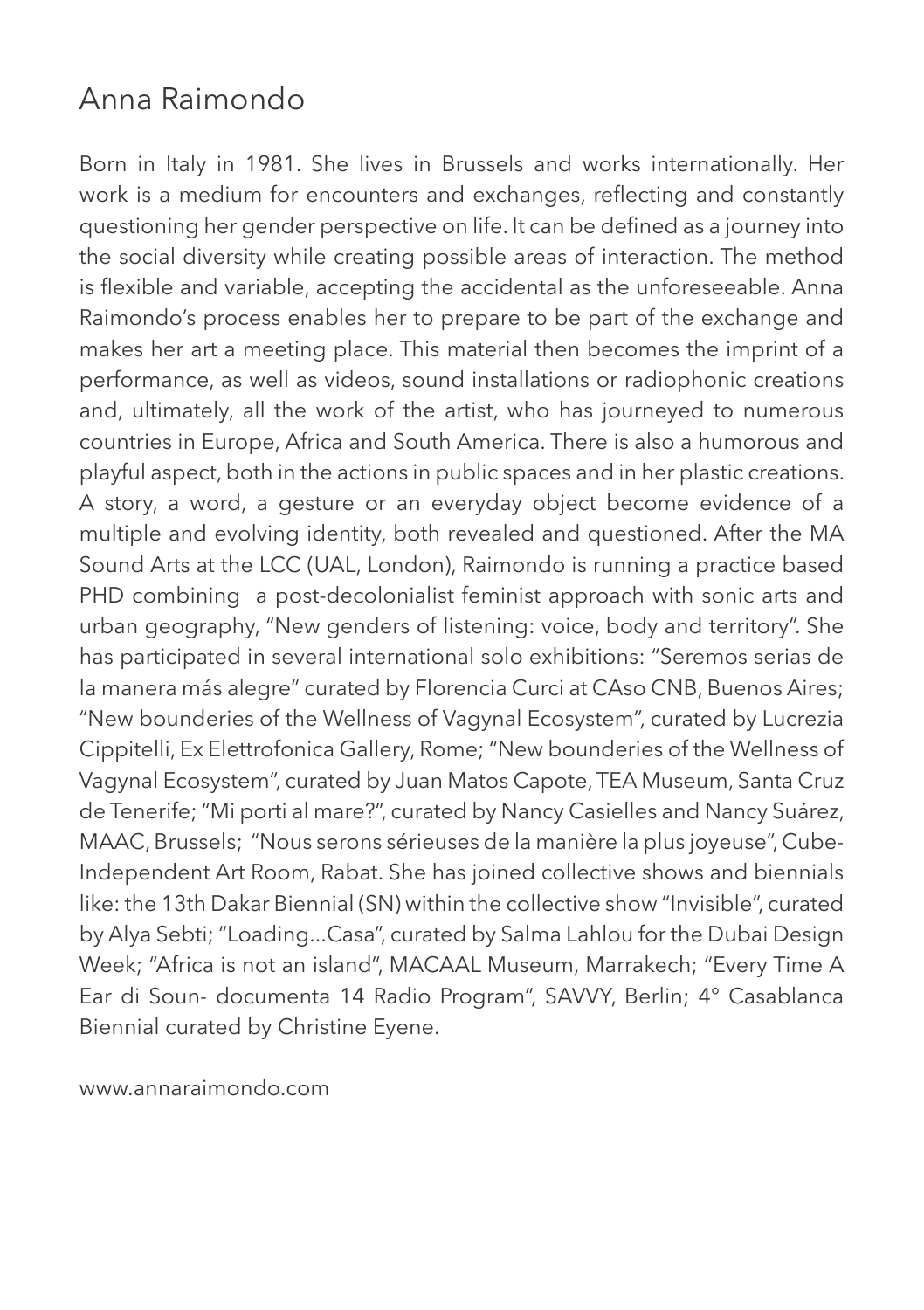# Filippo Riniolo

Born in 1986 in Milan. He lives and works in Rome, where he graduated in 2011 at the Academy of Fine Arts with a thesis concerning the impact of financialization in the contemporary art system. His research ranges among poetic, polical, social and historical topics, as well as current events. His areas of interest include the link between body and power, queer studies, gender studies, post-colonial studies. Among his research tools we find photography, installation, perfomance, sound and video. He has exhibited in several solo events, which include "If you look at them well and listen to them" at Spazio44 in 2018, "Loro" in Casavuota, Rome, 2017; "A jouful sens at work" for the 2016 Milan Furniture Fair; "Invisible hand", MauMau Gallery in Istanbul, conclusion of an artist residency, 2015; "His presence" at Sponge Arteconteporanea, Pergola, curated by Fabrizio Pizzuto, 2014; "LifeLong learning" at the CIAC Museum in Genazzano, curated in 2012 by Claudio Libero Pisano. Among the group exhibitions: "Matera alberga - arte accogliente" curated by Francesco Cascino in 2019; "Kizart" at MAXXI- Museo nazionale delle arti del XXI secolo, curated by Raffaella Frascarelli of Nomas Foudation in 2018, "Memoria collettiva" at CasaSpazio, collateral of Manifesta12, Palermo, 2018; "Gymnastics of vision" at the Bienal del Fin del Mundo, Mar del Plata, Argentina, 2014; "BIO50} Hotel" at the 24th Biennial of Design, Ljubljana, Slovenia and the festival "Seminaria sogni in terra", Maranola; "Action! Seconda", The Others Art Fair, Turin, 2013 and" So they go things", Art Verona, Verona, 2013; "INTELLèGO", Bilotti Museum (Rome), 2012; "Open # 4" at the SaleDock (Venice) and the Roma Centro Storico Award Rome.

www.filipporiniolo.it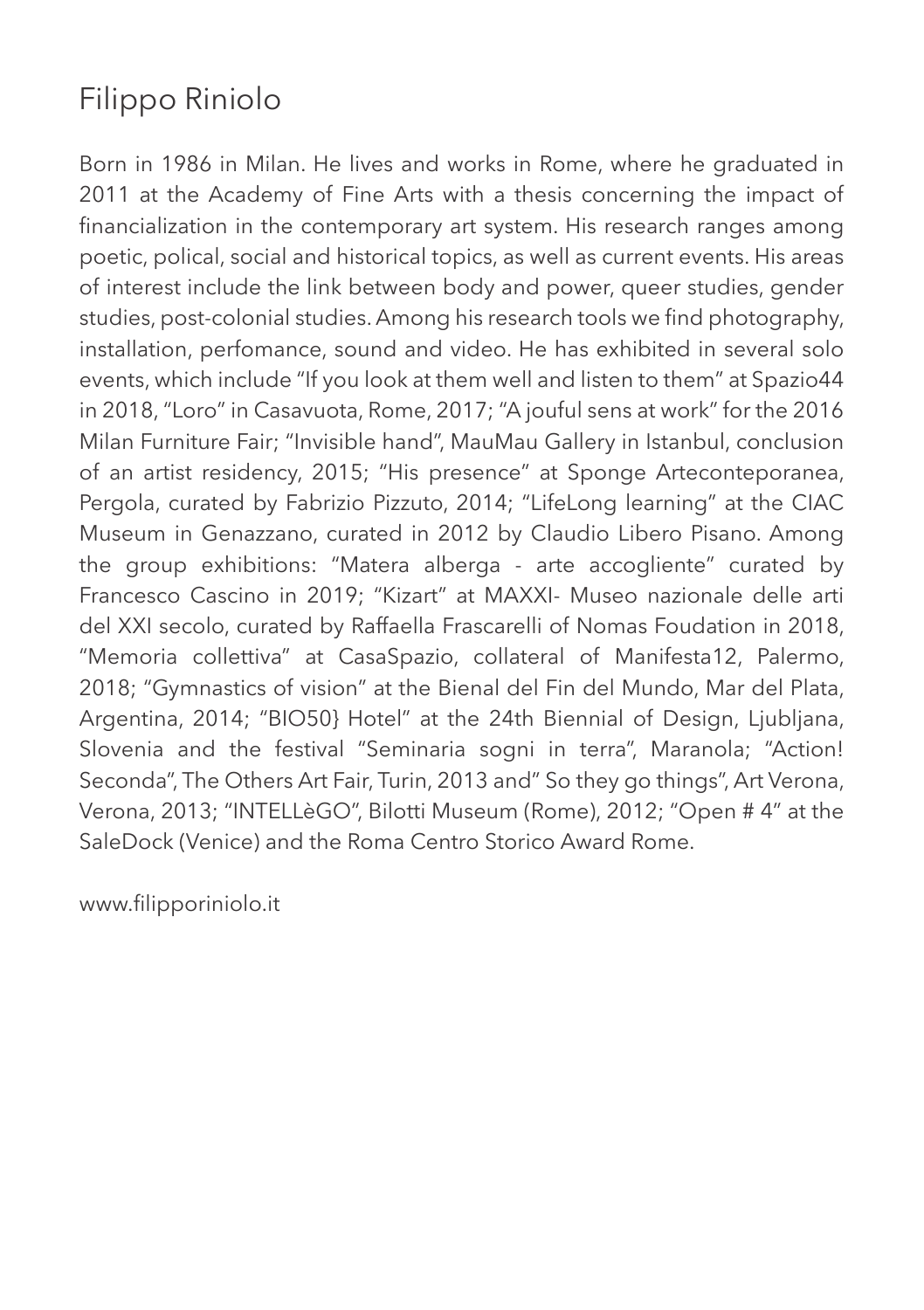## Guendalina Salini

A selection of solo shows: Galleria Sprovieri-project room, London, Auditorium Parco della Musica, Galleria ST, Galleria Ex-Elettrofonica, Società Nazionale di Geografia, Fondazione Pastificio Cerere, MAAM - Museo dell'Altro e dell'Altrove della città meticcia di Metropoliz, Roma; MACRO - Museo d'arte contemporanea di Roma, Manifatture Knos, Lecce; Museo Exma, Cagliari; Teatro Banfield, Buenos Aires; Galleria Annalix Forever, Ginevra. In 2016 she founded LaFrangia association promoting art and human rights.

www.guendalinasalini.info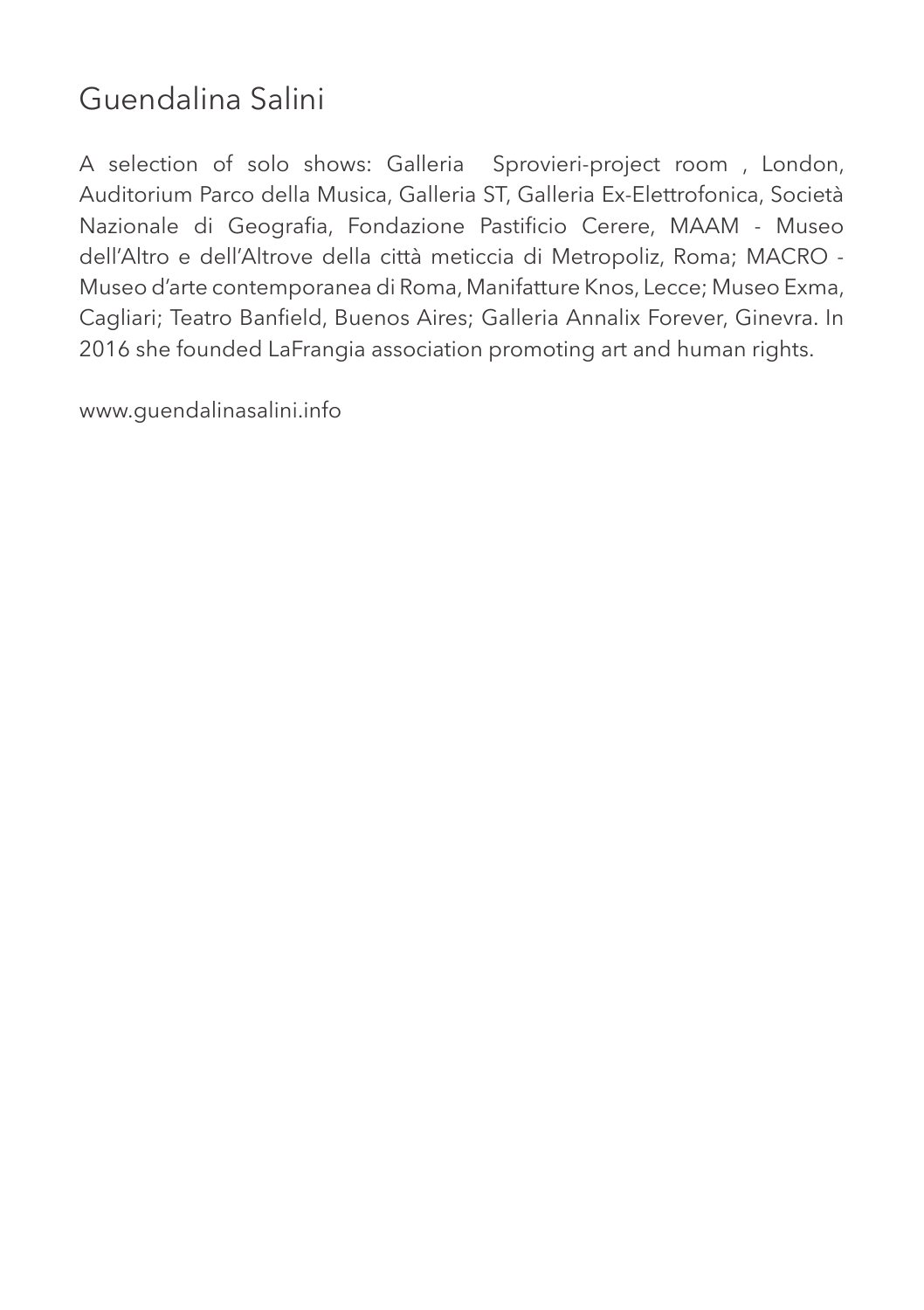# Guido Segni

With a background in hacktivism, net art and video art, he lives and works somewhere, online and offline, playing with art, internet culture and data hallucinations. Mainly focused on the daily (ab)use of Internet, his work is characterized by minimal gestures on technology which combines conceptual aproaches with a traditional hacker attitude in making things odd, useless and dysfunctional. Co-founder of Les Liens Invisibles , he exhibited in galleries, museums (MAXXI- Museo nazionale delle arti del XXI secolo, Rome, New School of New York, KUMU Art Museum of Talinn) and art & mediaart international festivals (International Venice Biennale, Piemonte SHARE Festival, Transmediale). Recently he has been shortlisted for the art division of the 20th Japan Media Arts Festival (2017), has been finalist at Prize Arte Laguna (2016) and got an honorary mention at Transmediale (2011) with Les Liens Invisibles. Currently he co-directs the Green Cube Gallery, teaches at the Accademia di Belle Arti of Carrara and directs the imaginary REFRAMED lab.

www.guidosegni.com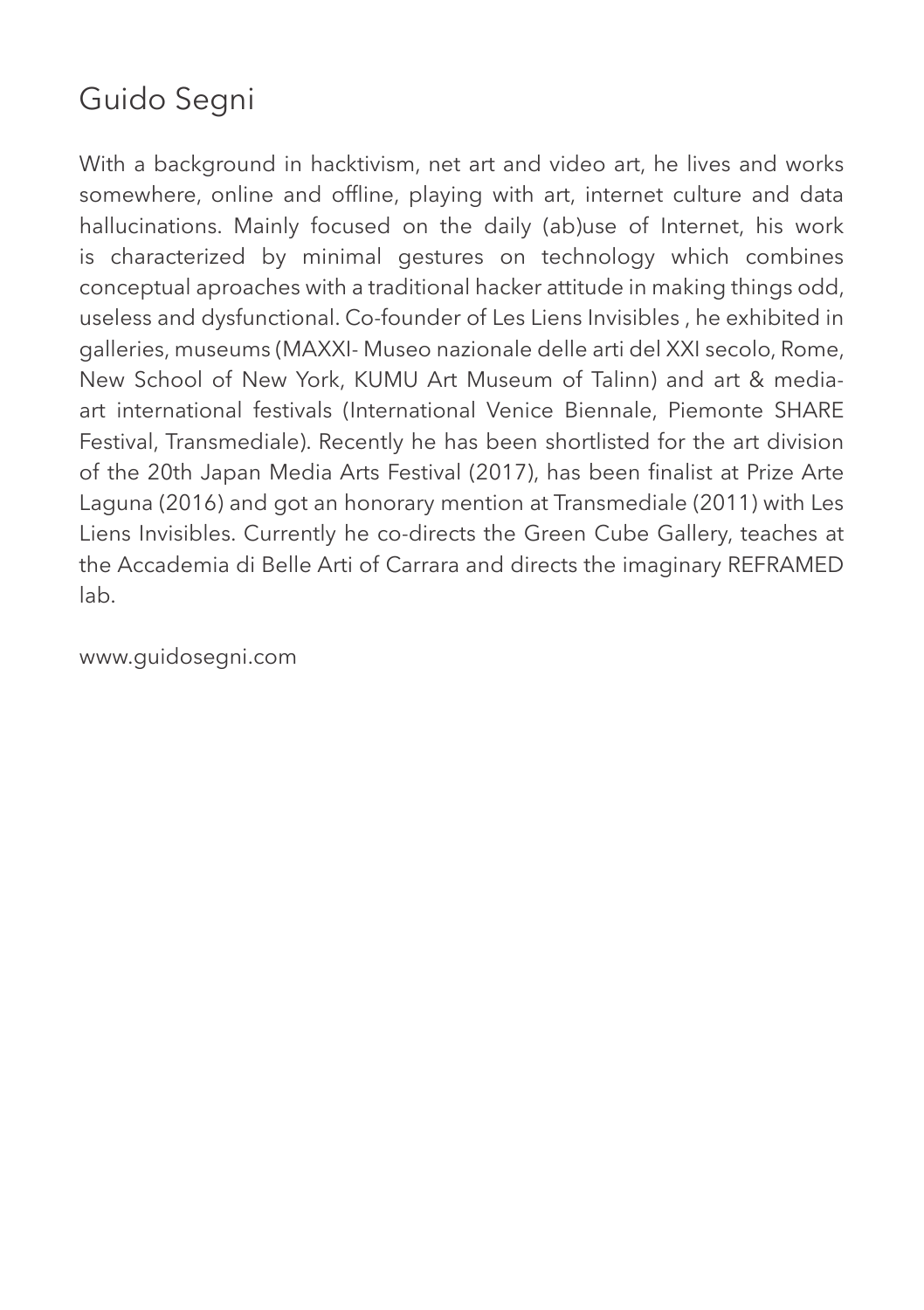# Daniele Spanò

Born in 1979 in Rome, after his studies on set design, Daniele started to work as a director and visual artist. From 2012 to 2015 he has been the artistic consultant for the Romaeuropa Foundation and the curator of DigitaLife at La Pelanda museum in Rome. From 2014 he started the collaboration with Luca Brinchi with whom he realizes virtual sets for numerous theatrical shows. In February 2011 he was selected by the famous director and artist Takeshi Kitano to represent the artistic trend of the city of Rome for a television format he conducted. Among the most important creations: Orbis, Yerevan (Armenia) produced by the Italian Embassy in Armenia in 2019, Pneuma for Palazzo Collicola Arti Visive and included in the program of the 58th edition of the Festival dei Due Mondi - Spoleto, Atto Primo at Piazza del Popolo in Rome in 2013, Rifrazioni Permanenti - Piazza Colonna 2011 Rome, MiBAC.

www.danielespano.com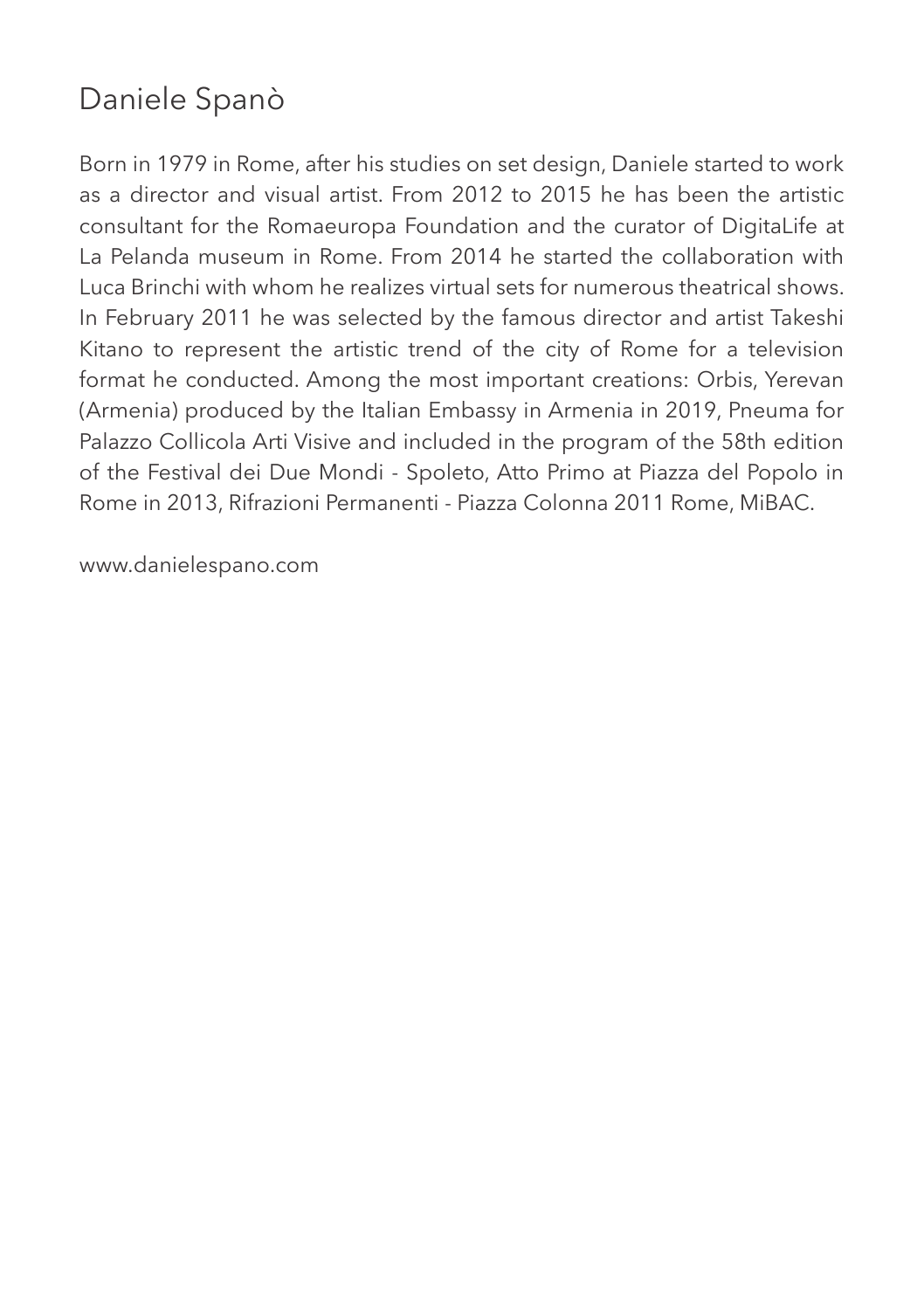#### Michele Tiberio

Born in Palermo in 1987, Tiberio studied photography and design in Italy and then continued his studies at the Royal College of Art and Imperial College of London. He began his career as user experience designer and engineer in London, these are fields far away from art but that gave him a strong vision on how technology and society influence each other. Michele Tiberio experiments with sculpture and installations concentrating on process and the unexpected result. In his work, the necessity for control is strongly pushed aside to instead leave space for the possibility of chance and the unforeseen. This process involves the artist, the viewer, but most of all the material that are used each time, Tiberio investigates to discover the multiple possibilities of adaptation and coexistence. This process becomes a metaphor for the life we continuously confront, creating conditions that we must trust and unknown results we must accept.

www.micheletiberio.com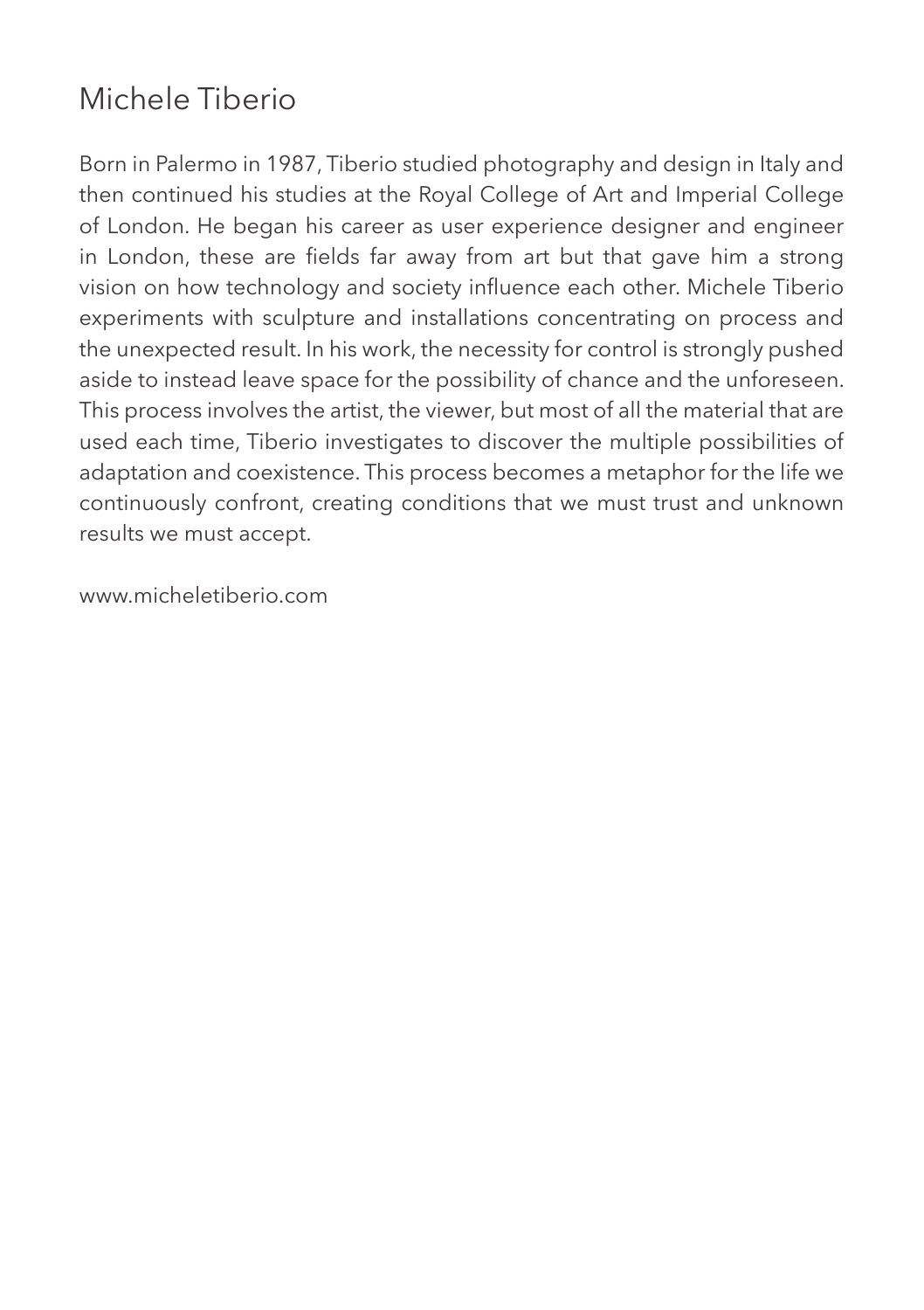# Delphine Valli

She lives and works in Italy, in Rome and graduated in the Academy of Fine Arts in Rome, Sculpture section, in 2002. Her artistic practice lies in her fascination for seeing and questions the enigmatic nature of reality through the tension created between the artistic intervention and the surrounding environment implying it as a plastic element. She has exhibited her work in galleries, private, public and institutional spaces in Italy and abroad including AlbumArte, Rome; MAXXI- Museo nazionale delle arti del XXI secolo, Rome; Institut Français Centre Saint-Louis, Rome; Digital District Art, Paris, France; Suzhou Jade Carving Art Museum, Suzhou, China; CIAC, Genazzano; Galleria Nazionale dell'Umbria, Perugia; Tese di San Cristoforo, Arsenale, Venice; Ex Elettrofonica, Rome; Accademia Nazionale di San Luca, Rome. She teaches Performative Techniques for the Visual Arts, Academy of Fine Arts of Rome and Graphic Design, joint M.A. program, Academy of Fine Arts and University of Tor Vergata: ArtLab Languages of Graphic Art.

www.delphinevalli.dphoto.com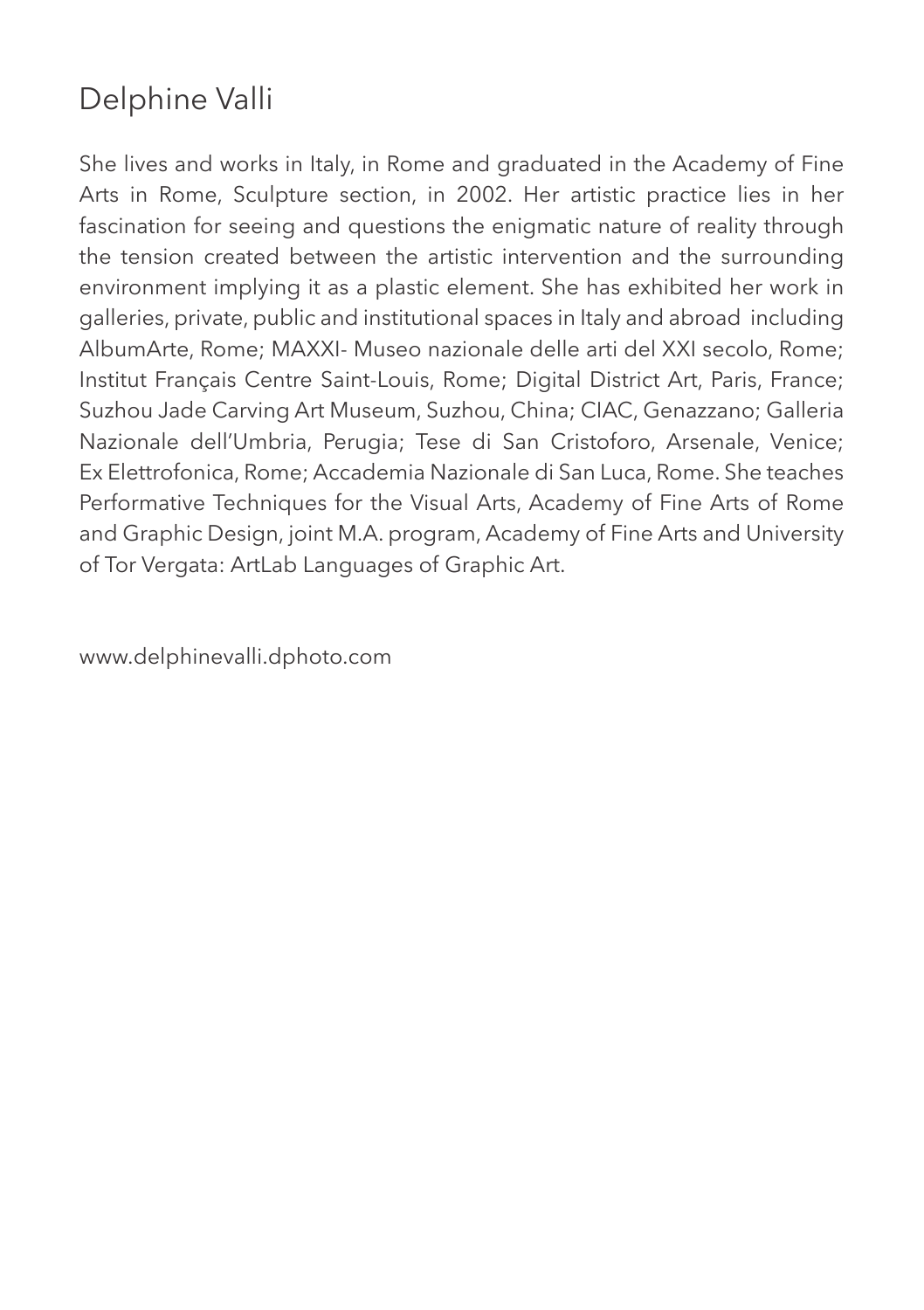## Valentina Vannicola

Born in Rome in 1982. After graduating with a thesis in Filmology at Sapienza University in Rome, she graduated from the Roman School of Photography. Her artistic practice can be traced back to the genre of staged photography. Her work has been exhibited in various galleries and festivals including the Italian Cultural Institute and the Head On Festival in Sydney, Australia; Rome Auditorium; Palazzo Ducale in Genoa; Festival Circulation(s), Paris; Triennale, Milan; Espace André Malraux Herblay, France; Italian Cultural Institute of Melbourne, Australia; Gallery Central in Perth, Australia; Bologna Fair Art; Vienna Fair; Mia Art Fair; Wuderkammern Gallery; Photography Festival, MACRO Testaccio, Rome; Urban Center of Rovereto; Citerna Photography Festival; Padua Photography; Italian Center for Art Photography, Bibbiena; S.T. Gallery. For Postcart publishing house, she published the book "L'Inferno di Dante" edited by Benedetta Cestelli Guidi. Her works have been published in various magazines including L'Espresso, D di Repubblica, Marie Claire, Philosophie Magazine, Il Manifesto, Insideart, and Aracne.

www.valentinavannicola.it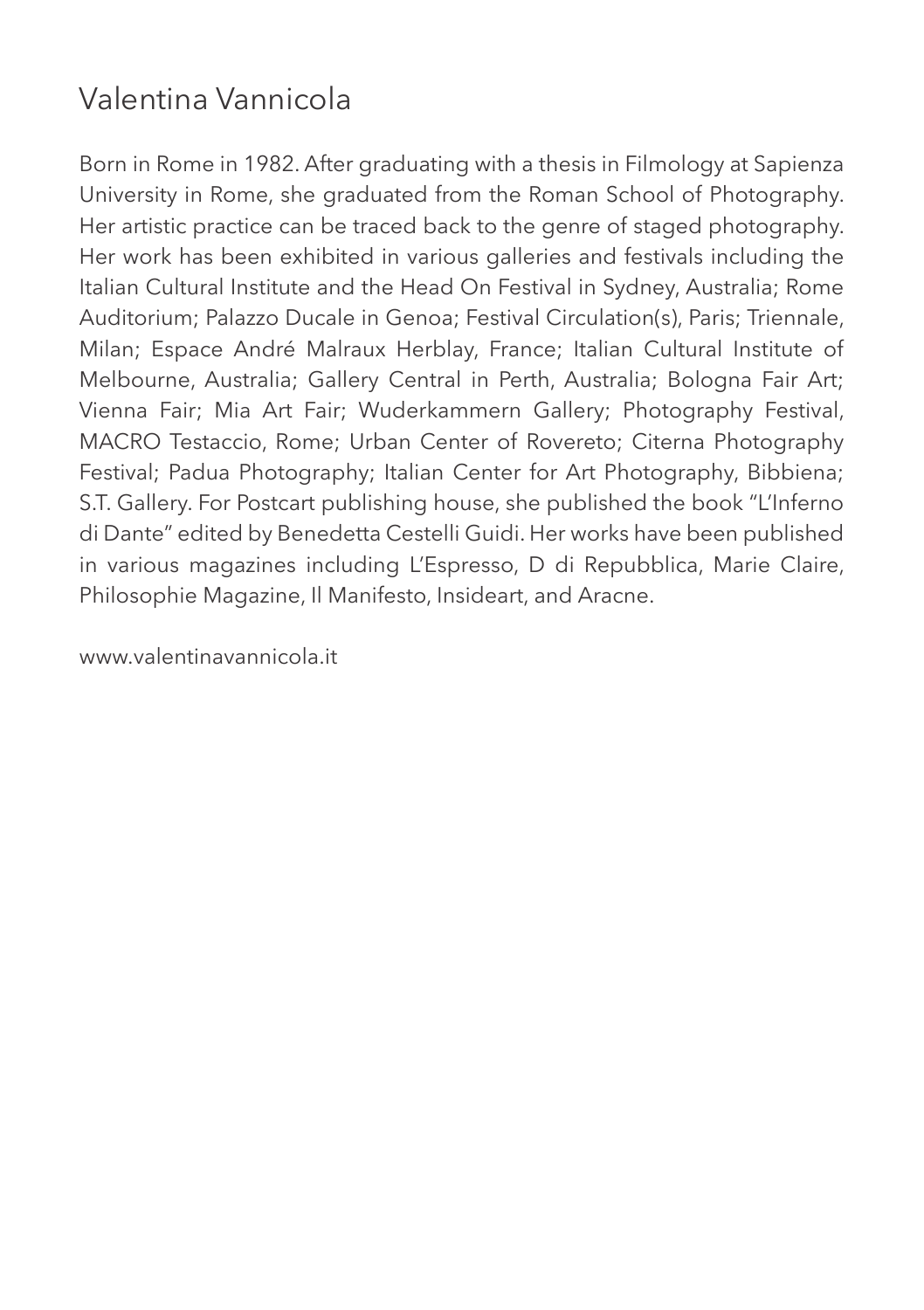#### Cosimo Veneziano

Born in Moncalieri in 1983), he lives and works in Turin, where he co-founded the international residency Progetto Diogene in 2007. His practice involves a wide range of research activities and workshops on the interpretation of archives, and focuses on the development of sculpture and drawing in close relation to the places that inspired them. Solo shows include: "Biomega Multiverso", Fondazione La Raia, "Rompi la finestra e ruba i frammenti!", AlbumArte, Rome, 2018; "Petrolio", MEF - Museo Ettore Fico, Turin, 2016; "Verso occidente l'impero dirige il suo corso", Galleria Alberto Peola, Turin, 2014; "Monochrome", Villa Straüli, Winterthur, 2015; "Los contrabandistas copiaron una escultura de mucho valor", Lugar a Dudas, Cali (Colombia), 2013; "Cattedrale", Careof DOCVA, Milan, 2013; "L'epoca delle passioni tristi", Tirana Institute for Contemporary Art, Tirana, 2011. Besides taking part in many group shows, his production has developed through the creation of works in public space, including the monument to Pinot Gallizio and Constant at Alba (2016), the projects for Nuovi Committenti in Rovigo (2017), and *Dencity* in Milan (2015).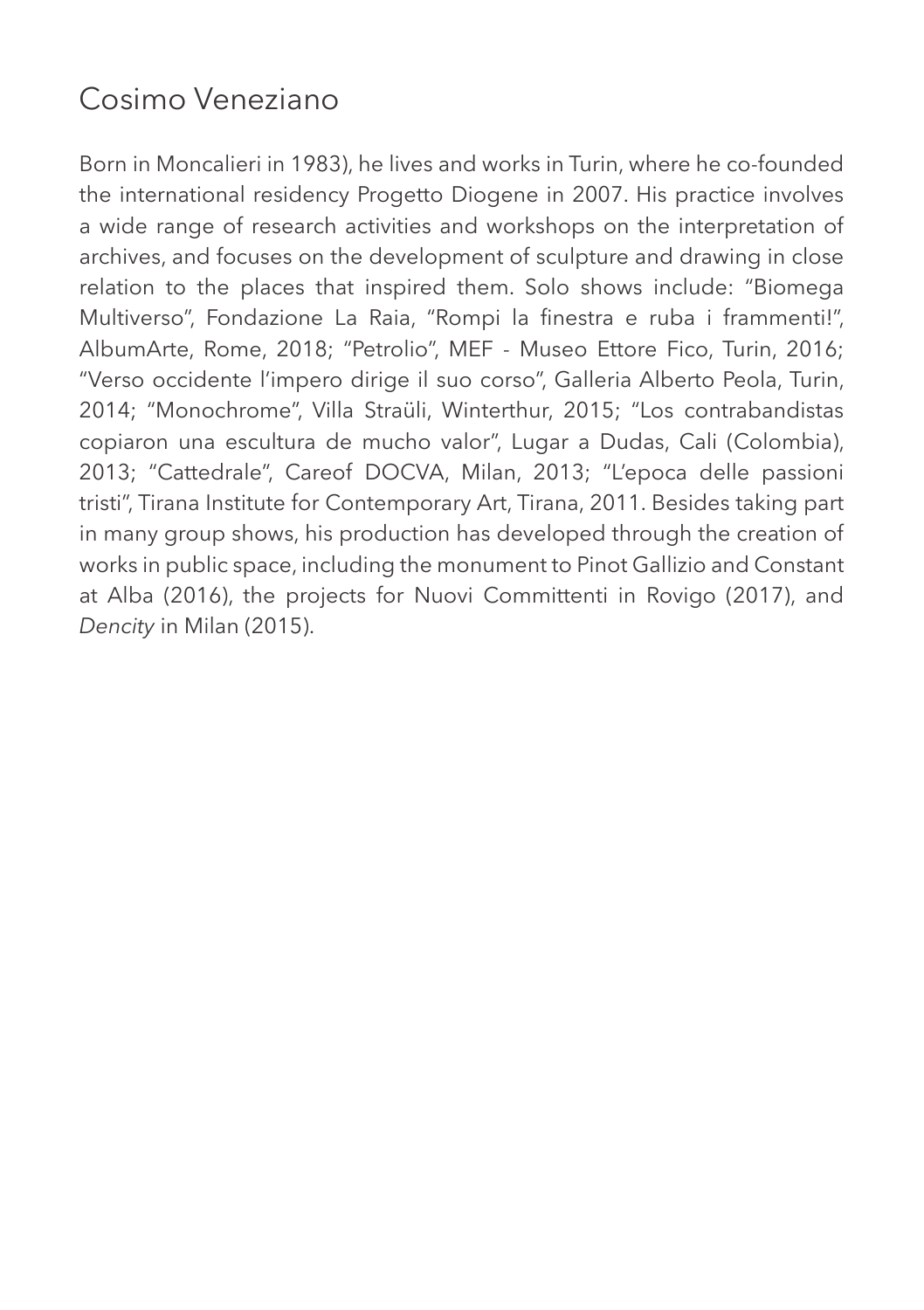# María Ángeles Vila Tortosa

Born in 1978 in Valencia. She graduated in Fine Arts and PhD courses on engraving at the Polytechnic University of Valencia. In her works, she elaborates some specific themes related to the female world such as domestic life, family affections, motherhood and care. The artist's preferred means of expression is engraving, an ancient technique through which speak of feminism and gender stereotypes. The pastel-colored paper engravings narrate the artist's microcosm and are transformed into floors, books, light boxes and wooden boxes in order to create small portable sets or large three-dimensional installations. Since 2004 she has made numerous solo and group exhibitions in Spain and Italy, both in private and public spaces such as Espai d 'art of Gandia (Valencia), Tossal Museum of Valencia, Arqueològico Museum of Enguera, Valencia; Instituto Cervantes of Rome; Casa Museo Mario Praz, Rome; The Escorxador Center of Contemporary Culture of Elche, Alicante; Palazzo delle Esposizioni de Rome; International Mimmo Festival of Sueca, Valencia; Ric Festival of Rieti, International BNL of Italy, Bilotti Museum, Rome and AlbumArte, Rome.

www.mariangelesvila.com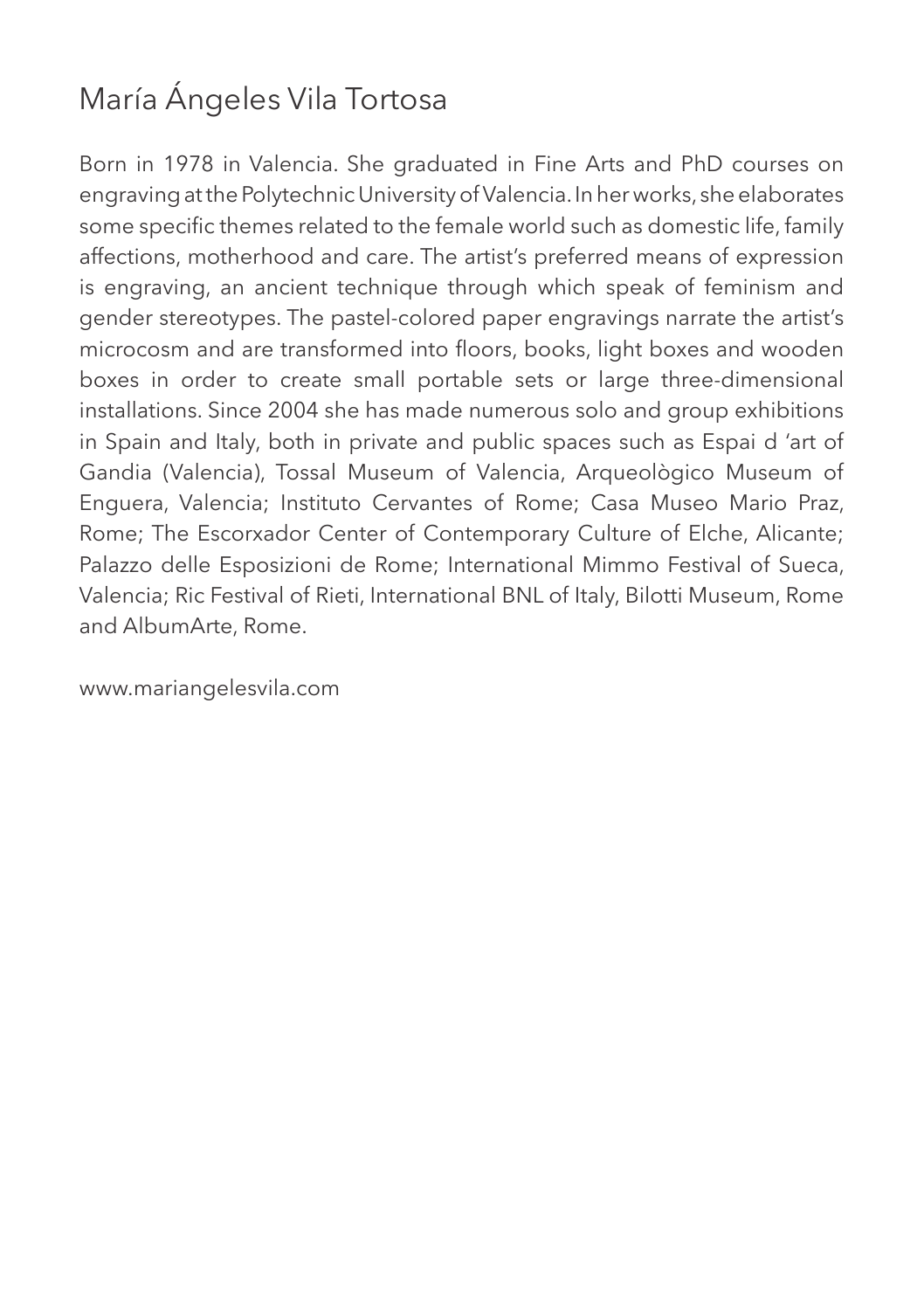## Driant Zeneli

Driant Zeneli (1983, Shkoder, Albania), lives between Milan and Tirana. In 2019 he represented Albanian Pavilion at the 58th International Art Exhibition – Venice Biennale. In 2017 he won the MOROSO Prize and in 2009 the Young European Artist Award Trieste Contemporanea. He is co-founder of Harabel Contemporary Art Platform, Tirana. In 2008 he won the Onufri International Contemporary Art Prize, Tirana. He has exhibited at: 58th International Art Exhibition – Venice Biennale, 2019; Prometeo Gallery, 2019; GAMEC - Museum of Modern and Contemporary Art, Bergamo, 2019; Passerelle Centre d'Art Contemporain, Brest, 2018; Mostyn Gallery, Wales, UK, 2017; MuCEM, Marseille, 2016; Academie de France à Roma, 2016; Centre Pompidou, Paris, 2016; IV Bienal del Fin del Mundo, Chile, 2015; GAM - Galleria d'Arte Moderna e Contemporanea, Turin, 2013; White House Biennial, Athens, 2013; KCCC, Klaipeda, Lithuania, 2013; ZKM, Karlsruhe, 2012; MUSAC, Castilla León, Spain, 2012; Prague Biennale 5, Prague, 2011; Trongate 103, Glasgow, 2011; National Gallery of Kosove, Prishtine, 2010; Museo d'Arte Contemporanea Villa Croce, Genoa, 2009; National Gallery of Tirana, 2008.

www.driantzeneli.blogspot.com